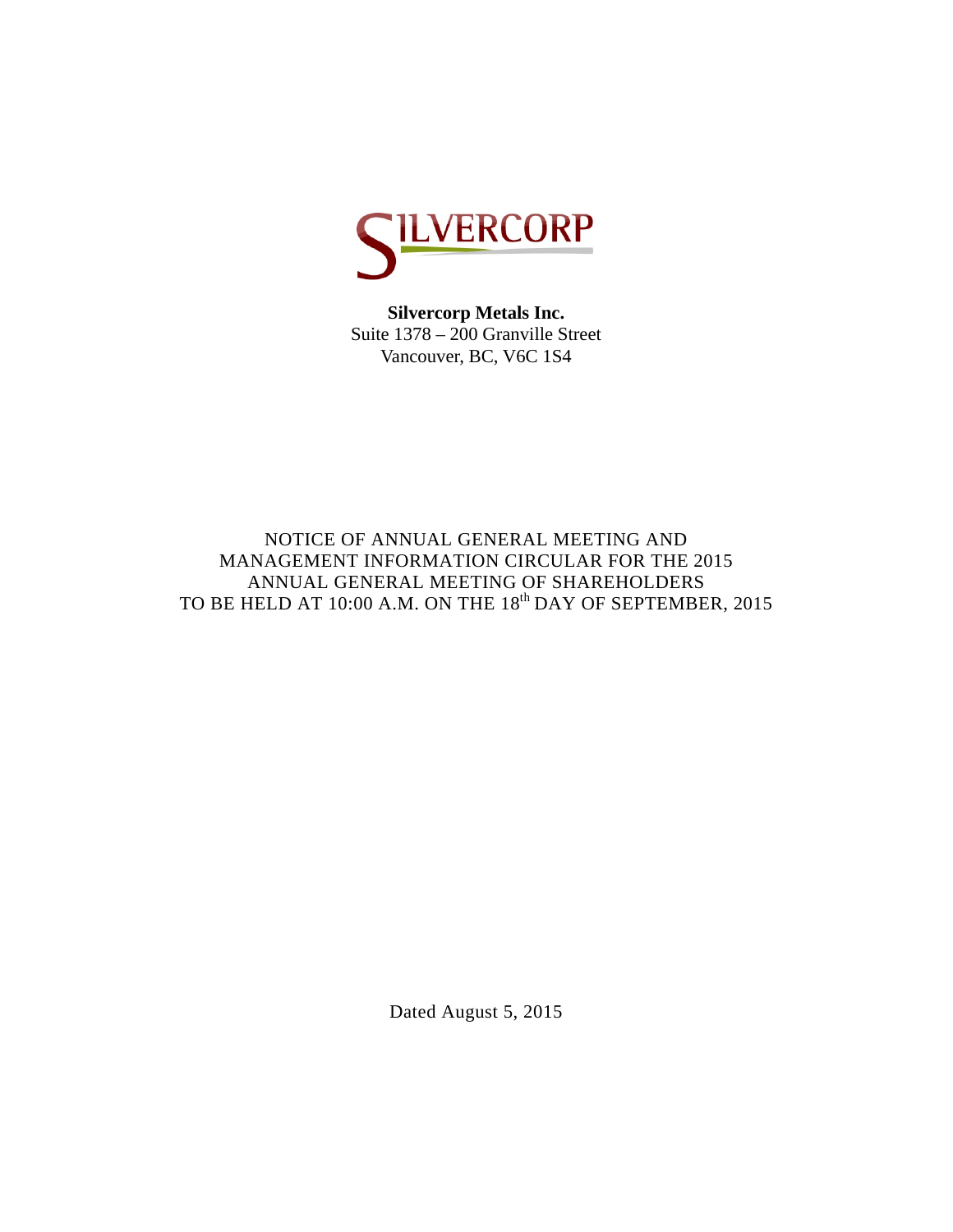# **SILVERCORP METALS INC. Suite 1378 – 200 Granville Street Vancouver, British Columbia, Canada V6C 1S4**

# **NOTICE OF ANNUAL GENERAL MEETING OF SHAREHOLDERS**

**NOTICE IS HEREBY GIVEN** that the Annual General Meeting (the "**Meeting**") of the shareholders (the "**Shareholders**") of Silvercorp Metals Inc. (the "**Company**") will be held at the offices of the Company located at Lobby Meeting Room, Main Floor, 200 Granville Street, Vancouver, British Columbia, V6C 1S4, Canada, on Friday, September 18, 2015 at 10:00 a.m. (Vancouver time), and at any adjournment or postponement thereof, for the following purposes:

- 1. to receive the report of the directors;
- 2. to receive the audited financial statements of the Company for the year ended March 31, 2015, together with the report of the auditor thereon;
- 3. to fix the number of directors at five;
- 4. to elect directors of the Company for the ensuing year;
- 5. to re-appoint Deloitte LLP, Chartered Accountants, as auditor for the Company for the ensuing year and to authorize the directors to fix the auditor's remuneration; and
- 6. to transact such other business as may properly be brought before the Meeting or at any adjournment thereof.

Only Shareholders of record on August 5, 2015, are entitled to receive notice of and vote at the Meeting or at any adjournments thereof.

Registered Shareholders are entitled to vote at the Meeting either in person or by proxy. Registered Shareholders who are unable to attend the Meeting are requested to read, complete, sign, date and return the accompanying form of Proxy and deliver it to the Company's Transfer Agent, Computershare Investor Services Inc., in accordance with the instructions set out in the form of Proxy and the Management Information Circular accompanying this Notice. Shareholders who hold their shares in the Company through a broker or intermediary are not registered Shareholders and should refer to the accompanying Management Information Circular for instructions on how to vote their shares.

As described in the notice and access notification mailed to shareholders of the Company, the Company will, in accordance with National Instrument 54-101 – Communication with Beneficial Owners of Securities of a Reporting Issuer ("**NI 54-101**"), deliver this Notice, the Management Information Circular and the form of proxy or voting instruction form, as applicable (collectively, the "**Meeting Materials**") to Shareholders by posting the Meeting Materials at www.envisionreports.com/SilvercorpMetalsAGM2015 or on SEDAR at www.sedar.com. The Meeting Materials will be available on these websites on August 8, 2015 and will remain on the website for one full year thereafter.

Shareholders who wish to receive paper copies of the Meeting Materials may request copies by calling toll free in North America 1-866-962-0498 or direct, from outside of North America by calling 514-982-8716 and entering your control number as indicated on your Proxy or Voting Instruction Form. Meeting Materials will be sent to such Shareholders at no cost to them within three business days of their request if such requests are made before the Meeting. To obtain paper copies of the material after the Meeting, please call 1-888-224-1881.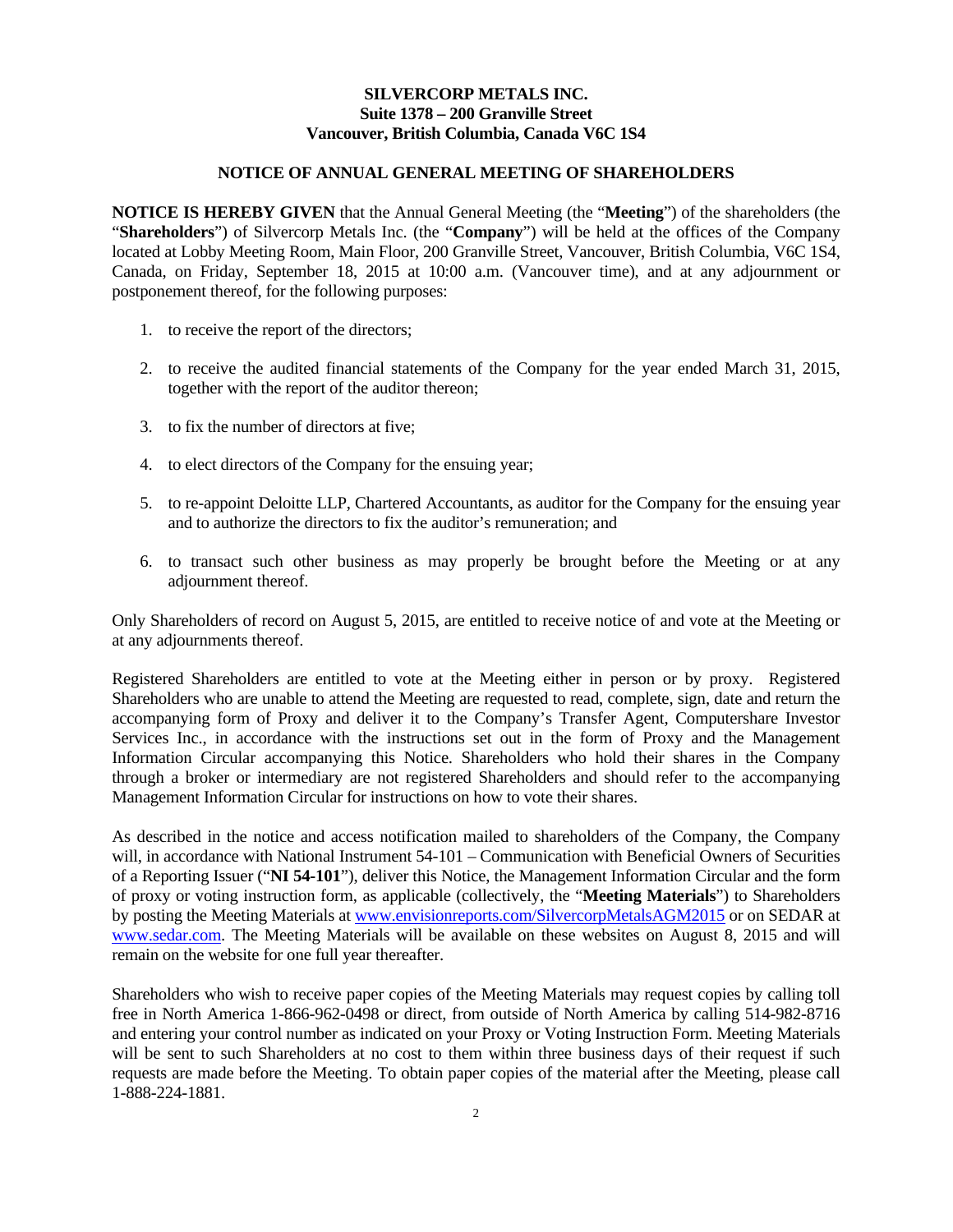If you have any questions call toll free: 1-866-964-0492 or email www.computershare.com/noticeandaccess to find out more about notice and access.

**DATED** at the City of Vancouver, in the Province of British Columbia, this the 5<sup>th</sup> day of August, 2015.

# **BY ORDER OF THE BOARD OF DIRECTORS**

 *"Rui Feng"*  **Dr. Rui Feng Chairman and Director**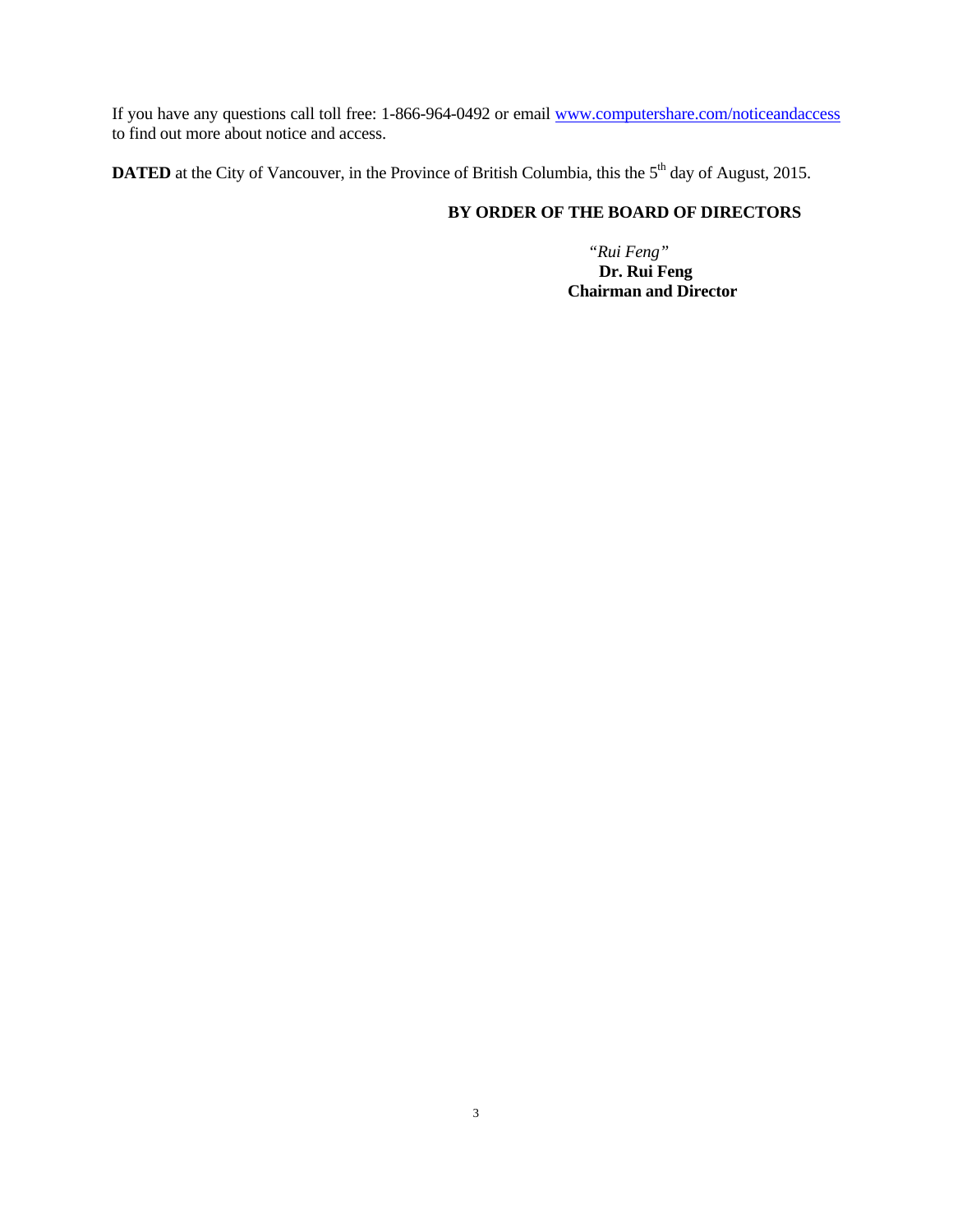# **Table of Contents**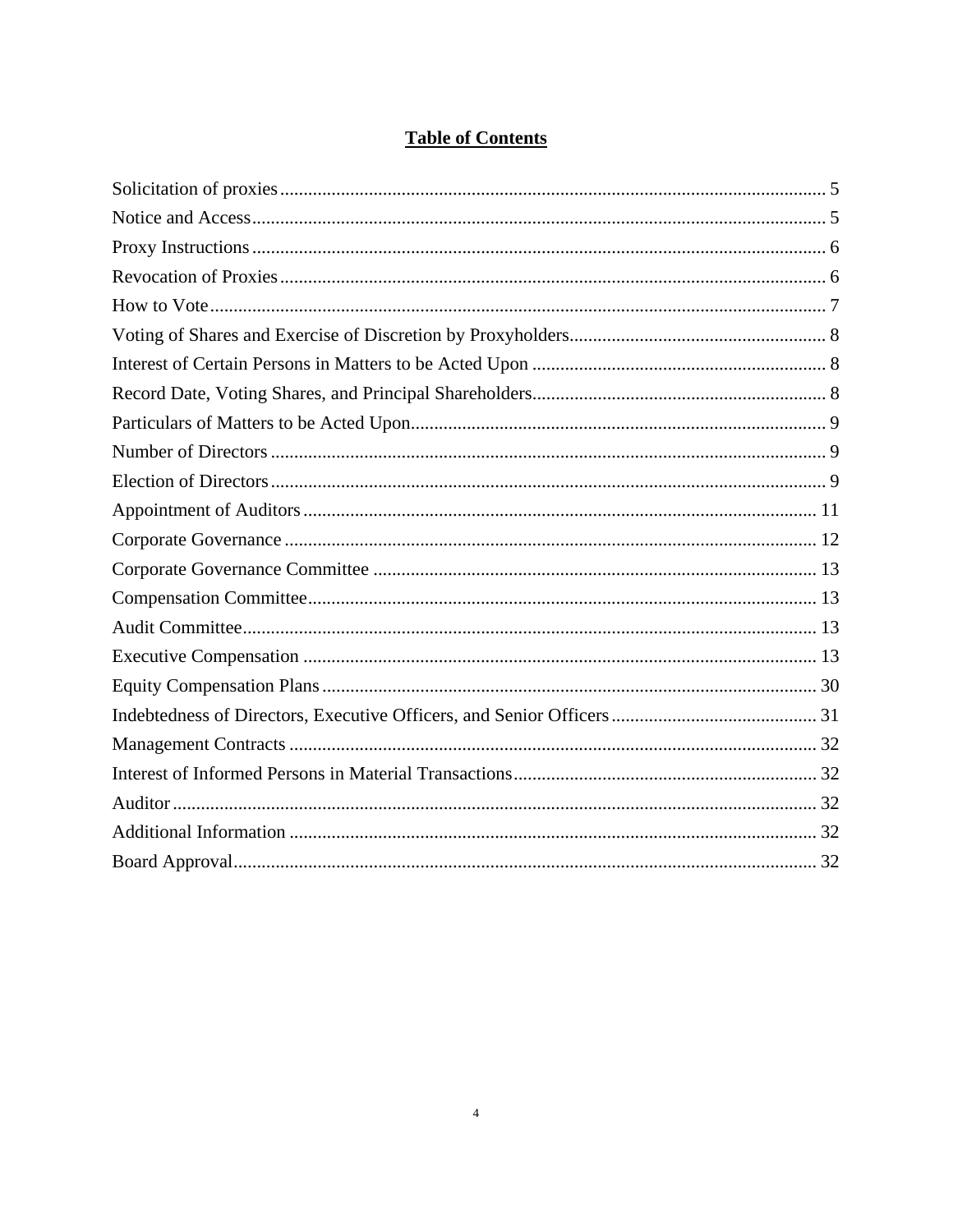

### **MANAGEMENT INFORMATION CIRCULAR**

## FOR THE 2015 ANNUAL GENERAL MEETING OF SHAREHOLDERS TO BE HELD AT 10:00 A.M. ON THE 18<sup>th</sup> DAY OF SEPTEMBER, 2015

The information in this Management Information Circular ("**Information Circular**") is given as at August 5, 2015

This Information Circular is furnished in connection with the solicitation of proxies by the management (the **"Management"**) of Silvercorp Metals Inc. for use at the Annual General Meeting of the shareholders of the Company (the **"Meeting"**), to be held at the time and place and for the purposes set forth in the accompanying Notice of Meeting and at any adjournments thereof. In this Information Circular, references to "**the Company**", "**we**", "**our**" and "**Silvercorp**" refer to Silvercorp Metals Inc. and its subsidiaries, unless stated otherwise. "**Common Shares**" means common shares without par value in the capital of the Company.

### **SOLICITATION OF PROXIES**

This solicitation is made on behalf of Management of the Company. Solicitation of proxies will be conducted by mail, and may be supplemented by telephone or other personal contact to be made without special compensation by directors, officers, and employees of the Company or by the Company's registrar and transfer agent. All costs of solicitation will be borne by the Company. The principal executive office of the Company is located at Suite 1378 – 200 Granville Street, Vancouver, British Columbia, Canada, V6C 1S4. The telephone number is (604) 669-9397, toll free telephone number is 1-888-224-1881, and the facsimile number is (604) 669-9387. The Company's website address is www.silvercorp.ca. The information on that website is not incorporated by reference into this Information Circular. The registered and records office of the Company is located at Suite 1378 – 200 Granville Street, Vancouver, British Columbia, Canada, V6C 1S4.

Unless otherwise indicated, all currency amounts stated in this Information Circular are stated in the lawful currency of the United States.

#### **NOTICE AND ACCESS**

This year, the Company has elected to use the notice and access model ("**Notice and Access**") provided for under National Instrument 54-101 – *Communication with Beneficial Owners of Securities of a Reporting Issuer* ("NI 54-**101**") and National Instrument 51-102 – Continuous Disclosure Obligations for distribution of the Notice of Meeting, the form of proxy (the "**Proxy**") and this Information Circular (collectively, the "**Meeting Materials**") to both Registered Shareholders and Non-Registered Shareholders (each as defined below).

Under Notice and Access, instead of receiving a printed copy of the Meeting Materials, shareholders receive a notice (the "**Notice-and-Access Notification**") with information as to the date, location and purpose of the Meeting, as well as information on how they may access the Meeting Materials electronically.

As described in the notice and access notification mailed to shareholders of the Company, the Company will, in accordance with National Instrument 54-101 – Communication with Beneficial Owners of Securities of a Reporting Issuer ("**NI 54-101**"), deliver this Notice, the Management Information Circular and the form of proxy or voting instruction form, as applicable (collectively, the "**Meeting Materials**") to Shareholders by posting the Meeting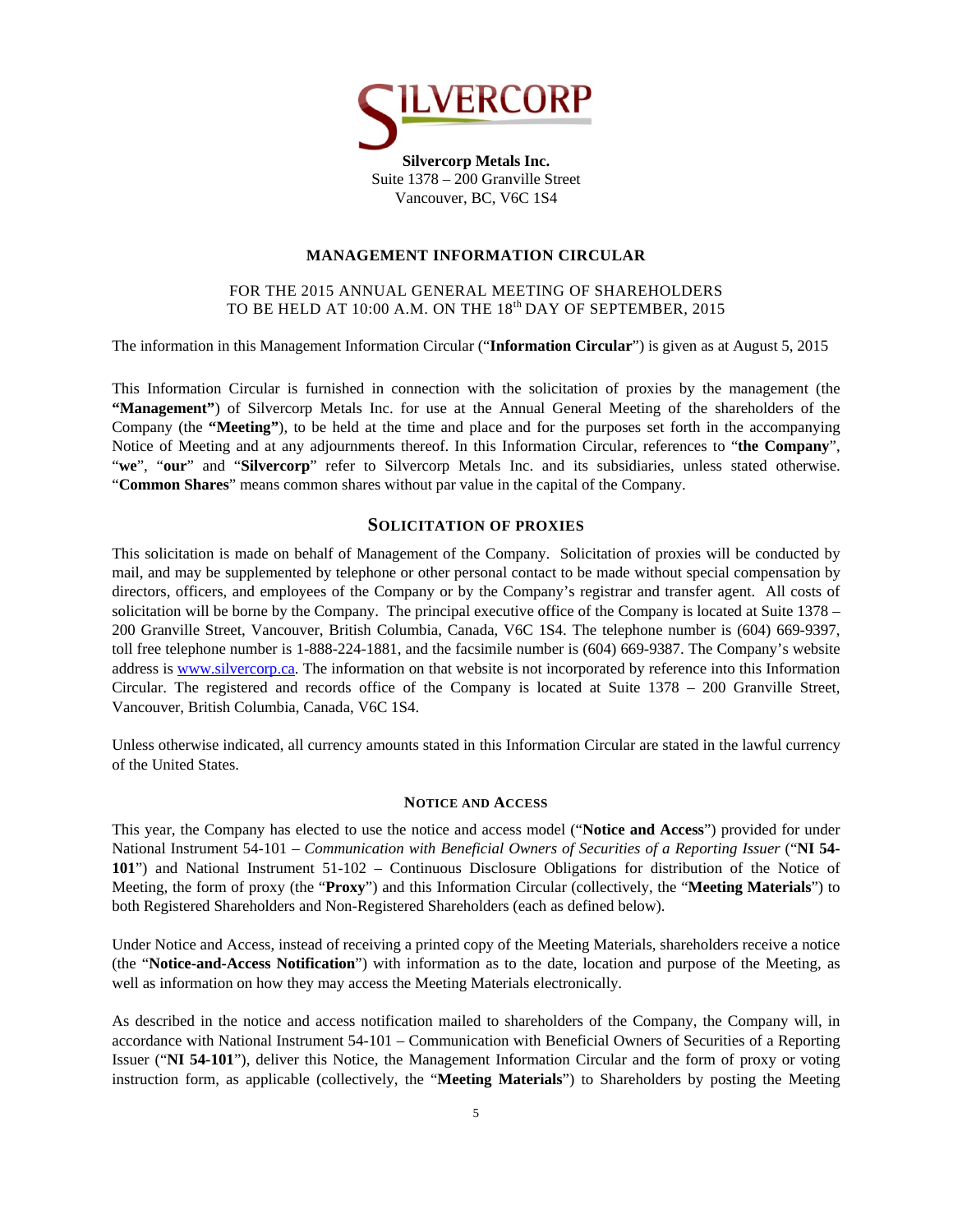Materials at www.envisionreports.com/SilvercorpMetalsAGM2015 or on SEDAR at www.sedar.com. The Meeting Materials will be available on these websites on August 8, 2015 and will remain on the website for one full year thereafter.

Shareholders who wish to receive paper copies of the Meeting Materials may request copies by calling toll free in North America 1-866-962-0498 or direct, from outside of North America by calling 514-982-8716 and entering your control number as indicated on your Proxy or Voting Instruction Form. Meeting Materials will be sent to such Shareholders at no cost to them within three business days of their request if such requests are made before the Meeting. To obtain paper copies of the material after the Meeting, please call 1-888-224-1881.

If you have any questions call toll free: 1-866-964-0492 or email www.computershare.com/noticeandaccess to find out more about notice and access.

The Company anticipates that Notice-and-Access will directly benefit the Company through reductions in postage and printing costs.

# **PROXY INSTRUCTIONS**

#### **Appointment of Proxyholder(s)**

The persons named in the Proxy are directors and/or officers of the Company. A Registered Shareholder (as defined below) has the right to appoint a different person or company, who need not be a shareholder, to represent the Registered Shareholder at the Meeting by striking out the names of the persons named in the Proxy and inserting the name of that other person or company in the blank space provided. If you leave the space on the Proxy blank, those directors and/or officers named on the Proxy will be appointed to act as your proxyholder.

The Proxy must be signed in writing by the Registered Shareholder, or such Registered Shareholder's attorney duly authorized in writing. If signed by a duly authorized attorney, the Proxy must be accompanied by the original power of attorney or a notarially certified copy thereof. If the Registered Shareholder is a corporation, the Proxy must be in writing signed by an officer or attorney of the corporation duly authorized by resolutions of the directors of such corporation, which resolutions must accompany such Proxy. A Proxy will only be valid if it is duly completed, signed, dated and received at the Company's registrar and transfer agent, Computershare Investor Services Inc. ("**Computershare**"), in accordance with the instructions provided on the Proxy, not less than forty-eight (48) hours (excluding Saturdays, Sundays and holidays) prior to the time set for the holding of the Meeting, unless the Chairman of the Meeting elects to exercise his discretion to accept proxies received subsequently.

### **REVOCATION OF PROXIES**

A Registered Shareholder may revoke a Proxy by delivering an instrument in writing executed by the Registered Shareholder or by the Registered Shareholder's attorney authorized in writing, or where the Registered Shareholder is a corporation, by a duly authorized officer or attorney of the corporation, either at the office of the Company at any time up to and including the last business day preceding the day of the Meeting, or with the consent of the Chairman of the Meeting on the day of the Meeting or on the day of any adjournment thereof, before any vote in respect of which the Proxy is to be used shall have been taken. A Registered Shareholder may also revoke a Proxy by depositing another properly executed Proxy bearing a later date with the Company's registrar and transfer agent in the manner described above, or in any other manner permitted by law. A revocation of a Proxy does not affect any matter on which a vote has been taken prior to such revocation.

Only Registered Shareholders have the right to revoke a Proxy. Non-Registered Shareholders (as defined below) who wish to change their voting instructions must, in sufficient time in advance of the Meeting, arrange for the Company (where the Non-Registered Shareholder is a **NOBO** (as defined below)) or their Intermediaries (where the Non-Registered Shareholder is an **OBO** (as defined below)) to change their vote and if necessary revoke their Proxy.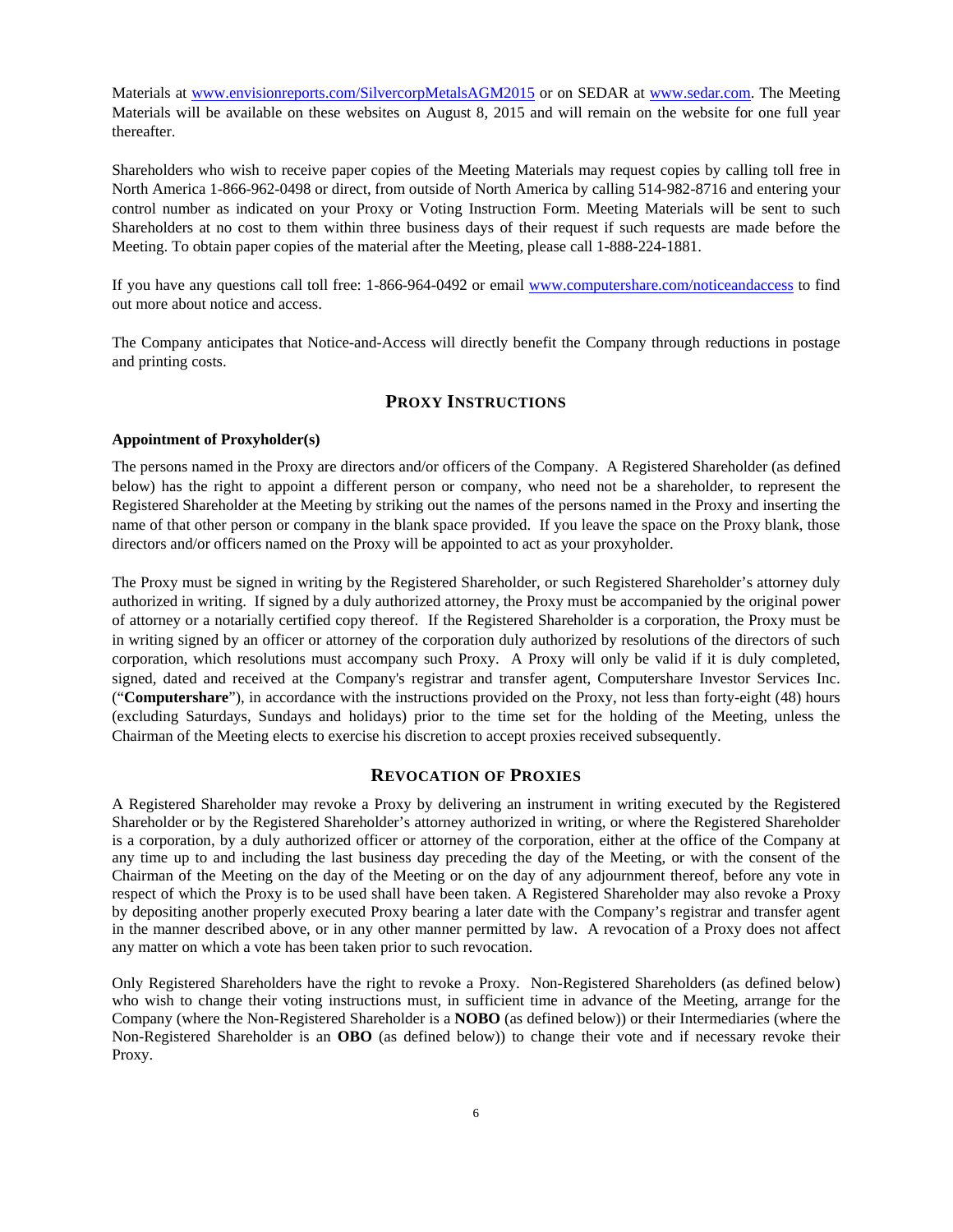# **HOW TO VOTE**

Only shareholders whose name appears on the records of the Company's central security register ("**Registered Shareholders**") as of the Record Date (as defined below) or their duly appointed proxyholders are permitted to vote at the Meeting. Non-Registered Shareholders (as defined below) are not permitted to vote at the Meeting unless they follow the instructions set forth below.

*Registered Shareholders*: If you are a Registered Shareholder you may vote by attending the Meeting in person, or if you do not plan to attend the Meeting, by completing the Proxy and delivering it according to the instructions contained in the Proxy and this Information Circular. If you intend to attend the Meeting and vote your Common Shares in person, you do not need to complete a Proxy.

*Non-Registered Shareholders:* Most shareholders of the Company are "non-registered" shareholders ("**Non-Registered Shareholders**"), meaning the Common Shares they own are not registered in their names but are instead registered in the name of the brokerage firm, bank or trust company through which they purchased the Common Shares. Common Shares beneficially owned by a Non-Registered Shareholder are registered either: (i) in the name of an intermediary (an "**Intermediary**") that the Non-Registered Shareholder deals with in respect of the Common Shares of the Company (Intermediaries include, among others, banks, trust companies, securities dealers or brokers and trustees or administrators of self-administered RRSPs, RRIFs, RESPs and similar plans); or (ii) in the name of a clearing agency (such as CDS Clearing and Depository Services Inc. or The Depository Trust & Clearing Corporation) of which the Intermediary is a participant.

If you are a Non-Registered Shareholder, the documents that you receive, and who you receive them from, will vary depending upon whether you are a "**non-objecting beneficial owner**" (a "**NOBO**"), which means you have provided instructions to your Intermediary that you do not object to the Intermediary disclosing beneficial ownership information about you to the Company for certain purposes, or an "**objecting beneficial owner**" (an "**OBO**"), which means that you have provided instructions to your Intermediary that you object to the Intermediary disclosing such beneficial ownership information. In either case, you have the right to exercise voting rights attached to the Common Shares beneficially owned by you, including the right to attend and vote the Common Shares directly at the Meeting, if you follow the procedures outlined below.

*Non-Objecting Beneficial Owners:* If you are a NOBO, and unless you have previously informed your Intermediary that you do not wish to receive material relating to the Meeting, you should receive or have already received from the Company or its agent a notice-and-access notification and a request for voting instructions. These security holder materials are being sent to both Registered Shareholders and Non-Registered Shareholders. If you are a Non-Registered Shareholder and the Company or its agent has sent these materials directly to you, your name and address and information about your holdings of Common Shares have been obtained in accordance with applicable securities regulatory requirements from the Intermediary holding Common Shares on your behalf. By choosing to send these materials to you directly, the Company (and not the Intermediary holding Common Shares on your behalf) has assumed responsibility for (i) delivering these materials to you, and (ii) executing your proper voting instructions. Please return your voting instructions as specified in the request for voting instructions.

If you wish to attend the Meeting and vote in person, write your name in the place provided for that purpose in the request for voting instructions provided to you and we will deposit it with our transfer agent, or, if you request on the request for voting instructions, we will send you a form of legal proxy that will grant you or your appointee the right to attend the Meeting and vote in person. If you do not intend to attend the Meeting or have an appointee do so on your behalf but you wish your shares to be voted, please complete and return the information requested in the request for voting instructions to provide your specific voting instructions. If you do not return your voting instructions as specified in the request for voting instructions your Common Shares will not be voted.

*Objecting Beneficial Owners:* The Company does not intend to pay for Intermediaries to forward the proxy-related materials and Form 54-101F7 –*Request for Voting Instructions Made by Intermediary* to non-registered shareholders who are "objecting beneficial owners" under NI54-101. Objecting beneficial owners will not receive the materials unless the objecting beneficial owner's Intermediary assumes the cost of delivery. If you receive or have already received from your Intermediary either a voting instruction form or a proxy form follow the instructions provided in order to ensure your Common Shares are voted in accordance with your instructions. Intermediaries have their own mailing procedures and provide their own instructions. These procedures may allow for providing voting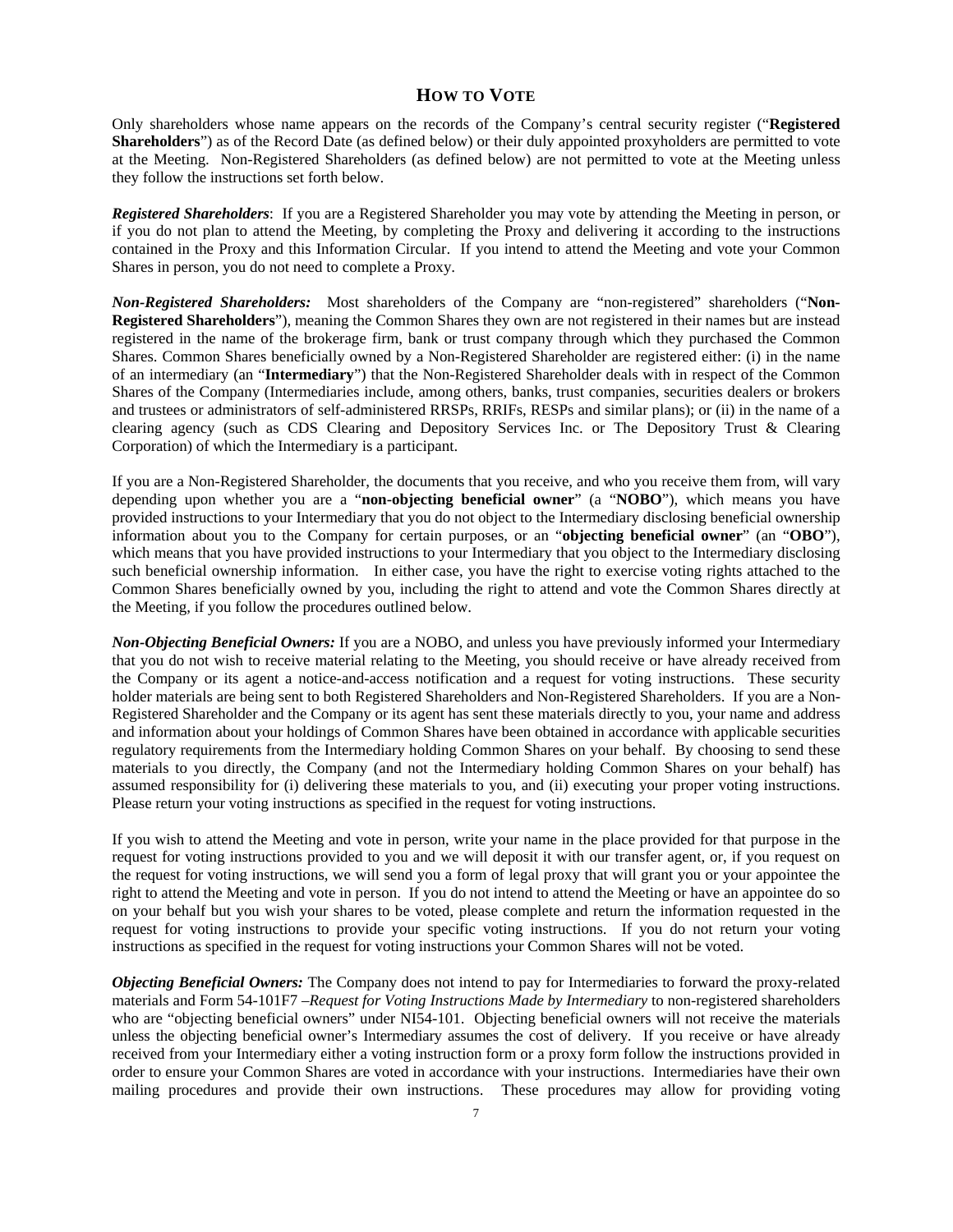instructions by telephone, on the Internet, by mail or by fax. If you wish to vote in person at the Meeting you should follow the procedure in the instructions provided by or on behalf of your Intermediary and insert your name in the space provided on the voting instruction form or proxy form or request a form of legal proxy which will grant you the right to attend the Meeting and vote in person.

The purpose of the above procedures is to permit Non-Registered Shareholders to direct the voting of the Common Shares of the Company they beneficially own. In either case, Non-Registered Shareholders should carefully follow the instructions of their Intermediary, or the Company, as applicable, including those regarding when and where the proxy or voting instruction form is to be delivered.

A Non-Registered Shareholder may revoke a voting instruction form or any waiver of their right to receive materials relating to a meeting which has been given to an Intermediary at any time by written notice to the Intermediary. An Intermediary is not required to act on a revocation of a voting instruction form or of a waiver of the right to receive materials relating to a meeting which is not received by the Intermediary at least seven days prior to the Meeting.

### **VOTING OF SHARES AND EXERCISE OF DISCRETION BY PROXYHOLDERS**

If you complete your Proxy properly, then the nominee named in your Proxy will vote or withhold from voting the Common Shares represented by the Proxy in accordance with your instructions on any ballot that may be called for and, if you specify a choice with respect to any matter to be acted upon, your Common Shares will be voted accordingly. If you do not specify a choice on any given matter to be voted upon your Common Shares will be voted in favour of such matter. The Proxy grants the nominee the discretion to vote on amendments or variations to matters identified in the Notice of Meeting and with respect to other matters that may properly come before the Meeting. If any such amendments or variations are proposed to the matters described in the Notice of Meeting, or any other matters properly come before the Meeting, your proxyholder may vote your Common Shares as he or she considers best.

# **INTEREST OF CERTAIN PERSONS IN MATTERS TO BE ACTED UPON**

Except as disclosed herein, no Person has any material interest, direct or indirect, by way of beneficial ownership of securities or otherwise, in any matter to be acted upon at the Meeting other than the election of directors or the appointment of auditors. For the purpose of this paragraph, "Person" shall include each person: (a) who has been a director or executive officer of the Company at any time since the commencement of the Company's last completed financial year; (b) who is a proposed nominee for election as a director of the Company; or (c) who is an associate or affiliate of a person included in subparagraphs (a) or (b).

# **RECORD DATE, VOTING SHARES, AND PRINCIPAL SHAREHOLDERS**

The directors of the Company have fixed August 5, 2015 as the record date (the "**Record Date**") for the determination of shareholders entitled to receive the Notice of Meeting and to vote at the Meeting. Any such Registered Shareholder who either personally attends the Meeting or has completed and delivered a Proxy in the manner and subject to the provisions described above shall be entitled to vote or to have his or her Common Shares voted at the Meeting. Non-Registered Shareholders should refer to the instructions above if they wish their Common Shares to be voted at the Meeting.

The Company is authorized to issue an unlimited number of Common Shares, each Common Share carrying the right to one vote. As of the Record Date, the Company has issued and outstanding 170,883,808 fully paid and nonassessable Common Shares. The Company has no other classes of securities.

On a show of hands, every individual who is present as a Registered Shareholder or as a representative of a Registered Shareholder will have one vote (no matter how many Common Shares such Registered Shareholder holds). On a poll, every Registered Shareholder present in person or represented by proxy and every person who is a representative of a Registered Shareholder will have one vote for each Common Share registered in the name of the Registered Shareholder on the list of Registered Shareholders, which is available for inspection during normal business hours at Computershare and which will be available at the Meeting.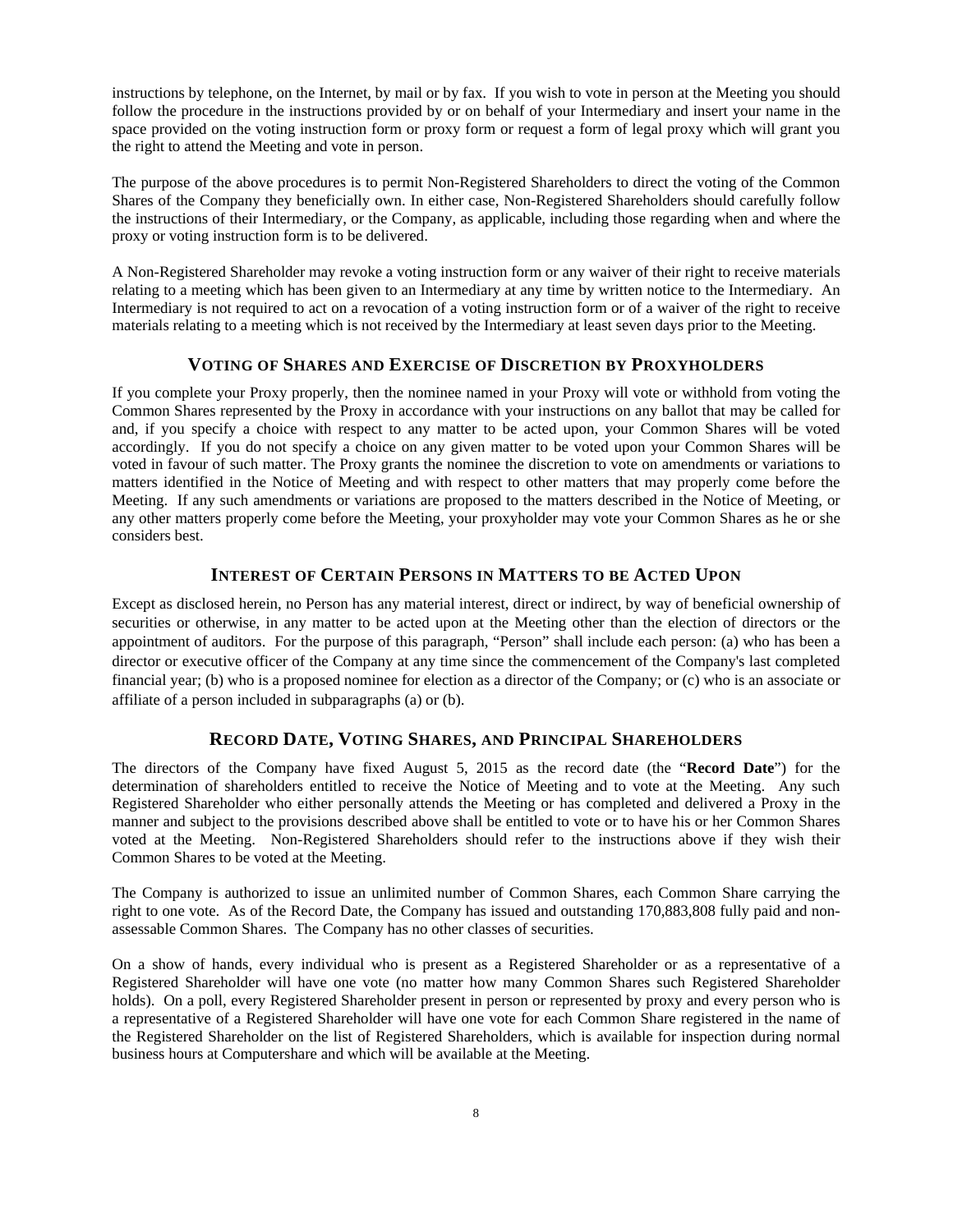To the knowledge of the directors and executive officers of the Company, here are no persons who, or companies that, beneficially own, or control or direct, directly or indirectly, Common Shares carrying 10% or more of the voting rights attached to all outstanding Common Shares of the Company.

#### **PARTICULARS OF MATTERS TO BE ACTED UPON**

#### **NUMBER OF DIRECTORS**

The board of directors of the Company (the "**Board**") presently consists of six directors. Management proposes that the number of directors on the Company's Board be reduced to five. Shareholders will therefore be asked at the Meeting to approve an ordinary resolution that the number of directors elected be set at five (5) for the ensuing year, subject to such increases as may be permitted by the Articles of the Company and the provisions of the *Business Corporations Act* (British Columbia) ("**BCBCA**"). **The Board recommends a vote "FOR" the approval of the resolution setting the number of directors at five (5). In the absence of contrary instructions, the management proxy nominees named as proxyholders in the enclosed form of proxy or voting instruction form will cast the votes represented by any proxy or voting instruction form FOR the approval of the resolution setting the number of directors at five (5).**

# **ELECTION OF DIRECTORS**

Each director of the Company is elected annually and holds office until the next annual general meeting of the shareholders or until his successor is elected or appointed, unless that person's office is earlier vacated in accordance with the Articles of the Company or with the provisions of the BCBCA.

No person will be eligible for election as a director of the Company unless nominated in accordance with the provisions of the Advance Notice Policy. The Advance Notice Policy provides that advance notice to the Company must be made in circumstances where nominations of persons for election to the Board are made by shareholders of the Company other than pursuant to: (i) a "proposal" made in accordance with Division 7 of the BCBCA; or (ii) a requisition of the shareholders made in accordance with section 167 of the BCBCA. Among other things, the Advance Notice Policy fixes a deadline by which holders of record of Common Shares of the Company must submit director nominations to the secretary of the Company prior to any annual or special meeting of shareholders and sets forth the specific information that a shareholder must include in the written notice to the secretary of the Company.

In the case of an annual meeting of shareholders, notice to the Company must be made not less than 30 nor more than 65 days prior to the date of the annual meeting; provided, however, that in the event that the annual meeting is to be held on a date that is less than 50 days after the date on which the first public announcement of the date of the annual meeting was made, notice may be made not later than the close of business on the 10th day following such public announcement. In the case of a special meeting of shareholders (which is not also an annual meeting), notice to the Company must be made not later than the close of business on the 15th day following the day on which the first public announcement of the date of the special meeting was made.

To be in proper written form a notice to the Company nominating a person for election to the Board must include certain information as set forth in the Advance Notice Policy with respect to the nominee and to the nominating shareholder. A copy of the Advance Notice Policy was filed on SEDAR at www.sedar.com on August 5, 2014.

The Board may, in its sole discretion, waive any requirement of the Advance Notice Policy.

Management has received written consent from each of Management's nominees for election as a director as to their willingness and ability to serve as a director. The Company has adopted a majority voting policy in accordance with the recommendation of the Canadian Coalition for Good Governance, which means that any director nominee who receives more votes cast as withheld than voted in favour shall be considered not to have received the support of the shareholders and will tender his or her resignation immediately following the Meeting. If there are more nominees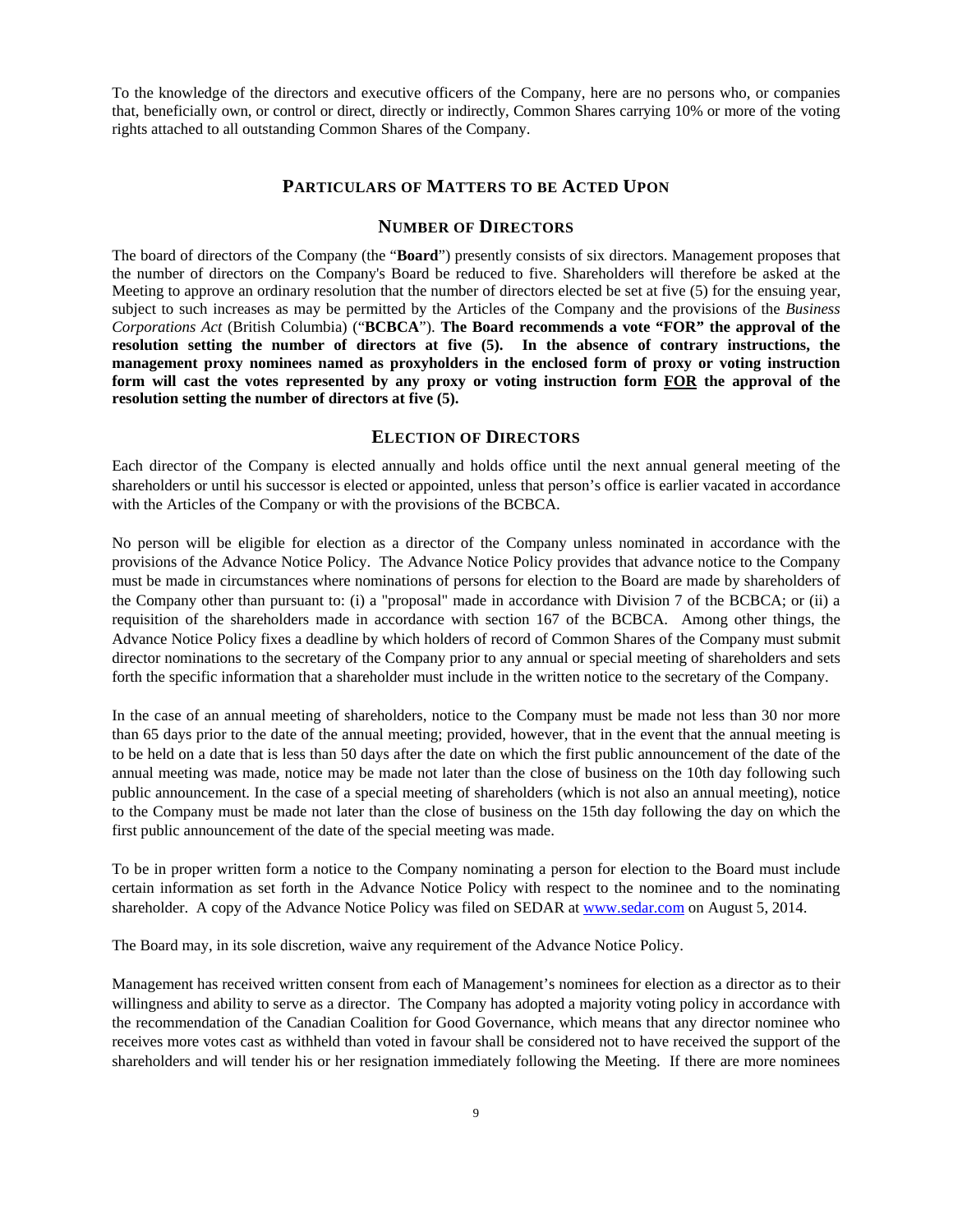for election than there are vacancies to fill, those nominees receiving the greatest number of votes will be elected until all such vacancies have been filled.

### **In the absence of contrary instructions, the management proxy nominees named as proxyholders in the enclosed form of proxy or voting instruction form will cast the votes represented by any proxy or voting instruction form FOR the election of the nominees named below.**

The following table sets out the names of Management's nominees for election as directors, the municipality and province or state, and country in which each is ordinarily resident, all offices of the Company now held by each of them, each nominee's principal occupation, business or employment, the period of time for which each nominee has served as a director of the Company, and the number of Common Shares of the Company that each nominee beneficially owns, or controls or directs, directly or indirectly, as of August 5, 2015.

| Name and<br><b>Municipality</b><br>of Residence <sup>(1)</sup>         | <b>Current</b><br><b>Positions and</b><br><b>Offices Held</b> | <b>Principal Occupations During the Last</b><br>Five $Years^{(1)}$                                                                                                                                                                                                                                      | Date of<br>Appointment as a<br><b>Director or Officer</b> | <b>Common</b><br><b>Shares</b><br><b>Beneficially</b><br>$Owned^{(2)}$ |
|------------------------------------------------------------------------|---------------------------------------------------------------|---------------------------------------------------------------------------------------------------------------------------------------------------------------------------------------------------------------------------------------------------------------------------------------------------------|-----------------------------------------------------------|------------------------------------------------------------------------|
| <b>Rui Feng</b><br>Beijing,<br>China                                   | Chairman and<br>Director                                      | Chairman of the Company from<br>September 2003 to present; appointed<br>President of New Pacific Metals Corp. as<br>at May 2010 and Director of New Pacific<br>Metals Corp. as at May 2004.                                                                                                             | September 4, 2003                                         | 4,169,500                                                              |
| S. Paul<br>$\mathbf{Simpson}^{(4)(5)}$<br>Vancouver, BC,<br>Canada     | Director                                                      | Solicitor at Armstrong Simpson, Barristers<br>& Solicitors.                                                                                                                                                                                                                                             | June 24, 2003                                             | 648,005                                                                |
| David Kong <sup>(3)(4)</sup><br>Vancouver, BC,<br>Canada               | Director                                                      | Partner at Ernst & Young LLP from 2005<br>to 2010. Currently, Mr. Kong is a director<br>of New Pacific Metals Corp., Uranium<br>Energy Corp., New Era Minerals Inc., and<br>Brazil Resources Inc.                                                                                                       | November 24, 2011                                         | 15,000                                                                 |
| <b>Yikang Liu</b><br>Beijing, China                                    | Director                                                      | Past Deputy Secretary General of China<br>Mining Association.                                                                                                                                                                                                                                           | July 24, 2006                                             | 134,500                                                                |
| <b>Malcolm</b><br>$\mathbf{Swallow}^{(3)(5)}$<br>Langley, BC<br>Canada | Director                                                      | Consulting senior mining industry<br>professional and practicing consulting<br>mining engineer. Mr. Swallow is currently<br>a director of Trinity Resources Ltd. From<br>2008 to 2012 he was VP Development and<br>a director of Inter Citic Minerals Inc. a<br>developer of major gold mines in China. | October 16, 2013                                          | 7.000                                                                  |
| <b>Total</b>                                                           |                                                               |                                                                                                                                                                                                                                                                                                         |                                                           | 4,974,005                                                              |

Notes:

(1) The information as to municipality of residence and principal occupation of each nominee has been individually furnished by the respective nominee

(2) The approximate number of shares of the Company carrying the right to vote in all circumstances beneficially owned directly or indirectly, or over which control or direction is exercised is based upon information furnished to the Company by each proposed nominees.

(3) Member of Audit Committee

(4) Member of Corporate Governance Committee

(5) Member of Compensation Committee

Silvercorp confirms that no director, together with his associates or affiliates, owns or controls directly or indirectly 10% or more of the outstanding Common Shares.

As at the date of this Information Circular and within the 10 years before the date of this Information Circular, no proposed director of the Company, is or has been a director, chief executive officer or chief financial officer of any company (including the Company), that: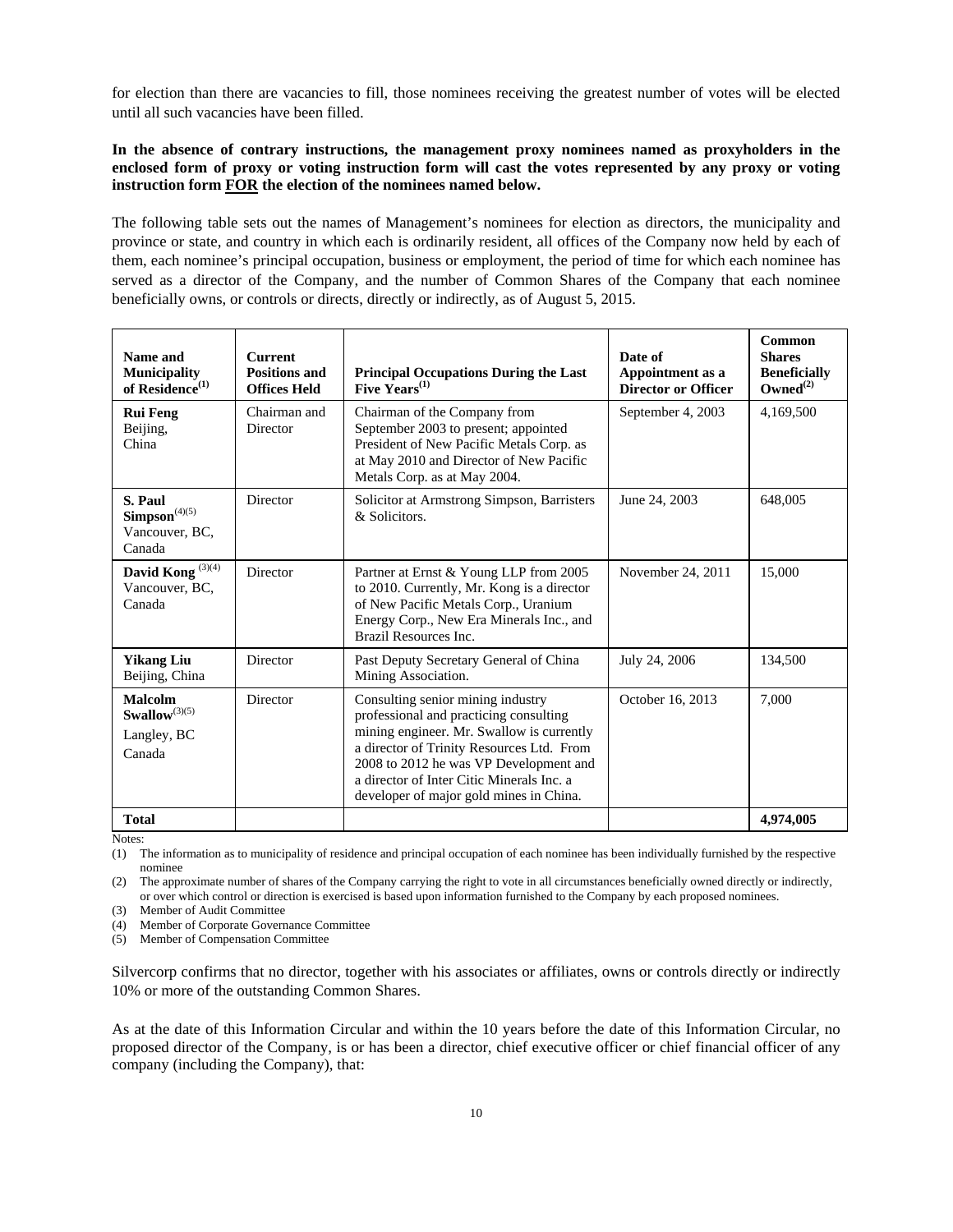- (a) while that person was acting in that capacity, was subject to a cease trade order or similar order or an order that denied the relevant company access to any exemption under securities legislation, that was in effect for a period of more than 30 consecutive days; or
- (b) was subject to a cease trade order or similar order or an order that denied the relevant company access to any exemption under securities legislation, that was in effect for a period of more than 30 consecutive days, that was issued after that person ceased to be a director, chief executive officer or chief financial officer and which resulted from an event that occurred while that person was acting as a director, chief executive officer or chief financial officer of the company.

#### No proposed director:

- (a) is, as at the date of this Information Circular or has been within the 10 years before the date of this Information Circular a director or executive officer of any company (including the Company), that while that person was acting in that capacity, or within a year of that person ceasing to act in that capacity, became bankrupt, made a proposal under any legislation relating to bankruptcy or insolvency or was subject to or instituted any proceedings, arrangement or compromise with creditors or had a receiver, receiver manager or trustee appointed to hold its assets; and
- (b) has within 10 years before the date of this Information Circular, became bankrupt, made a proposal under any legislation relating to bankruptcy or insolvency or was subject to or instituted any proceedings, arrangement or compromise with creditors or had a receiver, receiver manager or trustee appointed to hold the assets of the director, officers or shareholders.

No proposed director of the Company has been subject to:

- (a) any penalties or sanctions imposed by a court relating to securities legislation or by a securities regulatory authority or has entered into a settlement agreement with a securities regulatory authority; or
- (b) any other penalties or sanctions imposed by a court or regulatory body that would likely be considered important to a reasonable security holder in deciding whether to vote for a proposed director.

## **APPOINTMENT OF AUDITORS**

It is proposed that Deloitte LLP, Chartered Accountants of Vancouver, BC, be reappointed as the auditors of the Company to hold office until the next annual general meeting of the shareholders of the Company or until a successor is appointed, and that the directors be authorized to determine the auditor's remuneration. Deloitte LLP, Chartered Accountants was first appointed as the auditors of the Company on November 26, 2012.

At the Meeting, shareholders will be asked to consider, and if thought advisable, pass an ordinary resolution appointing Deloitte LLP, Chartered Accountants, of Vancouver, BC, as auditor of the Company until the next annual general meeting of shareholders or until a successor is appointed, at remuneration to be fixed by the Board.

**The Board recommends a vote "FOR" the approval of the resolution appointing Deloitte LLP, Chartered Accountants as auditor of the Company at remuneration to be fixed by the Board. In the absence of contrary instructions, the management proxy nominees named as proxyholders in the enclosed form of proxy or voting instruction form will cast the votes represented by any proxy or voting instruction form FOR the appointment of Deloitte LLP, Chartered Accountants as auditor of the Company at remuneration to be fixed by the Board.**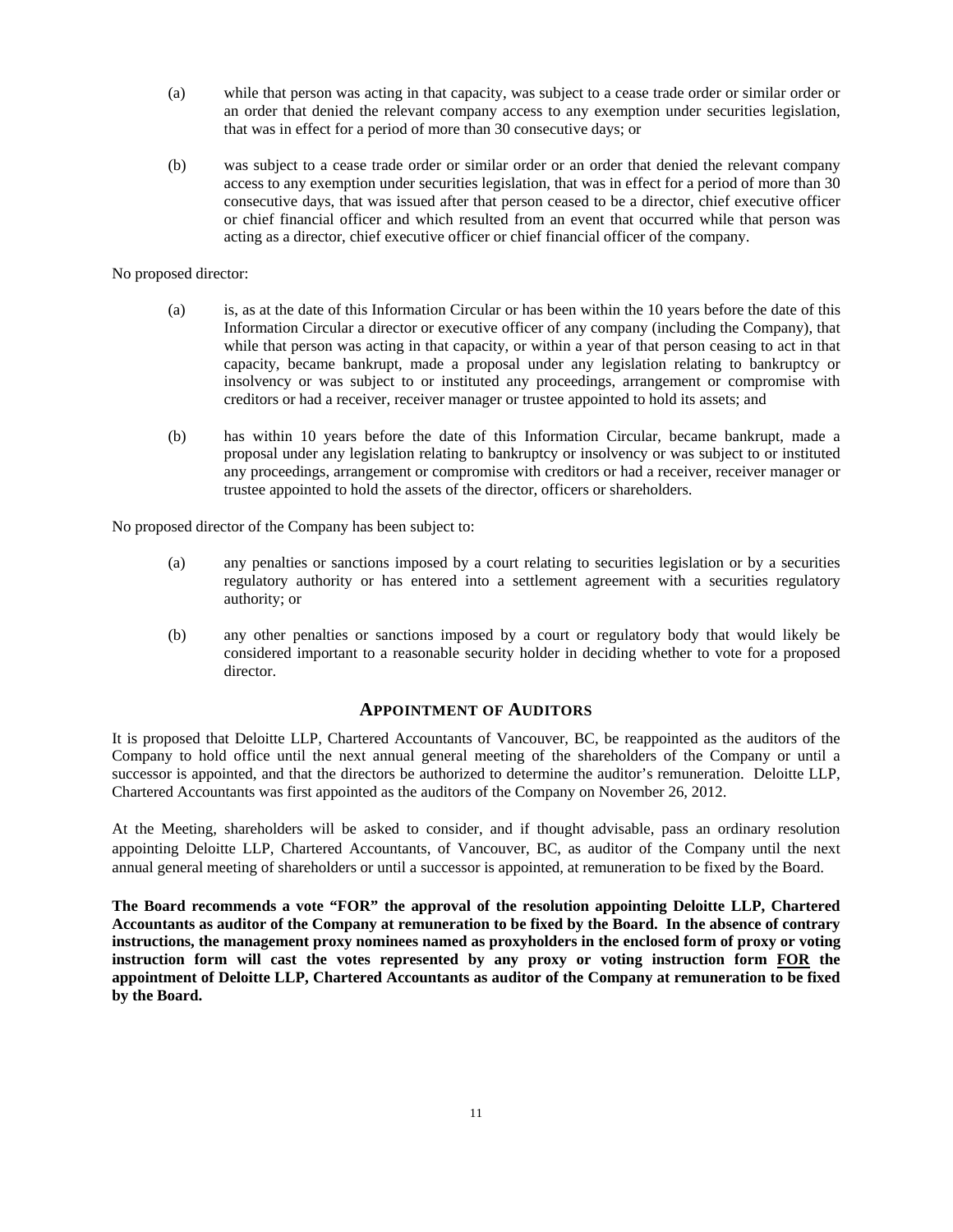## **CORPORATE GOVERNANCE**

The Company's corporate governance practices have been and continue to be in compliance with applicable Canadian and United States requirements. The Company continues to monitor developments in Canada and the United States with a view to further revising its governance policies and practices, as appropriate.

The New York Stock Exchange (the "**NYSE**") rules require the Company to disclose any significant ways in which its corporate governance practices differ from those followed by United States domestic issuers under the NYSE listing standards. The Company believes that there are no significant differences between its corporate governance practices and those required to be followed by United States domestic issuers under the NYSE listing standards.

The following is a description of the Company's corporate governance practices which has been prepared by the Corporate Governance Committee of the Board and has been approved by the Board.

#### **Board of Directors**

In compliance with the requirements of the BCBCA, the directors are elected by the shareholders to manage, or supervise the management of, the business and affairs of the Company. In exercising their powers and discharging their duties, the directors are required to act honestly and in good faith with a view to the best interests of the Company, and to exercise the care, diligence and skill that a reasonably prudent person would exercise in comparable circumstances. Five out of six members of the Board are independent within the meaning of *National Instrument 52-110 – Audit Committees* ("**NI 52-110**") and the independence requirements of the NYSE. To facilitate the ability of the Board to function independently of Management there are only two members of Management on the Board, the Chief Executive Officer and the Chairman. During each Board meeting the independent directors meet without the members of Management present.

The Board has adopted a description of how it delineates its roles and stewardship responsibilities in The Board of Directors Charter, which is attached hereto as **Schedule "1".** This description incorporates the guidelines and principles outlined in *NI 52-110*, *National Instrument 58-101 - Disclosure of Corporate Governance Practices* ("**NI 58-101**") and *National Policy 58-201 - Corporate Governance Guidelines.* The Board believes that good corporate governance is important to the effective performance of the Company and plays a significant role in protecting shareholders' interests and maximizing value for the shareholders of the Company. The disclosure regarding the Company's corporate governance practices that is required by NI 58-101 is attached hereto as **Appendix "A".**

#### **Summary of Attendance of Directors**

The following table sets out the attendance of directors at Board meetings and meetings of the committees of the Board of which they were members during the year ended March 31, 2015:

| Meeting(s) Attended in the Most Recently Completed Financial Year |                |                                             |                                  |                    |  |  |  |  |
|-------------------------------------------------------------------|----------------|---------------------------------------------|----------------------------------|--------------------|--|--|--|--|
| <b>Director</b>                                                   | <b>Board</b>   | Corporate<br>Governance<br><b>Committee</b> | Compensation<br><b>Committee</b> | Audit<br>Committee |  |  |  |  |
|                                                                   | 6 Meetings     | 3 Meetings                                  | 2 Meetings                       | 4 Meetings         |  |  |  |  |
| Dr. Rui Feng                                                      | $6$ out of $6$ | n/a                                         | n/a                              | n/a                |  |  |  |  |
| Myles Gao                                                         | $5$ out of 6   | n/a                                         | n/a                              | n/a                |  |  |  |  |
| S. Paul Simpson                                                   | 6 out of 6     | 3 out of 3                                  | 2 out of 2                       | n/a                |  |  |  |  |
| Earl Drake $(1)$                                                  | $5$ out of 6   | 2 out of 2                                  | 1 out of 1                       | 3 out of 3         |  |  |  |  |
| Yikang $Liu$ <sup>(1)</sup>                                       | $5$ out of 6   | n/a                                         | n/a                              | n/a                |  |  |  |  |
| David Kong                                                        | $6$ out of $6$ | 3 out of 3                                  | n/a                              | 4 out of 4         |  |  |  |  |
| <b>Malcolm Swallow</b>                                            | 6 out of 6     | n/a                                         | 2 out of 2                       | 4 out of 4         |  |  |  |  |

Notes:

(1) Yikang Liu and Earl Drake were each unable to attend one board meeting during the year ended March 31, 2015 and were excused by the Board from attendance.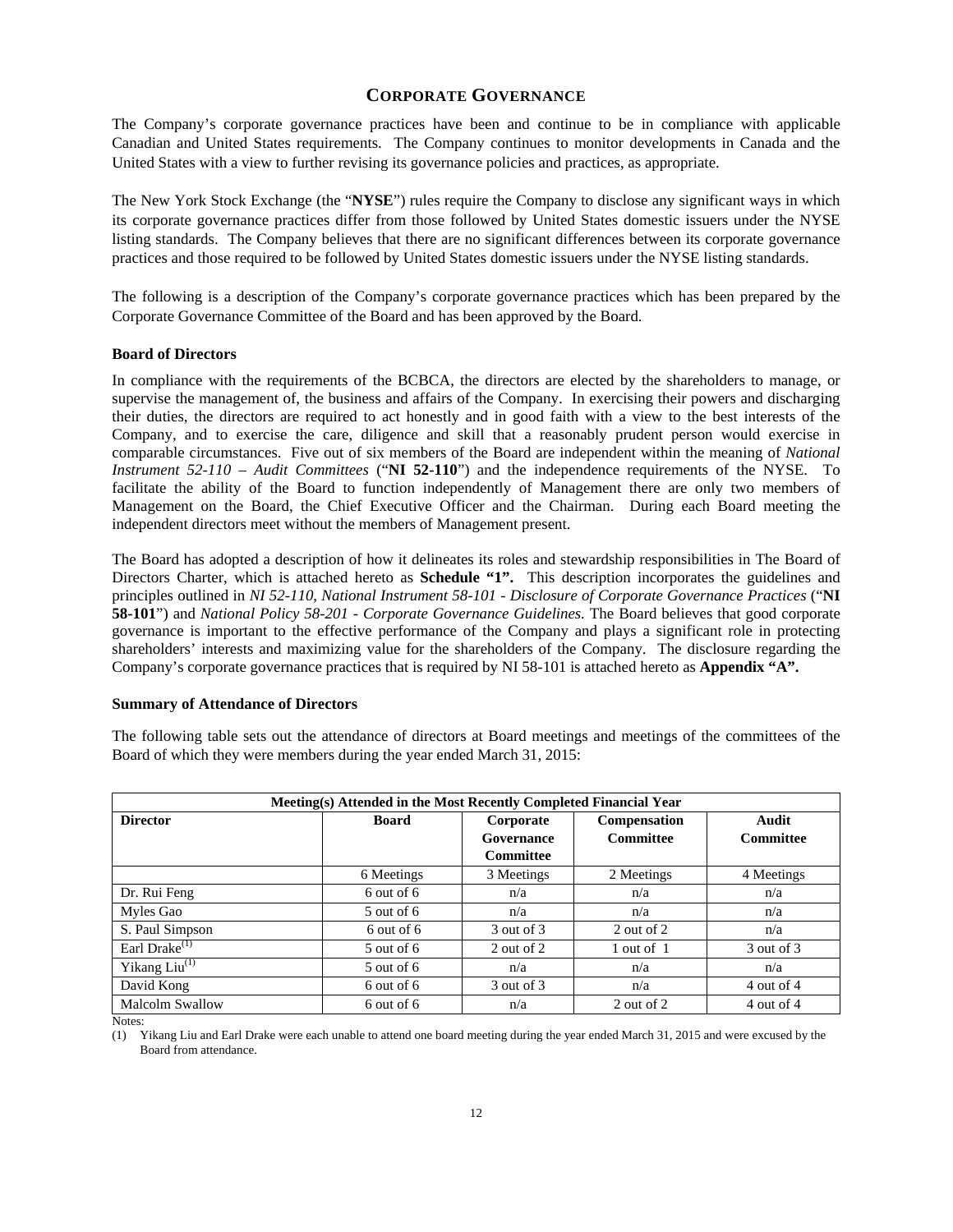### **CORPORATE GOVERNANCE COMMITTEE**

The Corporate Governance Committee is responsible for assisting the Board in establishing and maintaining a sound system of corporate governance through a process of continuing assessment and enhancement. The Corporate Governance Committee works to ensure that the Board functions independently of Management, that Management is clearly accountable to the Board and those procedures are in place to monitor the effectiveness of the performance of the Board, the Committees of the Board and individual directors. The Corporate Governance Committee is comprised of Paul Simpson, Earl Drake, and David Kong, all of whom are independent directors pursuant to NI 52-110. The Corporate Governance Committee Charter is attached hereto as **Schedule "2".**

#### **COMPENSATION COMMITTEE**

The Compensation Committee is responsible for determining and approving compensation for directors and senior officers. The Compensation Committee is comprised of Paul Simpson, Malcolm Swallow, and Earl Drake, all of whom are independent directors pursuant to NI 52-110. The Compensation Committee Charter is attached hereto as **Schedule "3".** All committee members have direct experience in executive compensation. Paul Simpson is a senior lawyer and brings over 20 years' experience in corporate law and corporate governance as it relates to compensation committees. Malcolm Swallow has current knowledge of the Chinese mining and exploration markets including current pricing and costing of services associated with silver mining and exploration. Earl Drake, with over 30 years' experience of diplomatic experience in Asia, provides relevant negotiation and business strategy to the Company and its directors. As a result of their education and experience, each member of the Compensation Committee has familiarity with, an understanding of, or experience in reviewing executive and director compensation; administering of stock options and stock option grants; and reviewing performance goals and the assessments of executives. Within the last fiscal year, no consultants or advisors were retained to assist in determining compensation. The Compensation Committee is relying in part on the 2012 Mining Industry Salary Survey compiled by a large international accounting firm to confirm the reasonableness of the CEO's compensation package relative to other North American mining companies with similar revenues. The Company's compensation policies and programs are designed to be competitive with similar companies and to recognize and reward executive performance consistent with the success of the Company's business.

### **AUDIT COMMITTEE**

For information regarding the Audit Committee, see the Company's annual information form (the "AIF") dated June 19, 2015, under the heading "Audit Committee", including a copy of the Audit Committee Charter which is attached to the AIF as Schedule "1". The Audit Committee is comprised of David Kong, Malcolm Swallow, and Earl Drake, all of whom are independent directors pursuant to NI 52-110. The AIF is available under the Company's profile at www.sedar.com.

The Corporate Governance Committee, Compensation Committee, and Audit Committee will each be re-constituted after the Meeting.

#### **EXECUTIVE COMPENSATION**

The following table sets forth a summary of the total compensation during the three most recently completed financial years paid to the Company's Chief Executive Officer, Chief Financial Officer, and the three other most highly compensated executive officers, or the three most highly compensated individuals acting in a similar capacity, other than the Chief Executive Officer and Chief Financial Officer, at the end of the most recently completed financial year whose total compensation was, individually, more than CAD\$150,000 and any additional individuals who satisfy these criteria but for the fact that individual was not serving as an officer, nor acting in a similar capacity, at the end of the most recently completed financial year, hereinafter referred to as the "**Named Executive Officers**" or the "**NEOs**".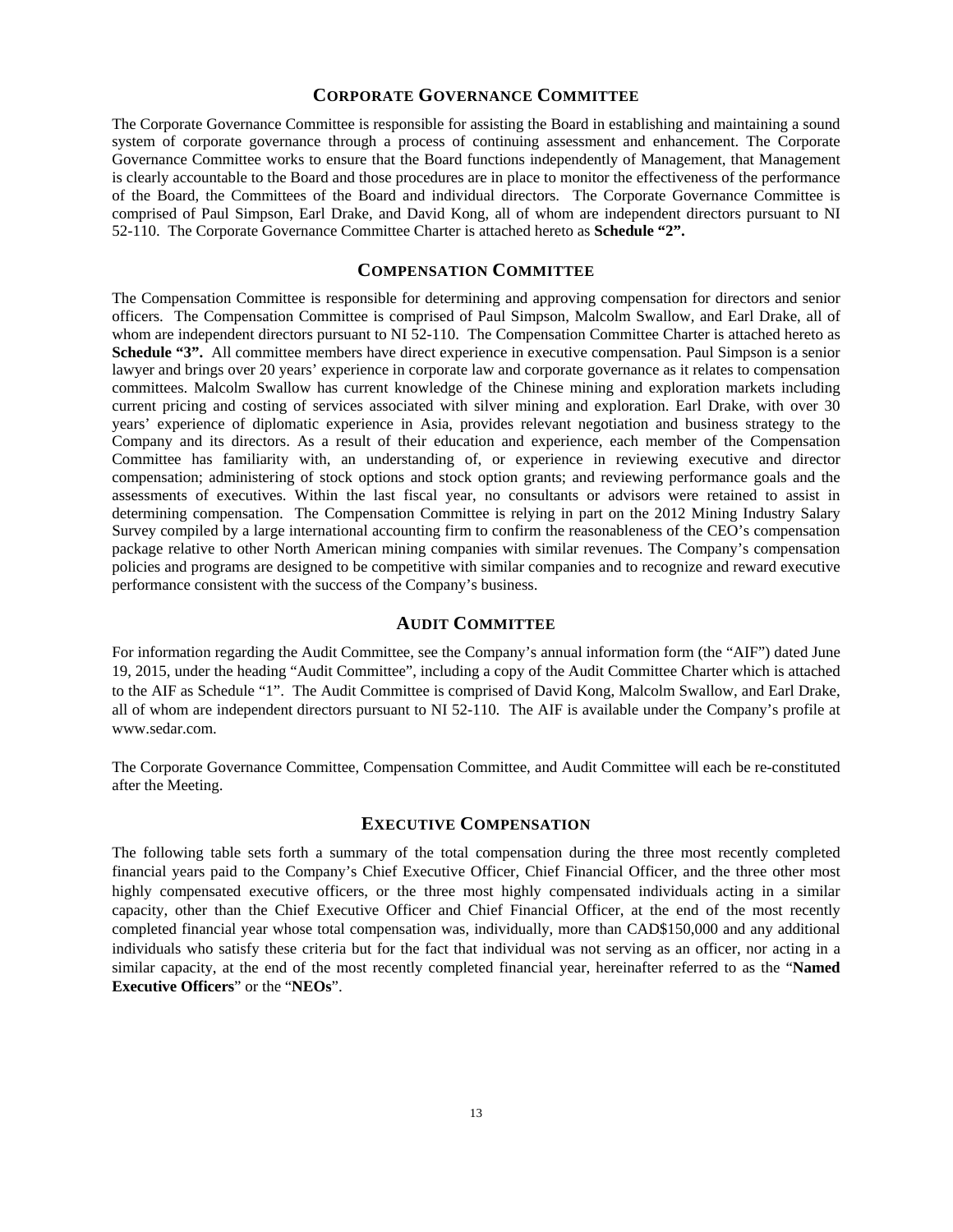## **Summary Compensation Table**

| Name and                             | Fiscal | Salary           | Share-       | Option-Based   | Non-Equity Incentive |           | Pension | All Other       | Total        |
|--------------------------------------|--------|------------------|--------------|----------------|----------------------|-----------|---------|-----------------|--------------|
| Principal                            | Year   | (CAD\$)          | <b>Based</b> | Awards         | Plan Compensation    |           | Value   | Compensation    | Compensation |
| Position                             | Ended  |                  | Awards       | $(CAD$)^{(9)}$ |                      | (CAD\$)   | (CAD\$) | (CAD\$)         | (CAD\$)      |
|                                      | March  |                  | (CAD\$)      |                |                      |           |         |                 |              |
|                                      | 31     |                  |              |                |                      |           |         |                 |              |
|                                      |        |                  |              |                | Annual               | Long      |         |                 |              |
|                                      |        |                  |              |                | Incentive            | Term      |         |                 |              |
|                                      |        |                  |              |                | Plans <sup>8</sup>   | Incentive |         |                 |              |
|                                      |        |                  |              |                |                      | Plans     |         |                 |              |
| Dr. Rui                              |        |                  |              |                |                      |           |         |                 |              |
| $Feng$ <sup>(1)</sup>                |        | (1)              |              |                |                      |           |         |                 |              |
| Chairman,                            | 2015   |                  | Nil          | 193,923        | Nil                  | Nil       | Nil     | $675,000^{(1)}$ | 868,923      |
| Chief                                |        |                  |              |                |                      |           |         |                 |              |
| Executive                            | 2014   | $\left(1\right)$ | Nil          | 330,433        | 375,000              | Nil       | Nil     | $675,000^{(1)}$ | 1,380,433    |
| Officer and                          |        |                  |              |                |                      |           |         |                 |              |
| Director                             | 2013   | $\left(1\right)$ | Nil          | 931,235        | 750,000              | Nil       | Nil     | $637,500^{(1)}$ | 2,318,735    |
| Myles $Gao^{(2)}$                    |        |                  |              |                |                      |           |         |                 |              |
| President                            | 2015   |                  | Nil          | 193,923        | Nil                  | Nil       | Nil     | $402,885^{(2)}$ | 596,808      |
| Corporate<br>Development             | 2014   | (2)              | Nil          | 229,377        | 190,080              | Nil       | Nil     | $396,000^{(2)}$ | 815,457      |
| and Director                         | 2013   | (2)              | Nil          | 465,618        | 184,800              | Nil       | Nil     | $396,000^{(2)}$ | 1,046,418    |
| Shaoyang                             |        |                  |              |                |                      |           |         |                 |              |
| Shen <sup>(3)</sup> , Chief          | 2015   | 51,000           | Nil          | Nil            | Nil                  | Nil       | Nil     | 67,826          | 118,826      |
| Operating                            |        |                  |              |                |                      |           |         |                 |              |
| Officer                              | 2014   | 240,000          | Nil          | 87,167         | 75,600               | Nil       | Nil     | Nil             | 402,767      |
|                                      | 2013   | 220,000          | Nil          | 186,246        | 95,000               | Nil       | Nil     | Nil             | 501,246      |
| Maria<br>Tang <sup>(4)</sup> , Chief | 2015   | 205,000          | Nil          | 86,127         | Nil                  | Nil       | Nil     | 204,846         | 495,973      |
| Financial                            | 2014   | 240,000          | Nil          | 87,167         | 75,600               | Nil       | Nil     | Nil             | 402,767      |
| Officer                              | 2013   | 240,000          | Nil          | 186,246        | 75,000               | Nil       | Nil     | Nil             | 501,246      |
| Derek $Liu^{(7)}$                    |        |                  |              |                |                      |           |         |                 |              |
| Interim Chief                        |        |                  |              |                |                      |           |         |                 |              |
| Financial                            |        |                  |              |                |                      |           |         |                 |              |
| Officer                              | 2015   | (7)              | Nil          | Nil            | Nil                  | Nil       | Nil     | $45,000^{(7)}$  | 45,000       |
| Peter Torn <sup>(5)</sup> ,          |        |                  |              |                |                      |           |         |                 |              |
| General                              | 2015   | 141,376          | Nil          | 26,588         | Nil                  | Nil       | Nil     | 5,430           | 173,394      |
| Counsel and                          | 2014   | 180,000          | Nil          | 46,801         | 22,500               | Nil       | Nil     | Nil             | 249,301      |
| Corporate                            | 2013   |                  | Nil          | 50,057         | 34,000               | Nil       | Nil     | Nil             | 184,322      |
| Secretary<br>Lorne                   |        | 100,265          |              |                |                      |           |         |                 |              |
| Waldman <sup>(6)</sup> ,             | 2015   | 219,375          | Nil          | 55,704         | Nil                  | Nil       | Nil     | 7,286           | 282,365      |
| Senior Vice                          |        |                  |              |                |                      |           |         |                 |              |
| President                            | 2014   | 126,136          | Nil          | 136,138        | Nil                  | Nil       | Nil     | Nil             | 262,274      |
|                                      |        |                  |              |                |                      |           |         |                 |              |

Notes:

(1) Consulting fees payable to a firm controlled by Dr. Rui Feng for his services as Chairman and Chief Executive Officer of Silvercorp pursuant to a Consulting Agreement dated May 1, 2003, (revised January 10, 2013) and reviewed and adjusted annually by the Board. Dr. Feng resigned from his position as Chief Executive Officer in October 2013, continuing in the role as Chairman. He was re-appointed as Chief Executive Officer on December 18, 2014. No compensation was paid to Dr. Rui Feng for his services as a director of the Company in 2015, 2014, or 2013.

(2) Consulting fees payable to Myles Gao and to a firm controlled by Myles Gao for his services as President of Silvercorp pursuant to a Consulting Agreement dated March 1, 2004, (revised April 14, 2014) and reviewed and adjusted annually by the Chairman. Mr. Gao also held the position of Chief Executive Officer from October 2013 until December 2014. No compensation was paid to Myles Gao for his services as a director of the Company in 2015, 2014, or 2013. Mr. Gao resigned from the Company in May 2015.

(3) Shaoyang Shen was appointed as General Manager of the Company in January 2008, Vice President, China Operations, of the Company in 2009, and COO in September 28, 2012. He resigned from the Company in April 2014.

(4) Maria Tang was appointed as Interim CFO in October 2008 and appointed as CFO on August 13, 2010. She resigned as CFO effective February 6, 2015.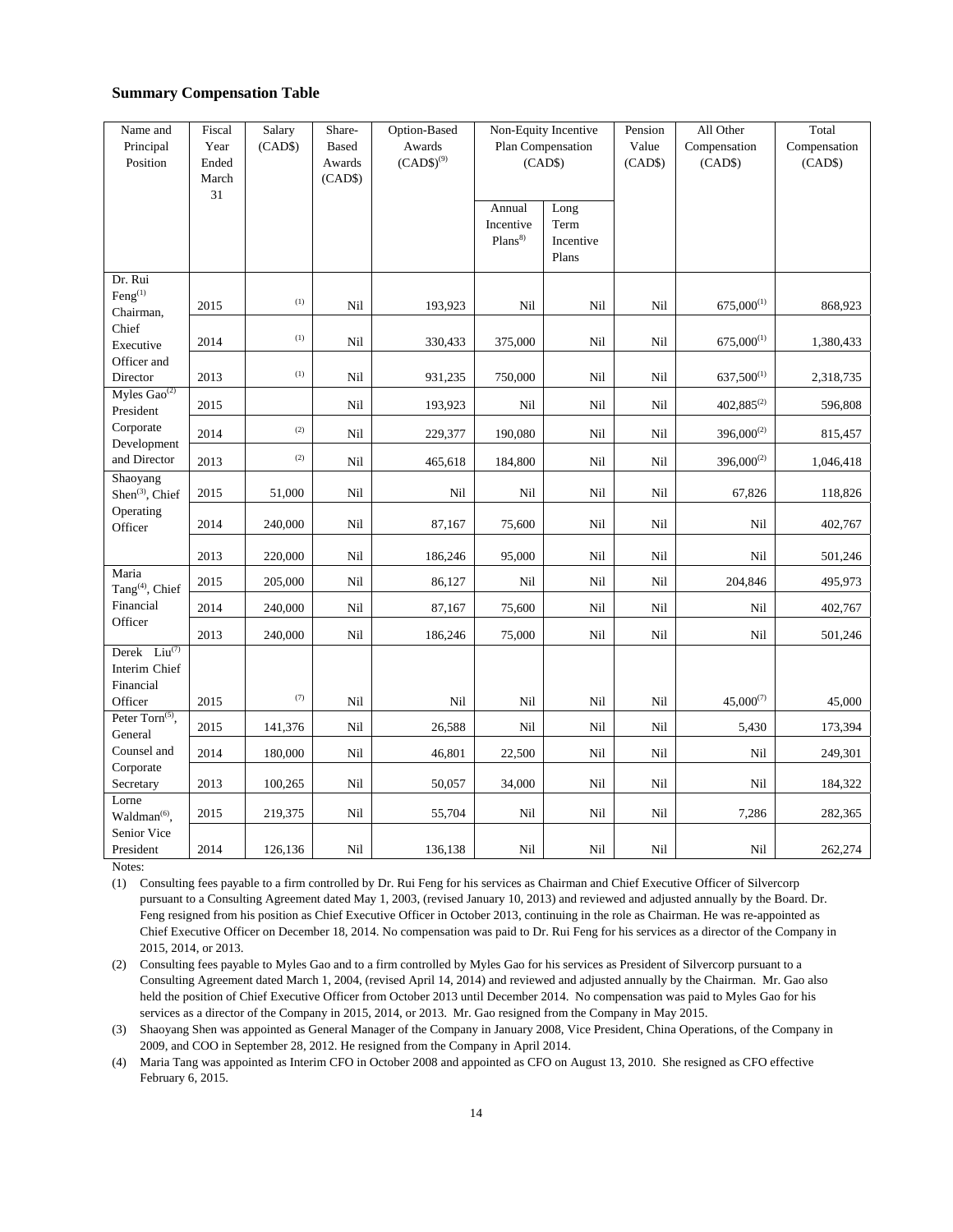- (5) Peter Torn was appointed as Corporate Secretary and General Counsel in September 28, 2012. Starting in July 2014 he reduced his services to a part time basis.
- (6) Lorne Waldman was appointed as Senior Vice President in September 2013.
- (7) Consulting fee payable to a firm controlled by Derek Liu for his services; he was appointed interim Chief Financial Officer in February 2015.
- (8) The Annual Incentive Plan bonus paid in Fiscal 2014 represents the bonus for performance in the 2013 fiscal year. No bonus was paid to Named Executive Officers in Fiscal 2015 for performance in the 2014 fiscal year.
- (9) The Company has adopted IFRS 2 Share Based Payments to account for the issuance of stock options (as defined below) to employees and non-employees. The fair value of Options is estimated at the grant date using the Black-Scholes Option Pricing Model which requires the input of a number of assumptions. Although the assumptions used reflect Management's best estimates, they involve inherent uncertainties based on market conditions generally outside of the control of the Company. The following summarizes the key assumptions used to calculate the fair value of each set of Options granted in each fiscal year ended March 31:

| Name                         | Fiscal<br>Year of<br>Options<br>Granted | Grant<br>Date                | Options<br>Granted <sup>(4)</sup> | Exercise<br>price<br>(CAD\$) | Options granted in each risear year end<br>Expiry<br>Date | Weighted<br>average<br>expected<br>lives<br>(years) | Weighted<br>average<br>risk free<br>rates | Weighted<br>average<br>volatilities | Weighted<br>average<br>fair value<br>per option<br>(CAD\$) |
|------------------------------|-----------------------------------------|------------------------------|-----------------------------------|------------------------------|-----------------------------------------------------------|-----------------------------------------------------|-------------------------------------------|-------------------------------------|------------------------------------------------------------|
| Dr. Rui Feng,                |                                         | $15-Oct-$                    |                                   |                              | $14$ -Oct-                                                |                                                     |                                           |                                     |                                                            |
| Chairman,<br>Chief           | 2015                                    | 2014<br>30-May-              | 130,000                           | 1.76                         | 2019<br>29-May-                                           | 2.81                                                | 0.99%                                     | 50.37%                              | 0.56                                                       |
| Executive                    | 2015                                    | 2014                         | 200,000                           | 1.75                         | 2019                                                      | 3.12                                                | 1.21%                                     | 54.06%                              | 0.61                                                       |
| Officer and                  |                                         | $22$ -Jan-                   |                                   |                              | $21-Ian-$                                                 |                                                     |                                           |                                     |                                                            |
| Director                     | 2014                                    | 2014<br>$13-Sep-$            | 60,000                            | 2.98                         | 2019                                                      | 3.12                                                | 1.27%                                     | 54.45%                              | 0.92                                                       |
|                              | 2014                                    | 2013                         | 125,000                           | 3.41                         | $12-Sep-$<br>2018                                         | 3.12                                                | 1.61%                                     | 56.80%                              | 1.13                                                       |
|                              | 2014                                    | $3-Jun-$<br>2013             | 125,000                           | 3.25                         | $2-Jun-$<br>2018                                          | 3.12                                                | 1.21%                                     | 57.35%                              | 1.07                                                       |
|                              |                                         | 8-Mar-                       |                                   |                              | 7-Mar-                                                    |                                                     |                                           |                                     |                                                            |
|                              | 2013                                    | 2013                         | 125,000                           | 3.91                         | 2018                                                      | 3.12                                                | 1.16%                                     | 57.99%                              | 1.34                                                       |
|                              | 2013                                    | 4-Dec-<br>2012               | 125,000                           | 5.40                         | 3-Dec-<br>2017                                            | 3.12                                                | 1.14%                                     | 60.16%                              | 1.99                                                       |
|                              |                                         | $\overline{9}$ -Aug-         |                                   |                              | 8-Aug-                                                    |                                                     |                                           |                                     |                                                            |
|                              | 2013                                    | 2012                         | 125,000                           | 5.35                         | 2017                                                      | 3.12                                                | 1.24%                                     | 62.50%                              | 2.05                                                       |
|                              |                                         | $18 - Jun -$                 |                                   |                              | $17$ -Jun-                                                |                                                     |                                           |                                     |                                                            |
|                              | 2013                                    | 2012<br>$15$ -Oct-           | 100,000                           | 6.53                         | 2017<br>$14$ -Oct-                                        | 3.12                                                | 1.05%                                     | 63.44%                              | 2.58                                                       |
|                              | 2015                                    | 2014                         | 130,000                           | 1.76                         | 2019                                                      | 2.81                                                | 0.99%                                     | 50.37%                              | 0.56                                                       |
|                              | 2015                                    | $30$ -May-<br>2014           | 200,000                           | 1.75                         | $29-May-$<br>2019                                         | 3.12                                                | 1.21%                                     | 54.06%                              | 0.61                                                       |
| Myles Gao,                   |                                         | $22-Ian-$                    |                                   |                              | $21-Ian-$                                                 |                                                     |                                           |                                     |                                                            |
| President                    | 2014                                    | 2014<br>$13-Sep-$            | 100,000                           | 2.98                         | 2019<br>$12-Sep-$                                         | 3.12                                                | 1.27%                                     | 54.45%                              | 0.92                                                       |
| Corporate<br>Development     | 2014                                    | 2013                         | 62,500                            | 3.41                         | 2018                                                      | 3.12                                                | 1.61%                                     | 56.80%                              | 1.13                                                       |
| and Director <sup>(2)</sup>  | 2014                                    | $3-Jun-$<br>2013             | 62,500                            | 3.25                         | $2-Jun-$<br>2018                                          | 3.12                                                | 1.21%                                     | 57.35%                              | 1.07                                                       |
|                              |                                         | 8-Mar-                       |                                   |                              | 7-Mar-                                                    |                                                     |                                           |                                     |                                                            |
|                              | 2013                                    | 2013                         | 62,500                            | 3.91                         | 2018                                                      | 3.12                                                | 1.16%                                     | 57.99%                              | 1.34                                                       |
|                              | 2013                                    | 4-Dec-<br>2012               | 62,500                            | 5.40                         | 3-Dec-<br>2017                                            | 3.12                                                | 1.14%                                     | 60.16%                              | 1.99                                                       |
|                              |                                         | 9-Aug-                       |                                   |                              | 8-Aug-                                                    |                                                     |                                           |                                     |                                                            |
|                              | 2013                                    | 2012<br>$18$ -Jun-           | 62,500                            | 5.35                         | 2017<br>$17-Jun-$                                         | 3.12                                                | 1.24%                                     | 62.50%                              | 2.05                                                       |
|                              | 2013                                    | 2012                         | 50,000                            | 6.53                         | 2017                                                      | 3.12                                                | 1.05%                                     | 63.44%                              | 2.58                                                       |
| Shaoyang<br>Shen,            | 2014                                    | $22-Ian-$<br>2014            | 35,000                            | 2.98                         | $21-Jan-$<br>2019                                         | 3.12                                                | 1.27%                                     | 54.45%                              | 0.92                                                       |
| Chief                        |                                         | $13-Sep-$                    |                                   |                              | $12-Sep-$                                                 |                                                     |                                           |                                     |                                                            |
| Operating<br>$Officer^{(1)}$ | 2014                                    | 2013<br>$3-J$ un-            | 25,000                            | 3.41                         | 2018<br>$2-Jun-$                                          | 3.12                                                | 1.61%                                     | 56.80%                              | 1.13                                                       |
|                              | 2014                                    | 2013                         | 25,000                            | 3.25                         | 2018                                                      | 3.12                                                | 1.21%                                     | 57.35%                              | $1.07\,$                                                   |
|                              |                                         | 8-Mar-                       |                                   |                              | $7-Mar-$                                                  |                                                     |                                           |                                     |                                                            |
|                              | 2013                                    | 2013                         | 25,000                            | 3.91                         | 2018                                                      | 3.12                                                | 1.16%                                     | 57.99%                              | 1.34                                                       |
|                              | 2013                                    | 4-Dec-<br>2012               | 25,000                            | 5.40                         | 3-Dec-<br>2017                                            | 3.12                                                | 1.14%                                     | 60.16%                              | 1.99                                                       |
|                              | 2013                                    | $\overline{9}$ -Aug-<br>2012 | 25,000                            | 5.35                         | $8-Aug-$<br>2017                                          | 3.12                                                | 1.24%                                     | 62.50%                              | 2.05                                                       |
|                              |                                         | $18 - Jun -$                 |                                   |                              | $17 - Jun -$                                              |                                                     |                                           |                                     |                                                            |
|                              | 2013                                    | 2012                         | 20,000                            | 6.53                         | 2017                                                      | 3.12                                                | 1.05%                                     | 63.44%                              | 2.58                                                       |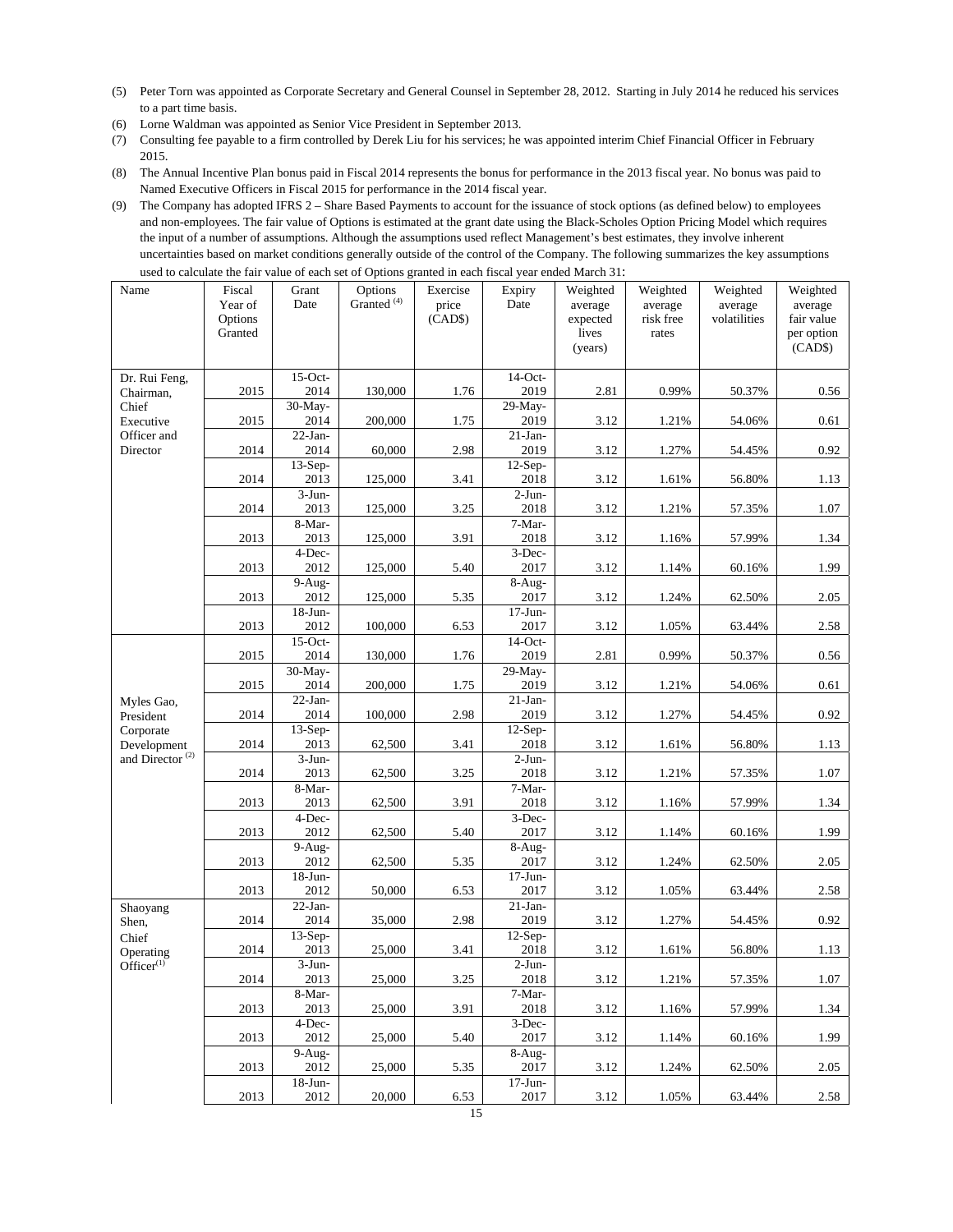| Name                          | Fiscal<br>Year of<br>Options<br>Granted | Grant<br>Date        | Options<br>Granted <sup>(4)</sup> | Exercise<br>price<br>(CAD\$) | Expiry<br>Date     | Weighted<br>average<br>expected<br>lives<br>(years) | Weighted<br>average<br>risk free<br>rates | Weighted<br>average<br>volatilities | Weighted<br>average<br>fair value<br>per option<br>(CAD\$) |
|-------------------------------|-----------------------------------------|----------------------|-----------------------------------|------------------------------|--------------------|-----------------------------------------------------|-------------------------------------------|-------------------------------------|------------------------------------------------------------|
| Maria Tang,                   |                                         | $15$ -Oct-           |                                   |                              | 14-Oct-            |                                                     |                                           |                                     |                                                            |
| Chief                         | 2015                                    | 2014<br>30-May-      | 45,500                            | 1.76                         | 2019<br>29-May-    | 2.81                                                | 0.99%                                     | 50.37%                              | 0.56                                                       |
| Financial<br>Office $r^{(3)}$ | 2015                                    | 2014                 | 100,000                           | 1.75                         | 2019               | 3.12                                                | 1.21%                                     | 54.06%                              | 0.61                                                       |
|                               |                                         | $22-Ian-$            |                                   |                              | $21-Ian-$          |                                                     |                                           |                                     |                                                            |
|                               | 2014                                    | 2014                 | 35,000                            | 2.98                         | 2019               | 3.12                                                | 1.27%                                     | 54.45%                              | 0.92                                                       |
|                               |                                         | $13-Sep-$            |                                   |                              | $12-Sep-$          |                                                     |                                           |                                     |                                                            |
|                               | 2014                                    | 2013                 | 25,000                            | 3.41                         | 2018               | 3.12                                                | 1.61%                                     | 56.80%                              | 1.13                                                       |
|                               | 2014                                    | $3-J$ un-<br>2013    | 25,000                            | 3.25                         | $2-J$ un-<br>2018  | 3.12                                                | 1.21%                                     | 57.35%                              | 1.07                                                       |
|                               |                                         | 8-Mar-               |                                   |                              | 7-Mar-             |                                                     |                                           |                                     |                                                            |
|                               | 2013                                    | 2013                 | 25,000                            | 3.91                         | 2018               | 3.12                                                | 1.16%                                     | 57.99%                              | 1.34                                                       |
|                               |                                         | 4-Dec-               |                                   |                              | 3-Dec-             |                                                     |                                           |                                     |                                                            |
|                               | 2013                                    | 2012                 | 25,000                            | 5.40                         | 2017               | 3.12                                                | 1.14%                                     | 60.16%                              | 1.99                                                       |
|                               |                                         | 9-Aug-               |                                   |                              | 8-Aug-             |                                                     |                                           |                                     |                                                            |
|                               | 2013                                    | 2012                 | 25,000                            | 5.35                         | 2017               | 3.12                                                | 1.24%                                     | 62.50%                              | 2.05                                                       |
|                               | 2013                                    | $18 - Jun -$<br>2012 | 20,000                            | 6.53                         | $17-J$ un-<br>2017 | 3.12                                                | 1.05%                                     | 63.44%                              | 2.58                                                       |
| Peter Torn,                   |                                         | $15$ -Oct-           |                                   |                              | $14$ -Oct-         |                                                     |                                           |                                     |                                                            |
| Corporate                     | 2015                                    | 2014                 | 15,000                            | 1.76                         | 2019               | 2.81                                                | 0.99%                                     | 50.37%                              | 0.56                                                       |
| Secretary and                 |                                         | 30-May-              |                                   |                              | 29-May-            |                                                     |                                           |                                     |                                                            |
| General                       | 2015                                    | 2014                 | 30,000                            | 1.75                         | 2019               | 3.12                                                | 1.21%                                     | 54.06%                              | 0.61                                                       |
| Counsel                       |                                         | $22-Ian-$            |                                   |                              | $21-Ian-$          |                                                     |                                           |                                     |                                                            |
|                               | 2014                                    | 2014                 | 15,000                            | 2.98                         | 2019               | 3.12                                                | 1.27%                                     | 54.45%                              | 0.92                                                       |
|                               | 2014                                    | $13-Sep-$<br>2013    | 15,000                            | 3.41                         | $12-Sep-$<br>2018  | 3.12                                                | 1.61%                                     | 56.80%                              | 1.13                                                       |
|                               |                                         | $3-J$ un-            |                                   |                              | $2-J$ un-          |                                                     |                                           |                                     |                                                            |
|                               | 2014                                    | 2013                 | 15,000                            | 3.25                         | 2018               | 3.12                                                | 1.21%                                     | 57.35%                              | 1.07                                                       |
|                               |                                         | 4-Dec-               |                                   |                              | 3-Dec-             |                                                     |                                           |                                     |                                                            |
|                               | 2013                                    | 2012                 | 15,000                            | 5.40                         | 2017               | 3.12                                                | 1.14%                                     | 60.16%                              | 1.99                                                       |
|                               |                                         | $15$ -Oct-           |                                   |                              | $14$ -Oct-         |                                                     |                                           |                                     |                                                            |
|                               | 2015                                    | 2014                 | 45,500                            | 1.76                         | 2019               | 2.81                                                | 0.99%                                     | 50.37%                              | 0.56                                                       |
| Lorne                         |                                         | 30-May-              |                                   |                              | 29-May-            |                                                     |                                           |                                     |                                                            |
| Waldman.<br>Senior Vice       | 2015                                    | 2014                 | 50,000                            | 1.75                         | 2019               | 3.12                                                | 1.21%                                     | 54.06%                              | 0.61                                                       |
| President                     | 2014                                    | $22-Ian-$<br>2014    | 25,000                            | 2.98                         | $21-Ian-$<br>2019  | 3.12                                                | 1.27%                                     | 54.45%                              | 0.92                                                       |
|                               |                                         | $13-Sep-$            |                                   |                              | $12-Sep-$          |                                                     |                                           |                                     |                                                            |
|                               | 2014                                    | 2013                 | 100,000                           | 3.41                         | 2018               | 3.12                                                | 1.61%                                     | 56.80%                              | 1.13                                                       |

Notes:

(1) Shaoyang Shen resigned from the Company in April 2014 and all his outstanding options expired as at July 2014.

(2) Myles Gao resigned from the Company in May 2015 but outstanding options will remain valid until May 2016.

(3) Maria Tang resigned from the Company in February 2015 with all her outstanding options expired as at May 2015.

(4) All Options granted to the above Named Executive Officers vest over a four year period, with 6.25% of the Options vesting every quarter.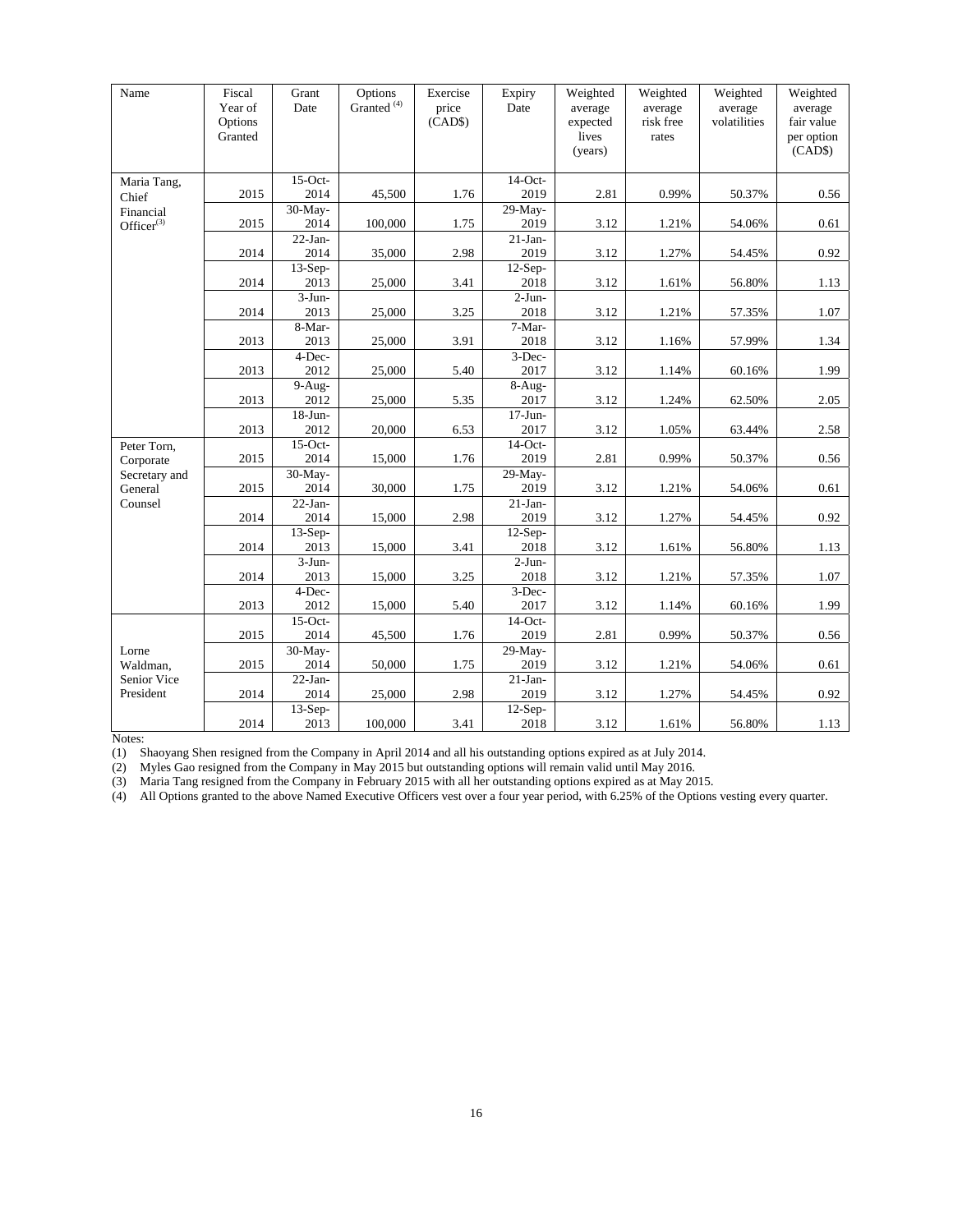# **Outstanding Share-Based Awards and Option-Based Awards**

The following table summarizes awards outstanding at fiscal year ended March 31, 2015, for each NEO

|                                            |                                                                 |                                         | Share-Based Awards               |                                                                              |                                                                           |                                                                                          |
|--------------------------------------------|-----------------------------------------------------------------|-----------------------------------------|----------------------------------|------------------------------------------------------------------------------|---------------------------------------------------------------------------|------------------------------------------------------------------------------------------|
| Name                                       | Number of<br>Securities<br>Underlying<br>Unexercised<br>Options | <b>Option Exercise</b><br>Price (CAD\$) | <b>Option Expiration</b><br>Date | Value of<br>Unexercised<br>In-The-Money<br>Options <sup>(1)</sup><br>(CAD\$) | Number of<br>Shares or Units<br>of Shares that<br>have not Vested<br>(# ) | Market or<br>Payout Value of<br>Share-Based<br>Awards that<br>have not Vested<br>(CAD\$) |
| Dr. Rui Feng,<br>Chairman and              | 130,000                                                         | 1.76                                    | 14-Oct-2019                      |                                                                              | Nil                                                                       | Nil                                                                                      |
| Director                                   | 200,000                                                         | 1.75                                    | 29-May-2019                      |                                                                              | Nil                                                                       | Nil                                                                                      |
|                                            | 60,000                                                          | 2.98                                    | 21-Jan-2019                      | $\overline{\phantom{a}}$                                                     | Nil                                                                       | Nil                                                                                      |
|                                            | 125,000                                                         | 3.25                                    | 2-Jun-2018                       |                                                                              | Nil                                                                       | Nil                                                                                      |
|                                            | 125,000                                                         | 3.41                                    | 12-Sep-2018                      |                                                                              | Nil                                                                       | Nil                                                                                      |
|                                            | 125,000                                                         | 3.91                                    | 7-Mar-2018                       | $\overline{a}$                                                               | Nil                                                                       | Nil                                                                                      |
|                                            | 125,000                                                         | 5.35                                    | 8-Aug-2017                       | $\overline{a}$                                                               | Nil                                                                       | Nil                                                                                      |
|                                            | 125,000                                                         | 5.40                                    | 3-Dec-2017                       | $\overline{\phantom{a}}$                                                     | Nil                                                                       | Nil                                                                                      |
|                                            | 100,000                                                         | 6.53                                    | 17-Jun-2017                      | $\overline{a}$                                                               | Nil                                                                       | Nil                                                                                      |
|                                            | 250,000                                                         | 6.69                                    | 5-Mar-2017                       | $\overline{\phantom{a}}$                                                     | Nil                                                                       | Nil                                                                                      |
|                                            | 100,000                                                         | 7.27                                    | 24-Nov-2016                      |                                                                              | Nil                                                                       | Nil                                                                                      |
|                                            | 48,750                                                          | 7.40                                    | 20-Apr-2015                      | $\overline{a}$                                                               | Nil                                                                       | Nil                                                                                      |
|                                            | 100,000                                                         | 8.23                                    | 3-Oct-2015                       | $\overline{a}$                                                               | Nil                                                                       | Nil                                                                                      |
|                                            | 100,000                                                         | 9.20                                    | 4-Jun-2016                       |                                                                              | Nil                                                                       | Nil                                                                                      |
|                                            | 80,000                                                          | 12.16                                   | 4-Jan-2016                       | $\overline{\phantom{a}}$                                                     | Nil                                                                       | Nil                                                                                      |
|                                            | 80,000                                                          | 14.96                                   | 7-Apr-2016                       |                                                                              | Nil                                                                       | Nil                                                                                      |
| Myles Gao,<br>President Corporate          | 130,000                                                         | 1.76                                    | 14-Oct-2019                      | $\overline{\phantom{a}}$                                                     | Nil                                                                       | Nil                                                                                      |
| Development and<br>Director <sup>(2)</sup> | 200,000                                                         | 1.75                                    | 29-May-2019                      | $\overline{a}$                                                               | Nil                                                                       | Nil                                                                                      |
|                                            | 100,000                                                         | 2.98                                    | 21-Jan-2019                      | $\overline{\phantom{a}}$                                                     | Nil                                                                       | Nil                                                                                      |
|                                            | 62,500                                                          | 3.25                                    | 2-Jun-2018                       | $\overline{\phantom{a}}$                                                     | Nil                                                                       | Nil                                                                                      |
|                                            | 62,500                                                          | 3.41                                    | 12-Sep-2018                      |                                                                              | Nil                                                                       | Nil                                                                                      |
|                                            | 62,500                                                          | 3.91                                    | 7-Mar-2018                       | $\overline{\phantom{a}}$                                                     | Nil                                                                       | Nil                                                                                      |
|                                            | 62,500                                                          | 5.35                                    | 8-Aug-2017                       |                                                                              | Nil                                                                       | Nil                                                                                      |
|                                            | 62,500                                                          | 5.40                                    | 3-Dec-2017                       |                                                                              | Nil                                                                       | Nil                                                                                      |
|                                            | 50,000                                                          | 6.53                                    | 17-Jun-2017                      | $\overline{\phantom{a}}$                                                     | Nil                                                                       | Nil                                                                                      |
|                                            | 40,000                                                          | 6.69                                    | 5-Mar-2017                       |                                                                              | Nil                                                                       | Nil                                                                                      |
|                                            | 40,000                                                          | 7.27                                    | 24-Nov-2016                      | $\overline{\phantom{a}}$                                                     | Nil                                                                       | Nil                                                                                      |
|                                            | 37,500                                                          | 7.40                                    | 20-Apr-2015                      |                                                                              | Nil                                                                       | Nil                                                                                      |
|                                            | 75,000                                                          | 8.23                                    | 3-Oct-2015                       | $\overline{\phantom{a}}$                                                     | Nil                                                                       | Nil                                                                                      |
|                                            | 40,000                                                          | 9.20                                    | 4-Jun-2016                       |                                                                              | Nil                                                                       | Nil                                                                                      |
|                                            | 40,000                                                          | 12.16                                   | 4-Jan-2016                       |                                                                              | Nil                                                                       | Nil                                                                                      |
|                                            | 40,000                                                          | 14.96                                   | 7-Apr-2016                       | $\overline{\phantom{a}}$                                                     | Nil                                                                       | Nil                                                                                      |
| Peter Torn, General<br>Counsel and         | 15,000                                                          | 1.76                                    | 14-Oct-2019                      |                                                                              | Nil                                                                       | Nil                                                                                      |
| Corporate Counsel                          | 30,000                                                          | 1.75                                    | 29-May-2019                      | $\overline{\phantom{a}}$                                                     | Nil                                                                       | Nil                                                                                      |
|                                            | 15,000                                                          | 2.98                                    | 21-Jan-2019                      |                                                                              | Nil                                                                       | Nil                                                                                      |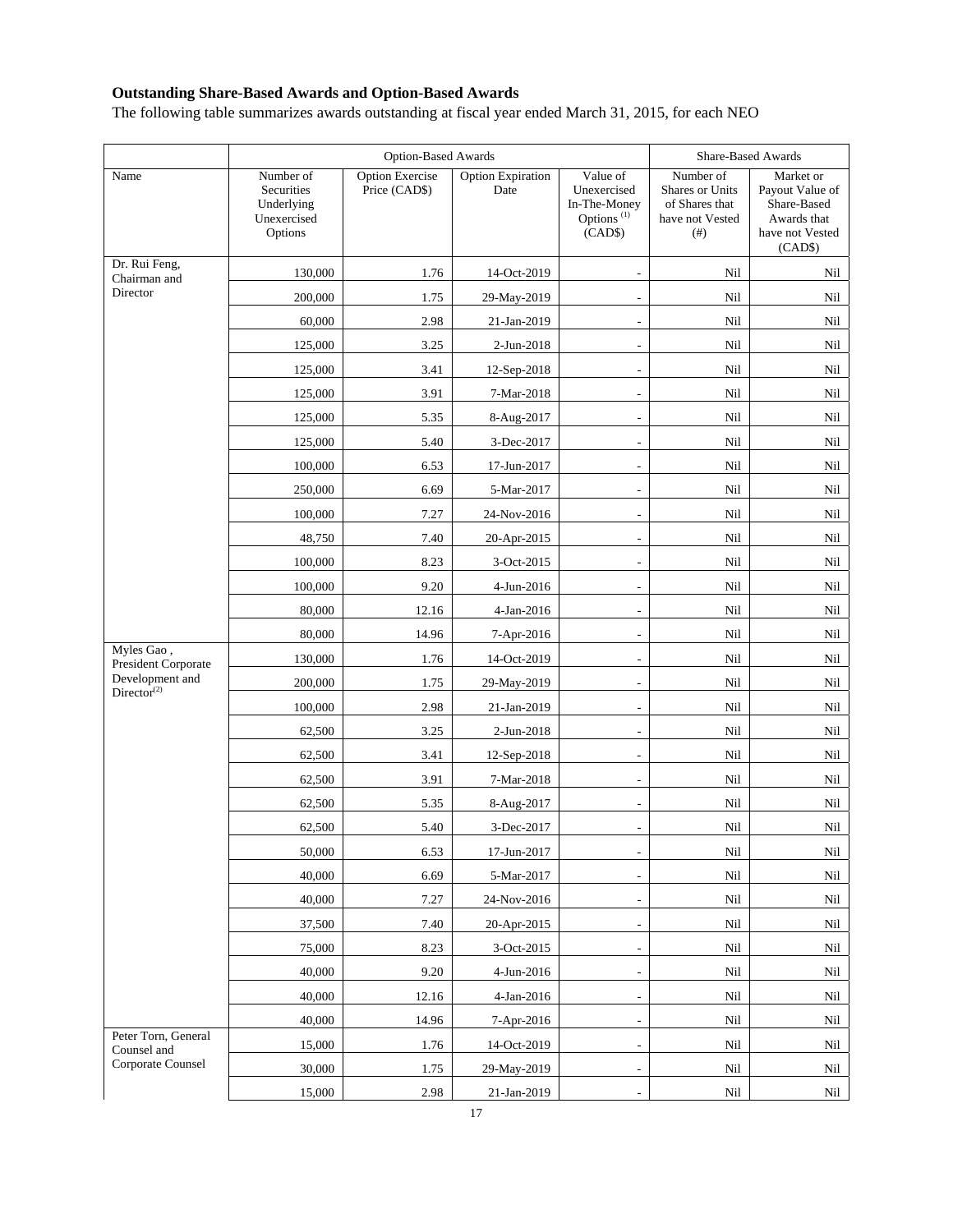|                       |                                                                 | <b>Option-Based Awards</b>              | Share-Based Awards               |                                                                              |                                                                                       |                                                                                          |
|-----------------------|-----------------------------------------------------------------|-----------------------------------------|----------------------------------|------------------------------------------------------------------------------|---------------------------------------------------------------------------------------|------------------------------------------------------------------------------------------|
| Name                  | Number of<br>Securities<br>Underlying<br>Unexercised<br>Options | <b>Option Exercise</b><br>Price (CAD\$) | <b>Option Expiration</b><br>Date | Value of<br>Unexercised<br>In-The-Money<br>Options <sup>(1)</sup><br>(CAD\$) | Number of<br><b>Shares or Units</b><br>of Shares that<br>have not Vested<br>$($ # $)$ | Market or<br>Payout Value of<br>Share-Based<br>Awards that<br>have not Vested<br>(CAD\$) |
|                       | 15,000                                                          | 3.25                                    | 2-Jun-2018                       |                                                                              | Nil                                                                                   | Nil                                                                                      |
|                       | 15,000                                                          | 3.41                                    | 12-Sep-2018                      |                                                                              | Nil                                                                                   | Nil                                                                                      |
|                       | 15,000                                                          | 3.91                                    | 7-Mar-2018                       | $\sim$                                                                       | Nil                                                                                   | Nil                                                                                      |
|                       | 15,000                                                          | 5.35                                    | 8-Aug-2017                       |                                                                              | Nil                                                                                   | Nil                                                                                      |
|                       | 15,000                                                          | 5.40                                    | 3-Dec-2017                       |                                                                              | Nil                                                                                   | Nil                                                                                      |
|                       | 15,000                                                          | 6.53                                    | 17-Jun-2017                      |                                                                              | Nil                                                                                   | Nil                                                                                      |
|                       | 10.000                                                          | 6.69                                    | 5-Mar-2017                       |                                                                              | Nil                                                                                   | Nil                                                                                      |
|                       | 7,500                                                           | 7.27                                    | 24-Nov-2016                      | ٠                                                                            | Nil                                                                                   | Nil                                                                                      |
|                       | 13,125                                                          | 8.23                                    | 3-Oct-2015                       |                                                                              | Nil                                                                                   | Nil                                                                                      |
|                       | 5,000                                                           | 9.20                                    | 4-Jun-2016                       |                                                                              | Nil                                                                                   | Nil                                                                                      |
|                       | 3,281                                                           | 12.16                                   | 4-Jan-2016                       |                                                                              | Nil                                                                                   | Nil                                                                                      |
|                       | 4,000                                                           | 14.96                                   | 7-Apr-2016                       |                                                                              | Nil                                                                                   | Nil                                                                                      |
|                       | 45,500                                                          | 1.76                                    | 14-Oct-2019                      | $\overline{\phantom{a}}$                                                     | Nil                                                                                   | Nil                                                                                      |
| Lorne Waldman,        | 50,000                                                          | 1.75                                    | 29-May-2019                      | $\overline{\phantom{a}}$                                                     | Nil                                                                                   | Nil                                                                                      |
| Senior Vice President | 25,000                                                          | 2.98                                    | 21-Jan-2019                      |                                                                              | Nil                                                                                   | Nil                                                                                      |
|                       | 100,000                                                         | 3.41                                    | 12-Sep-2018                      |                                                                              | Nil                                                                                   | Nil                                                                                      |

Notes:

(1) The closing price of the Company's Common Shares on the Toronto Stock Exchange ("TSX") on March 31, 2015, was CAD\$1.47.

(2) Myles Gao resigned from the Company in May 2015 but outstanding options will remain valid until May 2016.

| Incentive Plan Awards – Value Vested or Earned during the Year |  |  |  |  |  |  |  |
|----------------------------------------------------------------|--|--|--|--|--|--|--|
|----------------------------------------------------------------|--|--|--|--|--|--|--|

| <b>Name</b>                                                             | <b>Option-Based Awards - Value</b><br>vested during the year<br>(CAD\$) | <b>Share-Based Awards - Value</b><br>vested during the year<br>(CAD\$) | <b>Non-Equity Incentive Plan</b><br><b>Compensation - Value earned</b><br>during the year<br>(CAD\$) |
|-------------------------------------------------------------------------|-------------------------------------------------------------------------|------------------------------------------------------------------------|------------------------------------------------------------------------------------------------------|
| Dr. Rui Feng<br>Chairman and<br>Director                                | 3,938                                                                   | Nil                                                                    | Nil                                                                                                  |
| Myles Gao<br>CEO, President and<br>Director <sup><math>(2)</math></sup> | 3,938                                                                   | Nil                                                                    | Nil                                                                                                  |
| Shaoyang Shen<br>$\mathrm{COO}^{(1)}$                                   |                                                                         | Nil                                                                    | Nil                                                                                                  |
| Maria Tang<br>$CFO^{(3)}$                                               | 1,847                                                                   | Nil                                                                    | Nil                                                                                                  |
| Lorne Waldman<br>Senior Vice<br>President                               | 1,066                                                                   | Nil                                                                    | Nil                                                                                                  |
| Peter Torn<br>General Counsel<br>and Corporate<br>Secretary             | 563                                                                     | Nil                                                                    | Nil                                                                                                  |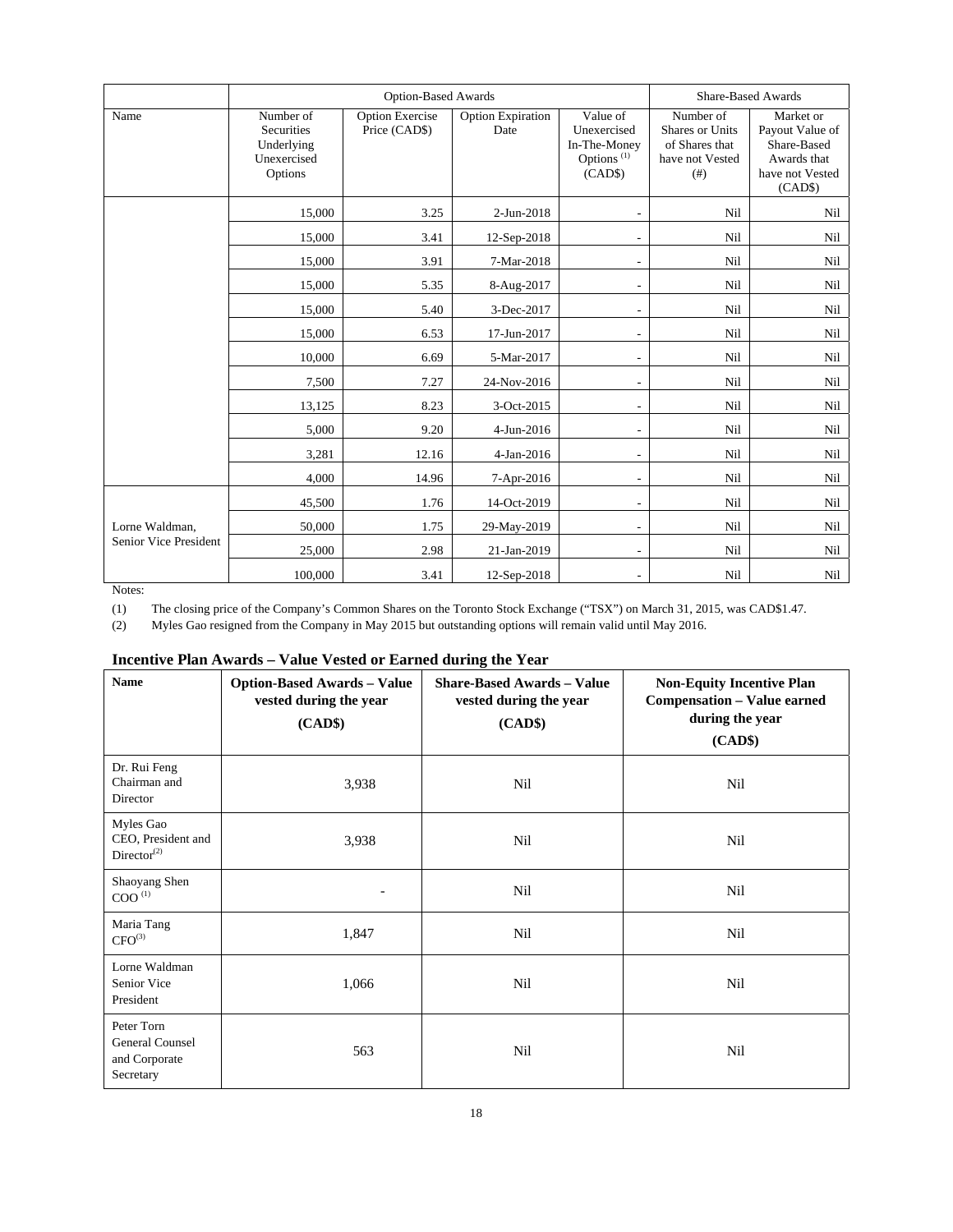Notes:

- (1) Shaoyang Shen resigned from the Company in April 2014 and all his outstanding options expired as at July 2014.
- (2) Myles Gao resigned from the Company in May 2015 but outstanding options will remain valid until May 2016.
- (3) Maria Tang resigned from the Company in February 2015 with all her outstanding options expired as at May 2015.

#### **Option Repricing**

There are no options held by the NEOs that have been repriced.

#### **Pension Plan Benefits**

The Company does not provide any pension plan benefits.

#### **Employment Contracts**

As at March 31, 2015 the Company does not have any employment contracts with the NEOs other than as disclosed below.

#### Dr. Rui Feng, Chief Executive Officer, Chairman and Director

Dr. Rui Feng entered into a consulting agreement for two year term with Fortune Mining Limited (a subsidiary of the Company) dated January 10, 2013, to provide the following services: assisting the Company's mining and exploration development in China; providing senior executive services to the Company; providing management services to the company's mining and exploration activities in China; presenting Company information and investor relations functions; reviewing mine exploration and mine development information and related technical information; assisting in the hiring of senior management in China; assisting in reviewing and acquiring mineral properties in China; negotiating and reviewing agreements, including mining agreements; and review mining permits and related exploration and development documents. Dr. Rui Feng's consultancy fee, as stipulated under the agreement is \$2,700 per day, plus applicable taxes, for each day services were provided to the Company. In addition, the agreement provides Dr. Rui Feng with options, finder's fees or bonuses, in amounts to be determined by the Board, for bringing mineral resource acquisition opportunities to the Company. All travel and other expenses incurred in connection with the provision of services are reimbursable. Dr. Rui Feng's current billing rate is CAD\$56,250 per month, as approved by the Board of Directors of the Company.

Dr. Rui Feng is prohibited, during the term of the agreement and for a period of two (2) years thereafter, from acquiring any interest, direct or indirect, through associates or affiliates, in any exploration concessions, mining claims, leases, mining rights, interest in land, fee lands, surface rights or water rights within ten (10) kilometres of any property in which the Company has an interest at the time of execution of, or acquires during the term of, the agreement. Under the agreement either party may terminate the agreement for any reason upon thirty (30) days written notice.

#### Myles Gao, President, Corporate Development and Director

Mr. Myles Gao entered into a consulting agreement for a two year term with Silvercorp Metals Inc. dated March 1, 2014, to provide the following services assisting Company's mining and exploration development in China; providing senior executive services to the Company; providing management services to the company's mining and exploration activities in China; presenting Company information and investor relations functions; reviewing mine exploration and mine development information and related technical information; assisting in the hiring of senior management in China; assisting in the review of mineral properties in China; reviewing agreements, including mining agreements; and review mining permits and related exploration and development documents. Mr. Myles Gao's consultancy fee was \$33,000 per month which was approved by the CEO of the Company. Myles Gao resigned effective May 30, 2015 and was paid a settlement package upon his resignation equivalent to one year's pay in recognition of his twelve years of service with the Company.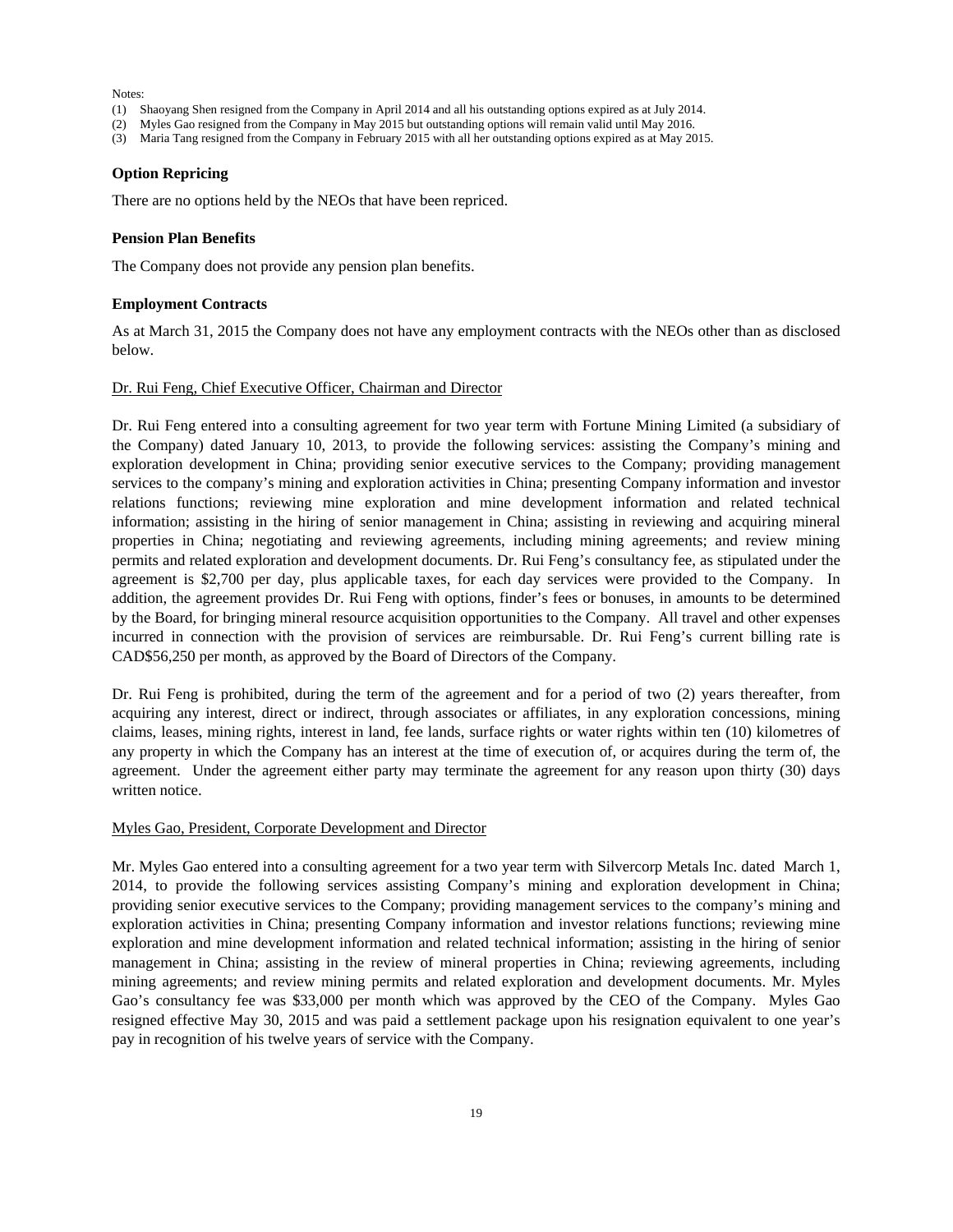Mr. Myles Gao is prohibited for a period of two (2) years following his resignation in May 2015 from acquiring any interest, direct or indirect, through associates or affiliates, in any exploration concessions, mining claims, leases, mining rights, interest in land, fee lands, surface rights or water rights within ten (10) kilometres of any property in which the Company has an interest at the time of execution of, or acquires during the term of, the agreement.

### Derek Liu, Interim Chief Financial Officer

On December 1, 2014, Silvercorp entered into a consulting agreement with a two year term with Derek Liu as Chief Accountant with a salary of CAD\$180,000 per annum. In February 2015, he was appointed as Interim Chief Financial Officer.

#### Lorne Waldman, Senior Vice President

Silvercorp entered into an employment agreement to engage Lorne Waldman as Senior Vice President of the Company effective September 8, 2013, at a base salary of CAD\$225,000 per annum, for a term of two years in which he is entitled to four weeks of vacation annually, reimbursement of reasonable expenses incurred in connection with the performance of duties, options, and bonuses. Lorne Waldman has also agreed to a "Non-Competition Period" of twelve (12) months after the termination of his employment agreement.

#### Peter Torn, General Counsel and Corporate Secretary

On July 22, 2013, Silvercorp entered into an employment agreement for a two year term with Peter Torn as General Counsel and Corporate Secretary with a base salary of \$180,000 per annum in which he is entitled to three weeks of vacation annually, reimbursement of reasonable expenses incurred in connection with the performance of duties, options, and bonuses. Peter Torn has also agreed to a "Non-Competition Period" of twelve (12) months after the termination of his employment agreement. The agreement has subsequently been revised on March 9, 2015 to reflect a salary of CAD\$102,500 per annual, reflecting a part time schedule, and terminating on December 31, 2015 unless renewed or extended.

## *Change of Control Agreements*

The Company has in effect Change of Control Agreements with each of Dr. Rui Feng, Lorne Waldman, and Peter Torn. The terms of the Change of Control Agreements provide that if an executive officer's employment agreement or consulting agreement, as applicable, is terminated, other than for cause, within 18 months after a Change of Control, the executive officer shall be entitled to: (i) a lump sum payment equal to 18 months base compensation plus any other amounts owed for compensation in arrears (ii) if awarded, bonus (iii) continuation of benefits for 18 months and (iv) immediate vesting of all outstanding Options. The Company is responsible for the payment of the Change of Control payments and there are no requirements to receiving a Change of Control payment (such as execution of a non-competition agreement, non-solicitation agreement or confidentiality agreement).

The Change of Control Agreements deem a "Change of Control" to occur if: (i) a merger, amalgamation, arrangement, consolidation, reorganization or transfer takes place in which equity securities of the Company possessing more than 50% of the total voting power of the Company are acquired by a person or persons different from the persons holding those equity securities immediately prior to such transaction, and the composition of the Board following such transaction is such that the directors of the Company prior to the transaction constitute less than 50% of the Board membership following the transaction; (ii) any person, or any combination of persons acting jointly or in concert shall acquire or hold, directly or indirectly, 25% or more of the voting rights attached to all outstanding equity securities; (iii) any person, or any combination of persons acting jointly or in concert shall acquire or hold, directly or indirectly, the right to appoint a majority of the directors of the Company; or (iv) if the Company sells, transfers or otherwise disposes of all or substantially all of its assets.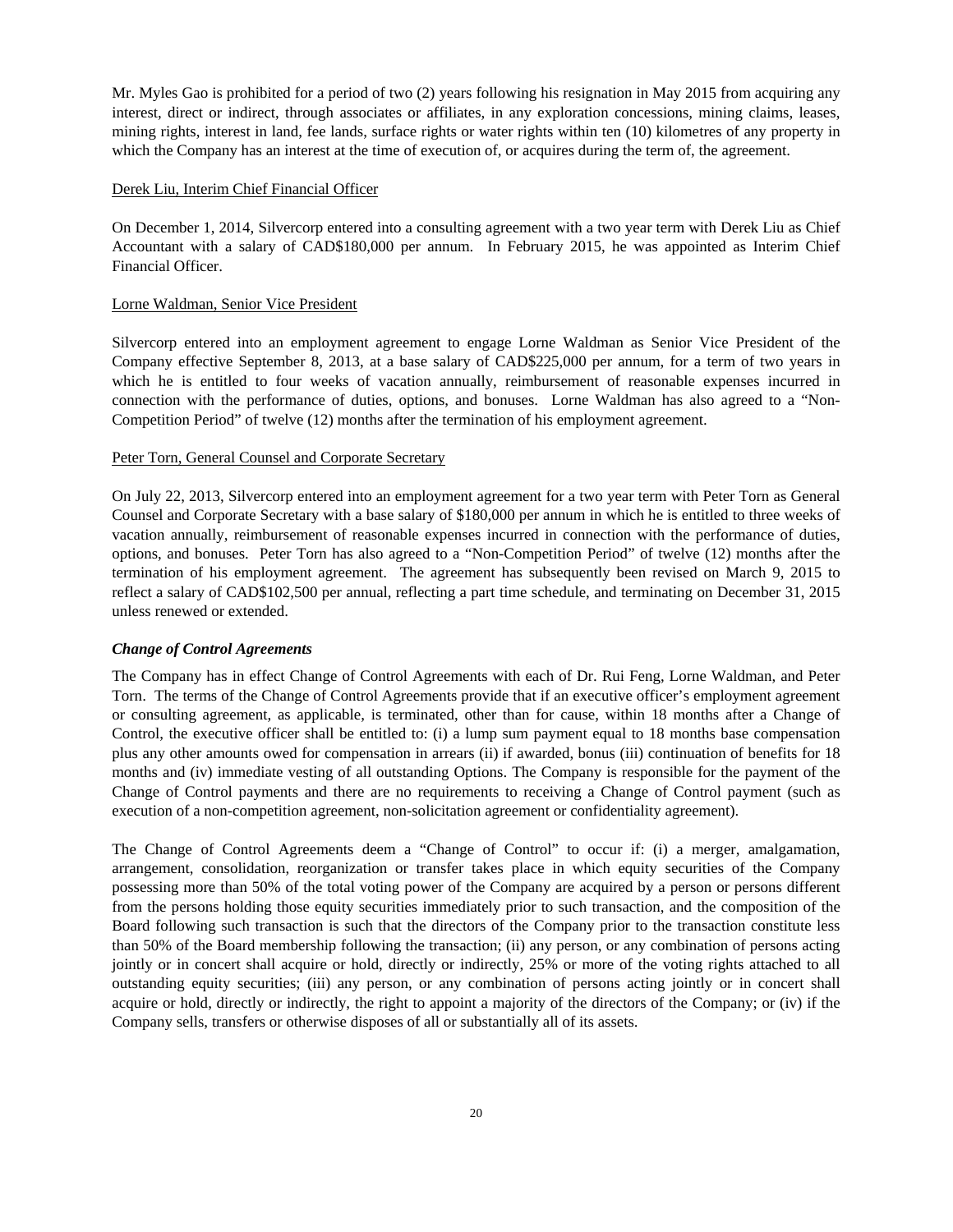## **Quantified Impact of Termination and Change of Control Provisions**

If a Change of Control of the Company had occurred on March 31, 2015, the total estimated cash cost to the Company of related payments to the below NEOs, (which includes the accelerated option based award value) is estimated at CAD\$1,503,750**.** The following table shows estimated incremental payments in Canadian dollars triggered pursuant to termination of employment of a NEO in accordance with the termination provisions described above:

| <b>Name</b>   | <b>Termination Without Cause Under</b><br><b>Employment Agreement Provision Value</b><br>$(CAD$)^{(1)(2)(3)}$ | <b>Termination on Change of Control</b><br>Provision Value (CAD\$) $^{(1)(2)(3)}$ |
|---------------|---------------------------------------------------------------------------------------------------------------|-----------------------------------------------------------------------------------|
| Dr. Rui Feng  | 56,250                                                                                                        | 1,012,500                                                                         |
| Peter Torn    | -                                                                                                             | 270,000                                                                           |
| Lorne Waldman | -                                                                                                             | 337,500                                                                           |

Notes:

(1) The termination values assume that the triggering event took place on the last business day of the Company's financial year-end (March 31, 2015).

(2) The accelerated option-based award value on the last business day of the Corporation's year-end (March 31, 2015) was calculated based on the difference between the value of the Options that would have vested and the closing price of the Company's Common Shares on the TSX on March 31, 2015, of CAD\$1.47.

(3) Value of earned/unused vacation and amounts owing for expense reimbursement are not included as they are not considered ''incremental'' payments made in connection with termination of employment.

No new actions, decisions, or policies were made after the end of the last financial year to affect a readers' understanding of an NEO's compensation for the year ended March 31, 2015.

#### **Compensation Discussion and Analysis**

During the 2015 fiscal year, total compensation paid to the Named Executive Officers has decreased to CAD\$2,582,000 from CAD\$3,513,000 in fiscal 2014 and CAD\$4,551,967 in fiscal 2013. During the 2015 fiscal year, total compensation paid to the Named Executive Officers changed primarily as a result of: (i) decrease in payment of annual bonuses totalling CAD \$nil compared to CAD\$738,780 in fiscal 2014 and CAD\$1,138,800 in fiscal 2013; and (ii) a decrease in the value of stock option grants to CAD\$556,266 in fiscal 2015 compared to CAD\$917,084 in fiscal 2014 and CAD\$\$1,819,402 in fiscal 2013; offset by (iii) other payments totalling CAD\$267,825.58in Fiscal 2015 to resigning Named Executive Officers related to severance or moving expenses.

The Company's executive compensation program is overseen by the Compensation Committee of the Board. See "Compensation Committee" above for a description of the composition of the Compensation Committee. The Compensation Committee is responsible for making recommendations to the Board with respect to the compensation of executive officers of the Company as well as with respect to the Company's stock option plan (the "**Stock Option Plan**"). The Compensation Committee also assumes responsibility for reviewing and monitoring the long-range compensation strategy for the senior management of the Company.

In carrying out this mandate, the Compensation Committee assesses on an annual basis the performance of the CEO, relative to both industry performance and overall Company performance, and compares total compensation to compensation paid by comparable companies. Comparable silver mining and exploration companies continued to be comprised of publicly traded mining companies based of similar size, as determined by market capitalization, revenue, and complexity to the Company and includes Eldorado Gold Corp., Endeavour Silver Corp., First Majestic Silver Corp., Fortuna Silver Corp., Hecla Mining, Pan American Silver, Silver Standard Resources, Taseko Mines Limited, and Tahoe Resources.

The objectives of the Company's compensation program are to attract, hold and inspire performance by members of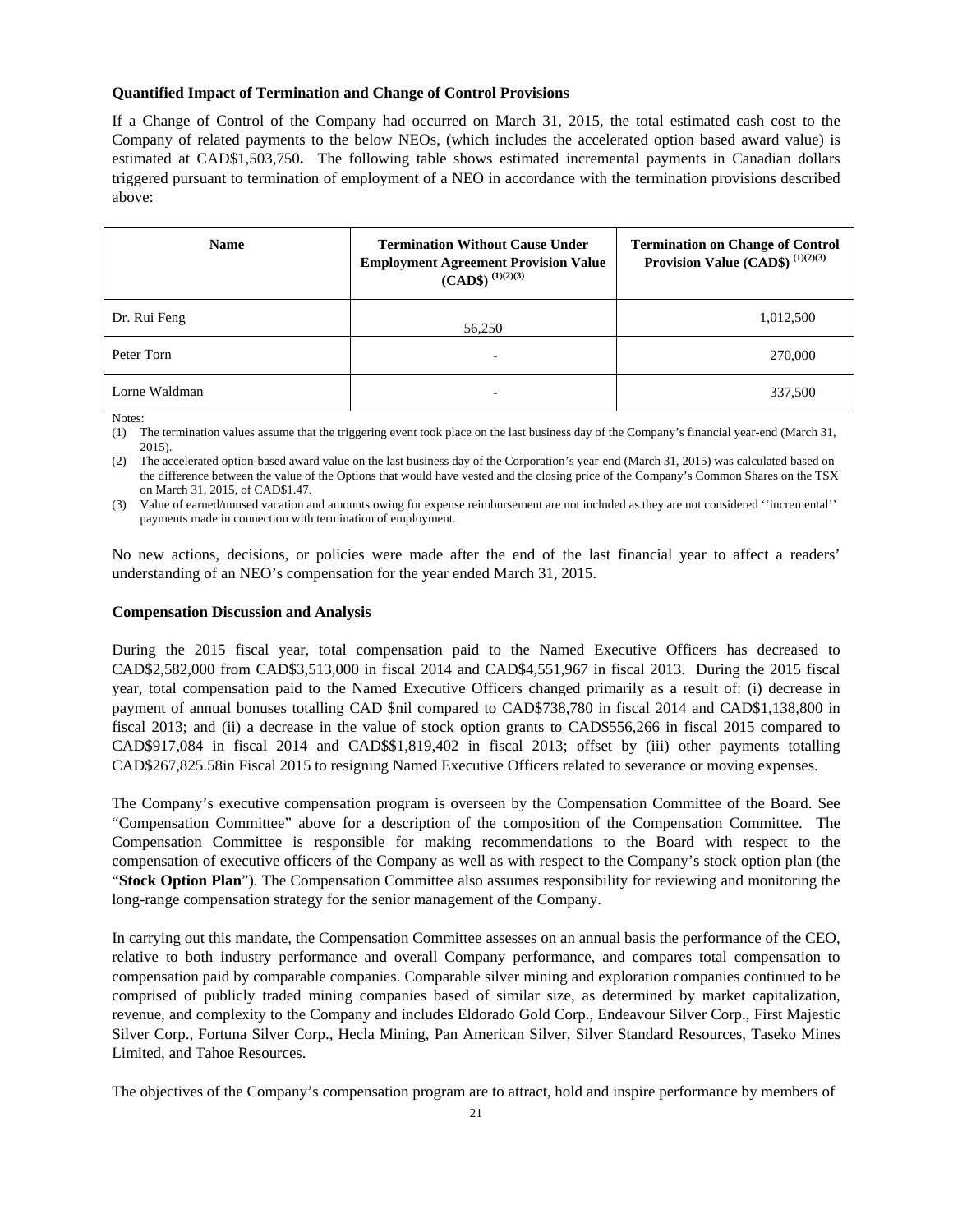senior management in a manner that will enhance the sustainable profitability and growth of the Company. The Company has employed a combination of base compensation and equity participation through its Stock Option Plan. In addition, the Company annually awards some of the executive officers, or companies controlled by executive officers, performance bonuses for the year. The Company does not offer securities purchase programs, shares or units that are subject to restrictions on resale or other incentive plans, and, except for Options, focuses on annual, rather than long-term, compensation.

The Compensation Committee attempts to ensure that the compensation packages for executive officers and the overall equity participation plan are in line with publicly listed mining and mineral exploration companies of a comparable size and with operations at a similar or a more advanced stage. The Compensation Committee does not rely on any formula, or objective criteria and analysis to determine an exact amount of total compensation to pay. Compensation decisions are made through discussion by the Compensation Committee, with input from the Chairman and CEO, with the final recommendations of the Compensation Committee being submitted to the Board for further discussion and final approval.

The target is for the total compensation package granted to the CEO to be approximately in the middle range of other comparably sized mining companies; however, there is no fixed formula, or pre-determined set of peer companies that is used for this determination, rather the Compensation Committee focuses most closely on the executive compensation of a limited number of silver mining producers with market capitalizations and production profiles most similar to the Company. For the current year this was Endeavour Silver Corp. and Fortuna Silver Corp.

The Compensation Committee reviews compensation mix on an annual basis with the goal of having a target performance based compensation for the Chairman and Chief Executive Officer to be in excess of 50% of their total base pay compensation. For the Fiscal year of 2015 22.3% and 32.5% of total compensation paid respectively to Rui Feng, Chairman and CEO subsequent to October 16, 2014 and Myles Gao CEO until October 16, 2015, came from compensation from short and long term (options) performance compensation.

The Compensation Committee considered the implications of the risks associated with the Company's compensation policies and practices and concluded that, given the nature of the Company's business and the role of the Compensation Committee in overseeing the Company's executive compensation practices, the compensation policies and practices do not serve to encourage any NEO or individual at a principal business unit or division to take inappropriate or excessive risks, and no risks were identified arising from the Company's compensation policies and practices that are reasonably likely to have a material adverse effect on the Company.

No NEOs or directors are permitted to purchase financial instruments including forward contracts, equity swaps, collars, or like instruments, that are designed to hedge against a decrease in market value of securities of the Company granted to such director or NEO as compensation.

### **Base Compensation**

In the Compensation Committee's view, paying base salaries that are competitive in the markets in which the Company competes for executive talent is a first step to attracting and retaining talented, qualified and effective executives. The NEOs are paid salaries commensurate with those offered by other companies in our industry, with consideration also given to internal relativity, individual performance, and difficulty in finding a suitable alternative, particularly for North American public listed companies with operations in China.

## **Short Term Incentive Plan**

The Company does not maintain any short term incentive plans for its NEOs but does award annual performance bonuses, as discussed below.

### **Option-Based Awards**

The Company believes that encouraging its executive officers and employees to become shareholders is one of the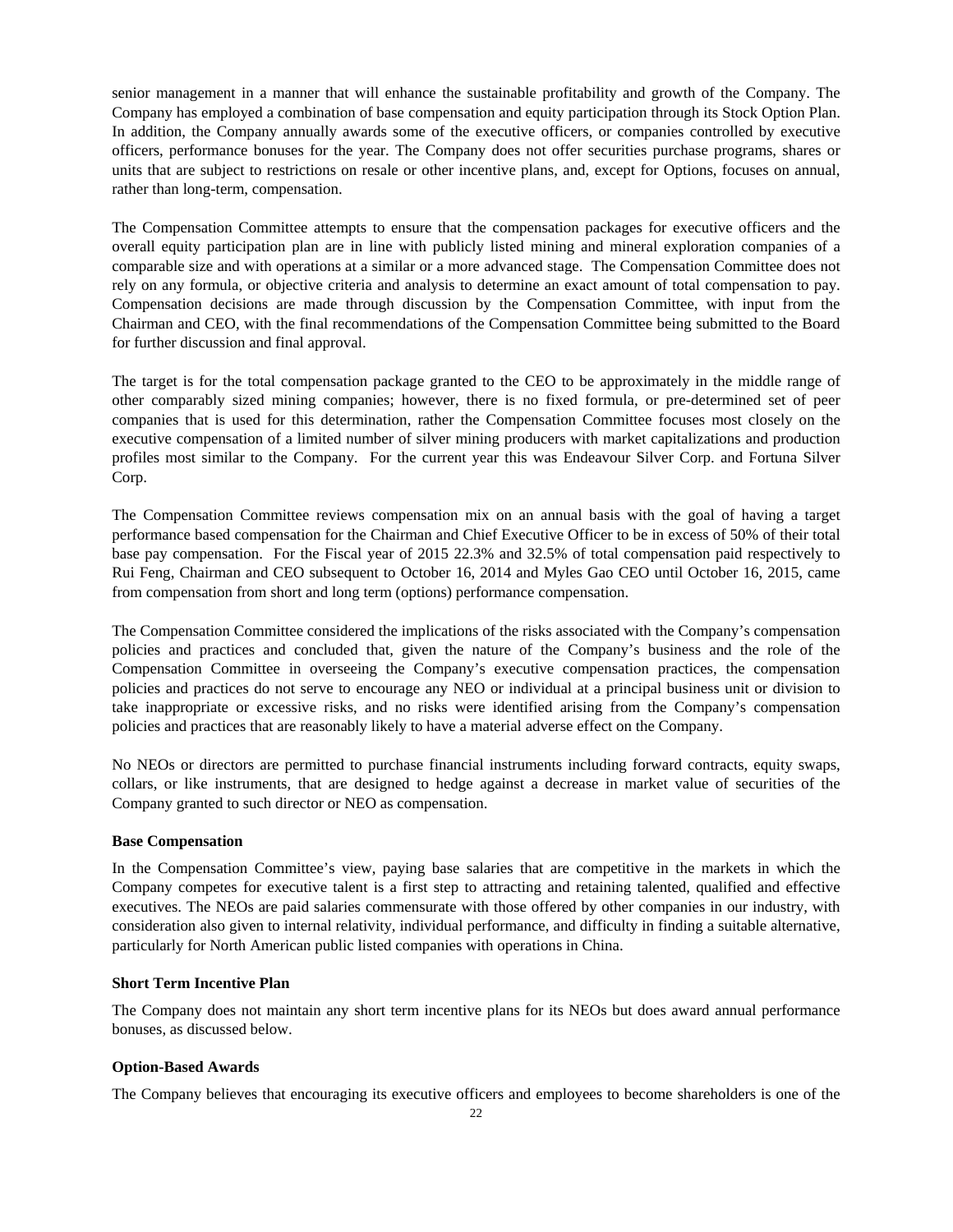best ways of aligning their interests with those of its shareholders. The Compensation Committee oversees the administration of the Stock Option Plan of the Company. The Stock Option Plan is designed to give eligible directors, officers, employees and consultants of the Company or its subsidiaries an interest in preserving and maximizing shareholder value in the longer term, to enable the Company to attract and retain individuals with experience and ability, and to provide a sense of company ownership to the individual. The Compensation Committee considers stock option grants when reviewing executive officer compensation packages as a whole.

The option distribution is recommended by the Chairman and/or Chief Executive Officer to the members of the Compensation Committee who decide whether they agree with Management's recommendations and who, once satisfied, provide their recommendation to the Board. The number of options recommended for each individual is based upon seniority, responsibilities of the job position, and the performance of the Company. The Compensation Committee's recommendation to the Board includes the number of options to be granted to independent directors.

The NEOs are granted options commensurate with those offered by other companies in our industry, with consideration also given to internal relativity and individual performance. Options are granted to executive officers taking into account a number of factors, including the amount and terms of Options previously granted, base compensation, performance bonuses, if any, and competitive factors. All Options granted were granted at or above market prices, with a term of five years, and vesting in equal quarterly amounts over either a three or four-year vesting period.

During the fiscal years 2015 and 2014, the Board granted optionees Options to purchase 1,320,200 and 1,253,500 Common Shares, representing 0.7% of the outstanding Common Shares of the Company at the respective year-ends.

#### **Performance Bonuses**

The NEOs are paid performance bonuses commensurate with those offered by other companies in our industry, with consideration also given to Company performance, individual performance and internal relativity. Considerations for NEOs performance bonus awards paid out during the fiscal 2015 year were based primarily on three elements from fiscal 2014 (1) relative and absolute share performance; (2) Company performance in fiscal 2014, and (3) executive officers' performance. After considering the Company's operating performance, financial performance and share price performance for Fiscal 2014 a decision was made not to issue any performance bonuses in Fiscal 2015. The Committee delegated authority to establish performance bonuses for other officers to the CEO and a total of CAD \$nil in bonuses were awarded to all other NEOs in fiscal 2015 compared to \$363,780 in fiscal 2014 and \$388,800 in fiscal 2013.

The Compensation Committee noted that in the past it did not rely on any formula, or objective criteria and analysis to determine an exact amount of performance bonus to pay. Going forward, starting with bonus based upon performance in the current year of Fiscal 2015, the Compensation Committee and senior management has agreed on a performance bonus system described below:

#### **Future Performance Bonus System**

A target bonus is set as a percentage of base compensation. The actual bonus percentage will then be determined based on a weighting for achieving Company Performance and Personal Performance as follows:

| NEO Positions          |                               | Target Bonus as %   Company Performance   Personal Performance |     |
|------------------------|-------------------------------|----------------------------------------------------------------|-----|
|                        | of Base Salary <sup>(1)</sup> |                                                                |     |
| CEO/Executive Chairman | 40%                           | 70%                                                            | 30% |
| CFO and other NEOs     | 30%                           | 50%                                                            | 50% |

Notes:

(1) As a maximum, the bonus may be as high as two times the target bonus, with a minimum of 30% of the bonus target.

The Company performance component of the bonus is based on achievement of Metal Production, Return on Capital Employed ("**ROCE**"), and absence of material Safety and/or Environment Accidents. Metal Production Targets are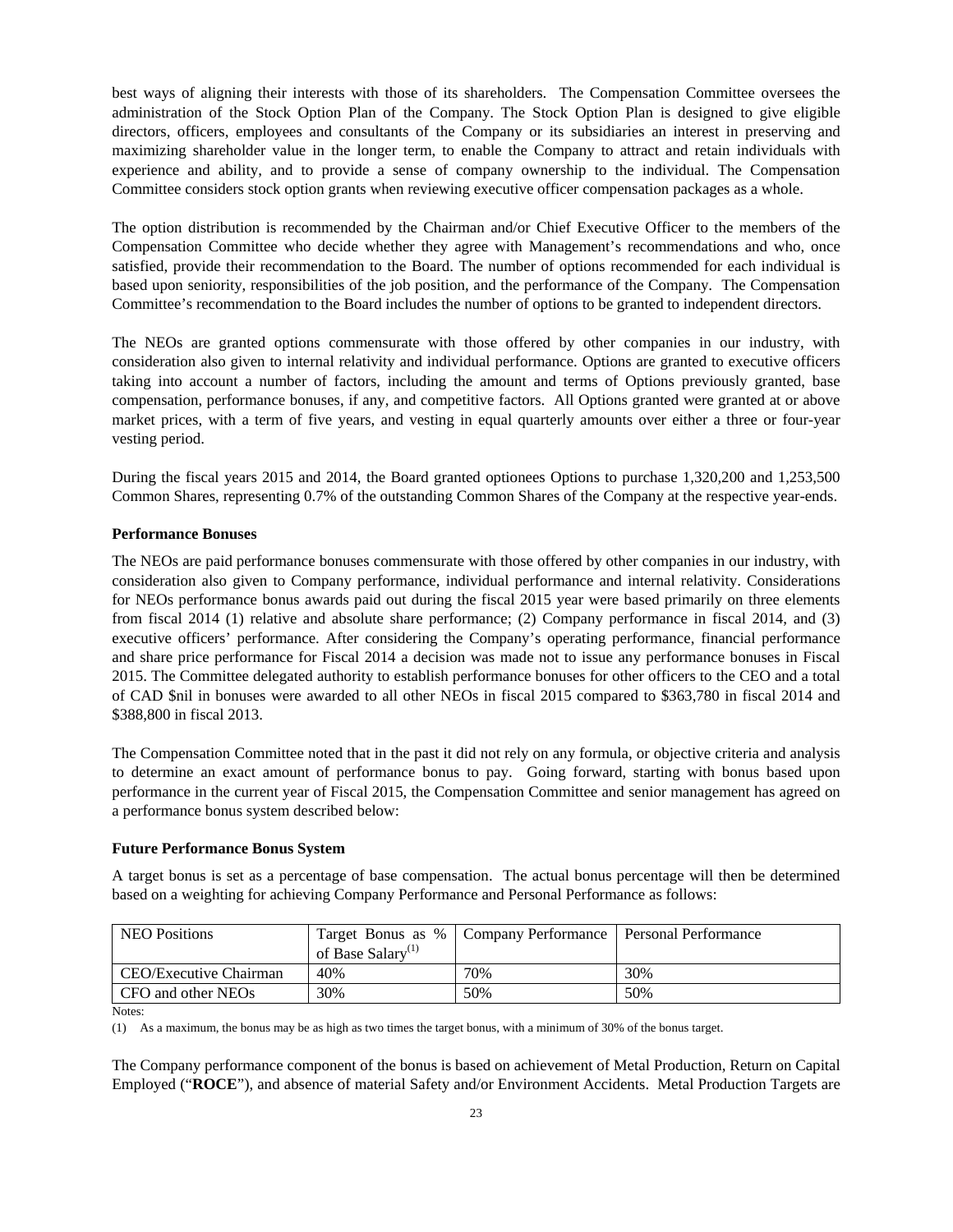those released as part of the Company's annual production guidance. For fiscal 2015 the ROCE target was set in a range of 6-7% but with an adjustment mechanism for average silver, lead, and zinc price changes. Additionally, the bonus payable will be cut by 50% if there is any materially adverse safety or environmental accident. The personal performance component is based on individual core job requirements, performance objectives and project assignments related to position, function, and Company priorities. On an annual basis, the Compensation Committee, Chairman, and/or CEO with discuss with each NEO to set their personal performance expectations for the upcoming year, and to evaluate them on their individual performance in the prior year.

### **Performance Graph**

The Common Shares of the Company commenced trading on the TSX on October 24, 2005, under the symbol "SVM" and prior to that time traded on the TSX Venture Exchange. The Common Shares also trade on the NYSE, also under the symbol SVM. The following chart compares the total cumulative shareholder return for CAD\$100 invested in Common Shares of the Company on April 1, 2009, with the cumulative total return of the S&P/TSX Composite Index and S&P/TSX Global Gold Index for the period from April 1, 2009 to March 31, 2015. The Common Share performance as set out in the graph does not necessarily indicate future price performance and does not factor in the payment of dividends by Silvercorp to its shareholders.



#### **Cumulative Total Return**

| <b>For Date</b>                 | March 31,<br>2009 | March 31,<br><b>2010</b> | March 31,<br>2011 | March 31,<br>2012     | March 31,<br>2013 | March 31,<br>2014 | March 31,<br>2015 |
|---------------------------------|-------------------|--------------------------|-------------------|-----------------------|-------------------|-------------------|-------------------|
| <b>SVM</b>                      | 100.00            | 307.05                   | 621.59            | 302.64                | 177.97            | 95.15             | 64.76             |
| S&P/TSX<br>Composite<br>Index   | 100.00            | 138.04                   | 161.87            | 142.11                | 146.21            | 164.39            | 170.89            |
| S&P/TSX<br>Global Gold<br>Index | 100.00            | 93.21                    | 117.39            | 99.30                 | 75.22             | 53.39             | 46.12             |
| <b>SVM Closing</b><br>Price     | 2.27              | 6.97                     | 14.11             | 6.87<br>$\sim$ $\sim$ | 4.04              | 2.16              | 1.47              |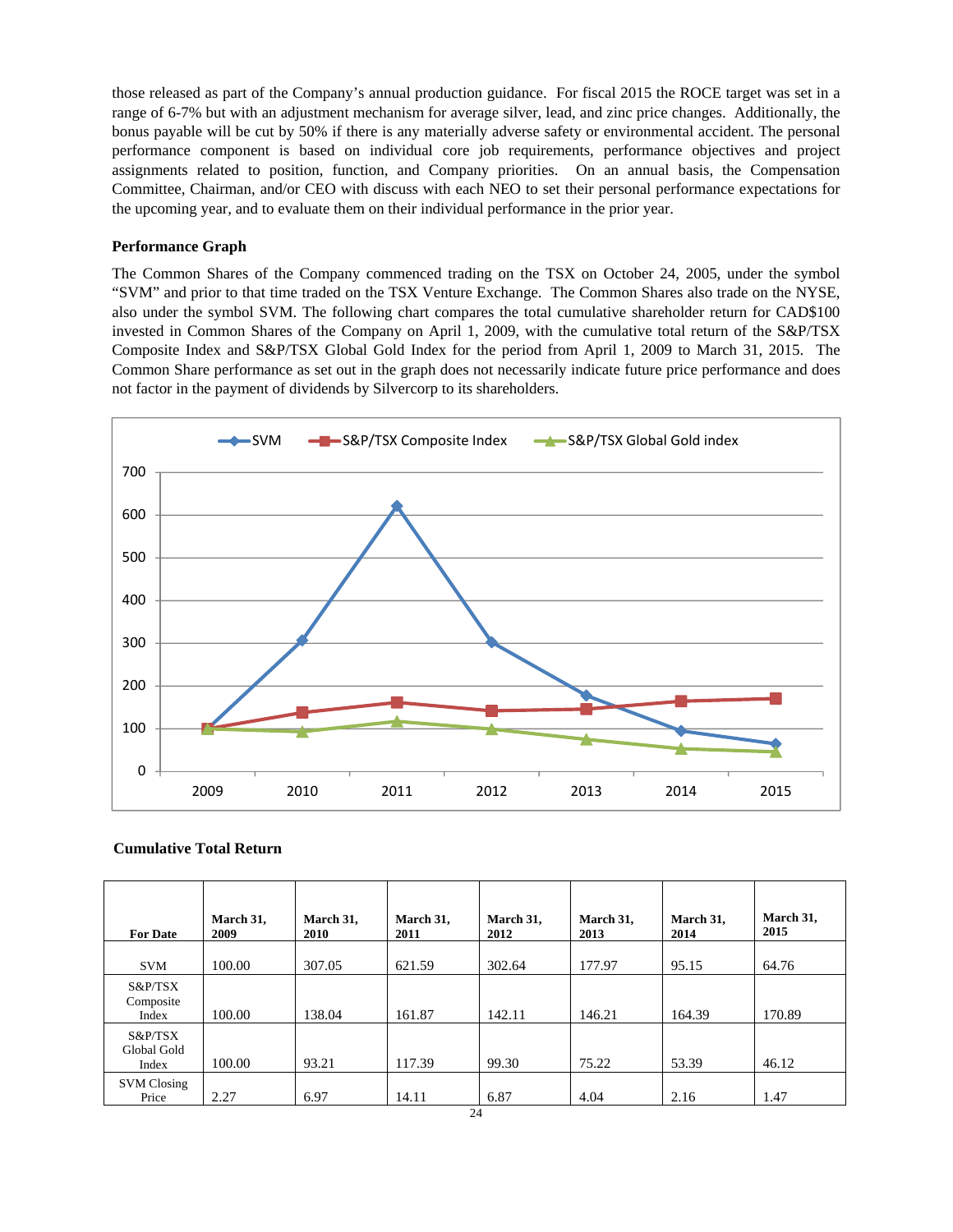| <b>For Date</b>                 | March 31,<br>2009 | March 31,<br><b>2010</b> | March 31,<br>2011 | March 31,<br>2012 | March 31,<br>2013 | March 31,<br>2014 | March 31,<br>2015 |
|---------------------------------|-------------------|--------------------------|-------------------|-------------------|-------------------|-------------------|-------------------|
| S&P/TSX<br>Composite<br>Index   | 8.720.39          | 12.037.73                | 14,116.10         | 12,392.18         | 12,749.90         | 14,335.30         | 14,902.44         |
| S&P/TSX<br>Global Gold<br>Index | 338.77            | 315.77                   | 397.69            | 336.40            | 254.83            | 180.86            | 156.24            |

The Company does take into account overall share price performance in determining executive compensation amounts; however, share price performance is one of a number of factors, as discussed above, that the Company takes into consideration. Overall, the trend in total compensation for the Named Executive Officers has followed the trend in the share price, rising following increases in the share price, and declining when the share prices declines. Total compensation rises and falls in line with share prices primarily because of the valuation of option based awards and annual incentive plan payments. There is not a close correlation between the Company's share price performance and the amount of base salaries, or consulting fees, (collectively "base pay") paid to Named Executive Officers. While base pay generally increased during times when share price was increasing, base pay has remained relatively stationary during the recent periods of declining share prices. In considering base pay for the Chairman and/or Chief Executive Officer the Compensation Committee gives particular weight to compensation paid to NEOs at the closest comparable companies, and is particularly cautious in recommending any reductions to base pay, recognising the difficulty in finding English speaking senior management with experience in operating mines in China.

#### **Compensation of Directors**

The Board of Directors has approved a Directors' compensation package that pays each non-executive director CAD \$41,250 per year. In addition, committee chairpersons are paid an additional CAD\$8,250 per year, with the Chairman of the Audit Committee receiving an additional CAD\$24,750 per year. The Company has no formal plans pursuant to which cash or non-cash compensation was paid or distributed to executive officers for their roles as directors during the most recently completed financial year. The Compensation Committee reviews the Directors' compensation package on an annual basis relative to director remuneration at the closest comparable companies and makes recommendations to the board of directors regarding director compensation on an annual basis. Total director compensation increased marginally to CAD\$340,796 in fiscal 2015 compared to CAD\$325,824 in fiscal 2014. The main reason for the increase was that one director acted as a director for only half a year in fiscal 2014.

The following table sets out compensation paid to directors in the financial year ended March 31, 2015:

| Director compensation table <sup>(1)</sup> |             |         |                 |                |         |              |         |  |
|--------------------------------------------|-------------|---------|-----------------|----------------|---------|--------------|---------|--|
| Name                                       | Fees earned | Share-  | Option-         | Non-equity     | Pension | All other    | Total   |  |
|                                            | (CAD\$)     | based   | based           | incentive plan | value   | compensation | (CAD\$) |  |
|                                            |             | awards  | awards          | compensation   | (CAD\$) | (CAD\$)      |         |  |
|                                            |             | (CAD\$) | (CAD\$)         | (CAD\$)        |         |              |         |  |
| S. Paul Simpson                            | 49,500      | Nil     | $25,477^{(2)}$  | Nil            | Nil     | Nil          | 74,977  |  |
| Earl Drake                                 | 41,250      | Nil     | $16,864^{(2)}$  | Nil            | Nil     | Nil          | 58,114  |  |
| Yikang Liu                                 | 41.250      | Nil     | $16,864^{(2)}$  | Nil            | Nil     | Nil          | 58,114  |  |
| David Kong                                 | 66,000      | Nil     | $25,477^{(2)}$  | Nil            | Nil     | Nil          | 91,477  |  |
| <b>Malcolm Swallow</b>                     | 41,250      | Nil     | $16,864^{(2)}$  | Nil            | Nil     | Nil          | 58,114  |  |
| Total                                      | 239,250     |         | $101,546^{(2)}$ |                |         |              | 340,796 |  |

Notes:

(1) Disclosure about compensation payable to Dr. Rui Feng and Myles Gao in their capacities as directors has already been disclosed above under the heading "Summary Compensation Table".

(2) The Company has adopted IFRS 2 – Share Based Payments to account for the issuance of Options to employees and non-employees. The fair value of Options is estimated at the grant date using the Black-Scholes Option Pricing Model which requires the input of a number of assumptions. Although the assumptions used reflect management's best estimates, they involve inherent uncertainties based on market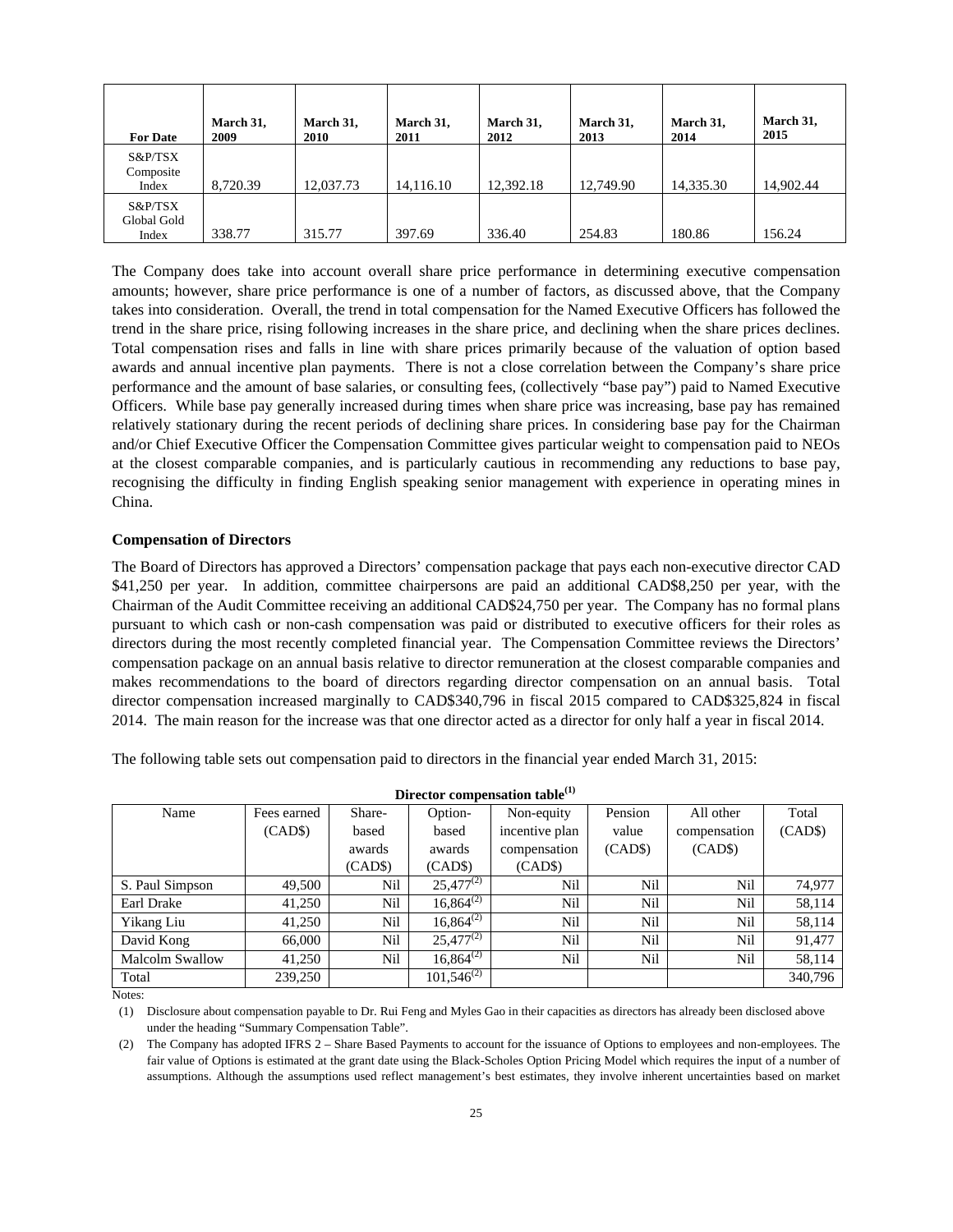conditions generally outside of the control of the Company. The following summarizes the key assumption used to calculate the fair value of each set of Options granted to directors, who are not NEOs, during the financial year ended March 31, 2015:

| Name       | Grant<br>Date      | Options<br>Granted | Exercise<br>price<br>(CAD\$) | Expired<br>Date    | Weighted<br>average<br>expected<br>lives<br>(years) | Weighted<br>average risk<br>free rates | Weighted<br>average<br>volatilities | Weighted<br>average<br>fair value<br>per<br>option<br>(CAD\$) |
|------------|--------------------|--------------------|------------------------------|--------------------|-----------------------------------------------------|----------------------------------------|-------------------------------------|---------------------------------------------------------------|
| S. Paul    | $15$ -Oct-<br>2014 | 13,000             | 1.76                         | $14$ -Oct-<br>2019 | 2.81                                                | 0.99%                                  | 50.37%                              | 0.56                                                          |
| Simpson    | $30-May-$<br>2014  | 30,000             | 1.75                         | $29-May-$<br>2019  | 3.12                                                | 1.21%                                  | 54.06%                              | 0.61                                                          |
| Earl Drake | $15$ -Oct-<br>2014 | 8,450              | 1.76                         | $14$ -Oct-<br>2019 | 2.81                                                | 0.99%                                  | 50.37%                              | 0.56                                                          |
|            | $30-May-$<br>2014  | 20,000             | 1.75                         | $29-May-$<br>2019  | 3.12                                                | 1.21%                                  | 54.06%                              | 0.61                                                          |
| Yikang Liu | $15$ -Oct-<br>2014 | 8,450              | 1.76                         | $14-Oct-$<br>2019  | 2.81                                                | 0.99%                                  | 50.37%                              | 0.56                                                          |
|            | 30-May-<br>2014    | 20,000             | 1.75                         | $29-Mav-$<br>2019  | 3.12                                                | 1.21%                                  | 54.06%                              | 0.61                                                          |
| David Kong | $15$ -Oct-<br>2014 | 13,000             | 1.76                         | $14$ -Oct-<br>2019 | 2.81                                                | 0.99%                                  | 50.37%                              | 0.56                                                          |
|            | $30-Mav-$<br>2014  | 30,000             | 1.75                         | $29-Mav-$<br>2019  | 3.12                                                | 1.21%                                  | 54.06%                              | 0.61                                                          |
| Malcolm    | $15$ -Oct-<br>2014 | 8,450              | 1.76                         | $14$ -Oct-<br>2019 | 2.81                                                | 0.99%                                  | 50.37%                              | 0.56                                                          |
| Swallow    | $30-May-$<br>2014  | 20,000             | 1.75                         | 29-May-<br>2019    | 3.12                                                | 1.21%                                  | 54.06%                              | 0.61                                                          |

The Company grants Options from time to time at the discretion of the Board to its Directors, in accordance with the policies of the TSX and its Stock Option Plan.

# **Outstanding Share-Based Awards and Option-Based Awards in Fiscal 2015**

The following table summarizes awards outstanding at fiscal year ended March 31, 2015, for each non-executive Director.

|              |                                                                 | <b>Option-Based Awards</b>             |                                  | <b>Share-Based Awards</b>                                                        |                                                                                |                                                                                             |
|--------------|-----------------------------------------------------------------|----------------------------------------|----------------------------------|----------------------------------------------------------------------------------|--------------------------------------------------------------------------------|---------------------------------------------------------------------------------------------|
| Name         | Number of<br>Securities<br>Underlying<br>Unexercised<br>Options | Option<br>Exercise<br>Price<br>(CAD\$) | <b>Option Expiration</b><br>Date | Value of<br>Unexercised<br>In-The-<br>Money<br>Options <sup>(1)</sup><br>(CAD\$) | Number of<br>Shares or<br>Units of<br>Shares that<br>have not<br>Vested $(\#)$ | Market or<br>Payout Value<br>of Share-Based<br>Awards that<br>have not<br>Vested<br>(CAD\$) |
|              | 13,000                                                          | 1.76                                   | 14-Oct-2019                      | $\overline{\phantom{a}}$                                                         | Nil                                                                            | Nil                                                                                         |
|              | 30,000                                                          | 1.75                                   | 29-May-2019                      | $\overline{\phantom{a}}$                                                         | Nil                                                                            | Nil                                                                                         |
|              | 10,000                                                          | 2.98                                   | 21-Jan-2019                      |                                                                                  | Nil                                                                            | Nil                                                                                         |
| Paul Simpson | 10,000                                                          | 3.25                                   | 2-Jun-2018                       |                                                                                  | Nil                                                                            | Nil                                                                                         |
|              | 10,000                                                          | 3.41                                   | 12-Sep-2018                      | $\overline{\phantom{a}}$                                                         | Nil                                                                            | Nil                                                                                         |
|              | 10,000                                                          | 3.91                                   | 7-Mar-2018                       | $\overline{\phantom{a}}$                                                         | Nil                                                                            | Nil                                                                                         |
|              | 10,000                                                          | 5.35                                   | 8-Aug-2017                       |                                                                                  | Nil                                                                            | Nil                                                                                         |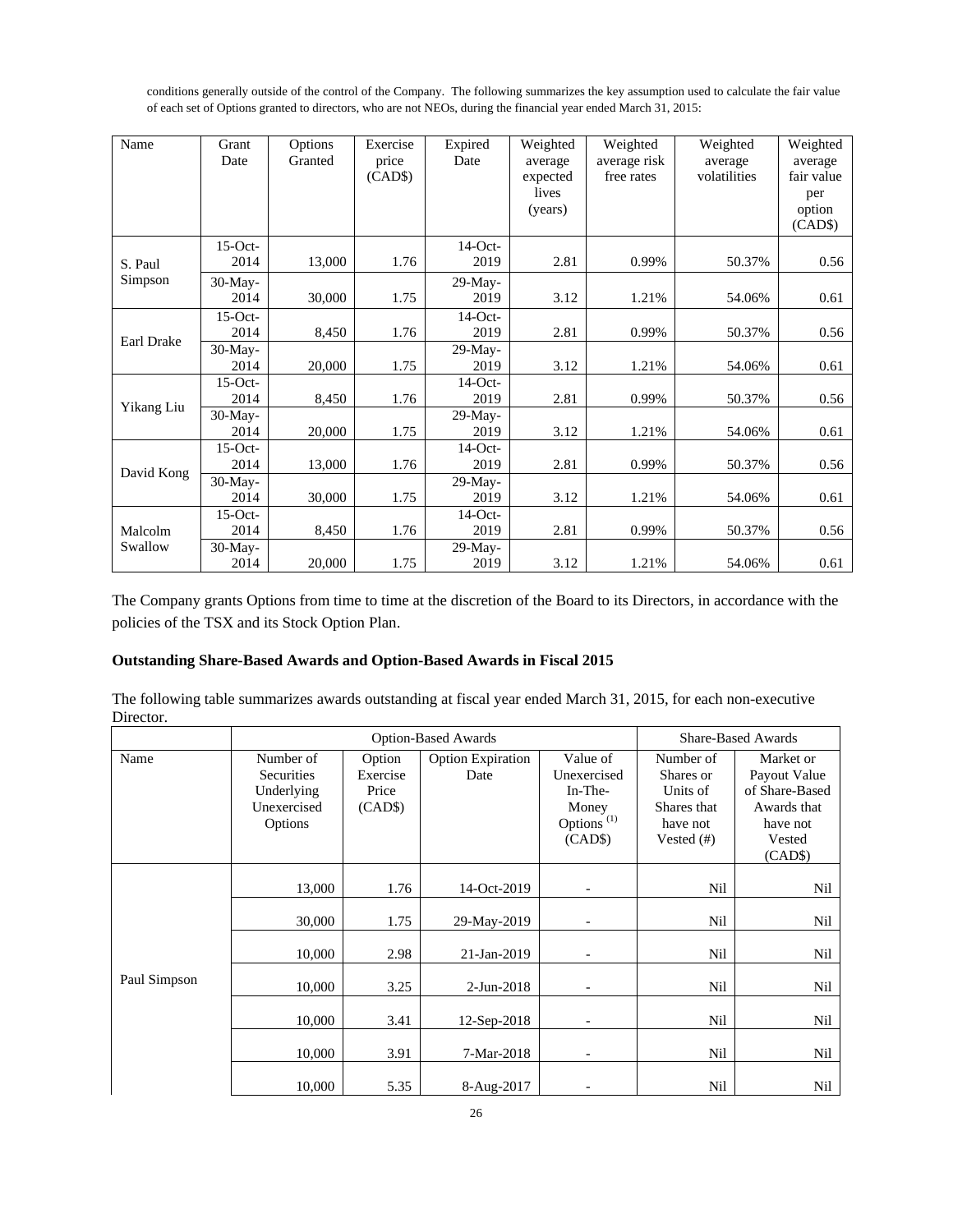|            |                                                                 | <b>Option-Based Awards</b>             |                           |                                                                                               | Share-Based Awards                                                          |                                                                                             |  |
|------------|-----------------------------------------------------------------|----------------------------------------|---------------------------|-----------------------------------------------------------------------------------------------|-----------------------------------------------------------------------------|---------------------------------------------------------------------------------------------|--|
| Name       | Number of<br>Securities<br>Underlying<br>Unexercised<br>Options | Option<br>Exercise<br>Price<br>(CAD\$) | Option Expiration<br>Date | Value of<br>Unexercised<br>In-The-<br>Money<br>Options <sup><math>(1)</math></sup><br>(CAD\$) | Number of<br>Shares or<br>Units of<br>Shares that<br>have not<br>Vested (#) | Market or<br>Payout Value<br>of Share-Based<br>Awards that<br>have not<br>Vested<br>(CAD\$) |  |
|            | 10,000                                                          | 5.40                                   | 3-Dec-2017                | $\overline{\phantom{a}}$                                                                      | Nil                                                                         | Nil                                                                                         |  |
|            | 7,500                                                           | 6.53                                   | 17-Jun-2017               |                                                                                               | Nil                                                                         | Nil                                                                                         |  |
|            | 7,500                                                           | 6.69                                   | 5-Mar-2017                | $\overline{\phantom{a}}$                                                                      | Nil                                                                         | Nil                                                                                         |  |
|            | 20,000                                                          | 7.00                                   | 5-Jan-2015                |                                                                                               | Nil                                                                         | Nil                                                                                         |  |
|            | 7,500                                                           | 7.27                                   | 24-Nov-2016               |                                                                                               | Nil                                                                         | Nil                                                                                         |  |
|            | 10,000                                                          | 7.40                                   | 20-Apr-2015               |                                                                                               | Nil                                                                         | Nil                                                                                         |  |
|            | 10,000                                                          | 8.23                                   | 3-Oct-2015                |                                                                                               | Nil                                                                         | $\rm Nil$                                                                                   |  |
|            | 7,500                                                           | 9.20                                   | 4-Jun-2016                |                                                                                               | Nil                                                                         | Nil                                                                                         |  |
|            | 5,000                                                           | 12.16                                  | 4-Jan-2016                |                                                                                               | Nil                                                                         | $\rm Nil$                                                                                   |  |
|            | 5,000                                                           | 14.96                                  | 7-Apr-2016                | $\overline{\phantom{a}}$                                                                      | Nil                                                                         | Nil                                                                                         |  |
|            | 8,450                                                           | 1.76                                   | 14-Oct-2019               |                                                                                               | Nil                                                                         | Nil                                                                                         |  |
|            | 20,000                                                          | 1.75                                   | 29-May-2019               |                                                                                               | Nil                                                                         | Nil                                                                                         |  |
|            | 6,500                                                           | 2.98                                   | 21-Jan-2019               |                                                                                               | Nil                                                                         | Nil                                                                                         |  |
|            | 6,500                                                           | 3.25                                   | 2-Jun-2018                | $\overline{\phantom{a}}$                                                                      | Nil                                                                         | Nil                                                                                         |  |
|            | 6,500                                                           | 3.41                                   | 12-Sep-2018               |                                                                                               | Nil                                                                         | Nil                                                                                         |  |
|            | 6,500                                                           | 3.91                                   | $7$ -Mar-2018 $\,$        |                                                                                               | Nil                                                                         | Nil                                                                                         |  |
|            | 6,500                                                           | 5.35                                   | 8-Aug-2017                | $\overline{\phantom{a}}$                                                                      | Nil                                                                         | N <sub>1</sub>                                                                              |  |
|            | 6,500                                                           | 5.40                                   | 3-Dec-2017                | $\overline{\phantom{a}}$                                                                      | Nil                                                                         | $\rm Nil$                                                                                   |  |
| Earl Drake | 5,000                                                           | 6.53                                   | 17-Jun-2017               | $\overline{\phantom{a}}$                                                                      | Nil                                                                         | Nil                                                                                         |  |
|            | 5,000                                                           | 6.69                                   | 5-Mar-2017                | $\overline{\phantom{a}}$                                                                      | Nil                                                                         | Nil                                                                                         |  |
|            | 15,000                                                          | 7.00                                   | 5-Jan-2015                | $\overline{\phantom{a}}$                                                                      | Nil                                                                         | Nil                                                                                         |  |
|            | 5,000                                                           | 7.27                                   | 24-Nov-2016               |                                                                                               | Nil                                                                         | Nil                                                                                         |  |
|            | 7,500                                                           | 7.40                                   | 20-Apr-2015               | $\overline{\phantom{a}}$                                                                      | Nil                                                                         | Nil                                                                                         |  |
|            | 7,500                                                           | 8.23                                   | 3-Oct-2015                | $\overline{\phantom{a}}$                                                                      | $\rm Nil$                                                                   | Nil                                                                                         |  |
|            | 5,000                                                           | 9.20                                   | 4-Jun-2016                | $\overline{\phantom{a}}$                                                                      | Nil                                                                         | Nil                                                                                         |  |
|            | 3,750                                                           | 12.16                                  | 4-Jan-2016                |                                                                                               | $\rm{Nil}$                                                                  | Nil                                                                                         |  |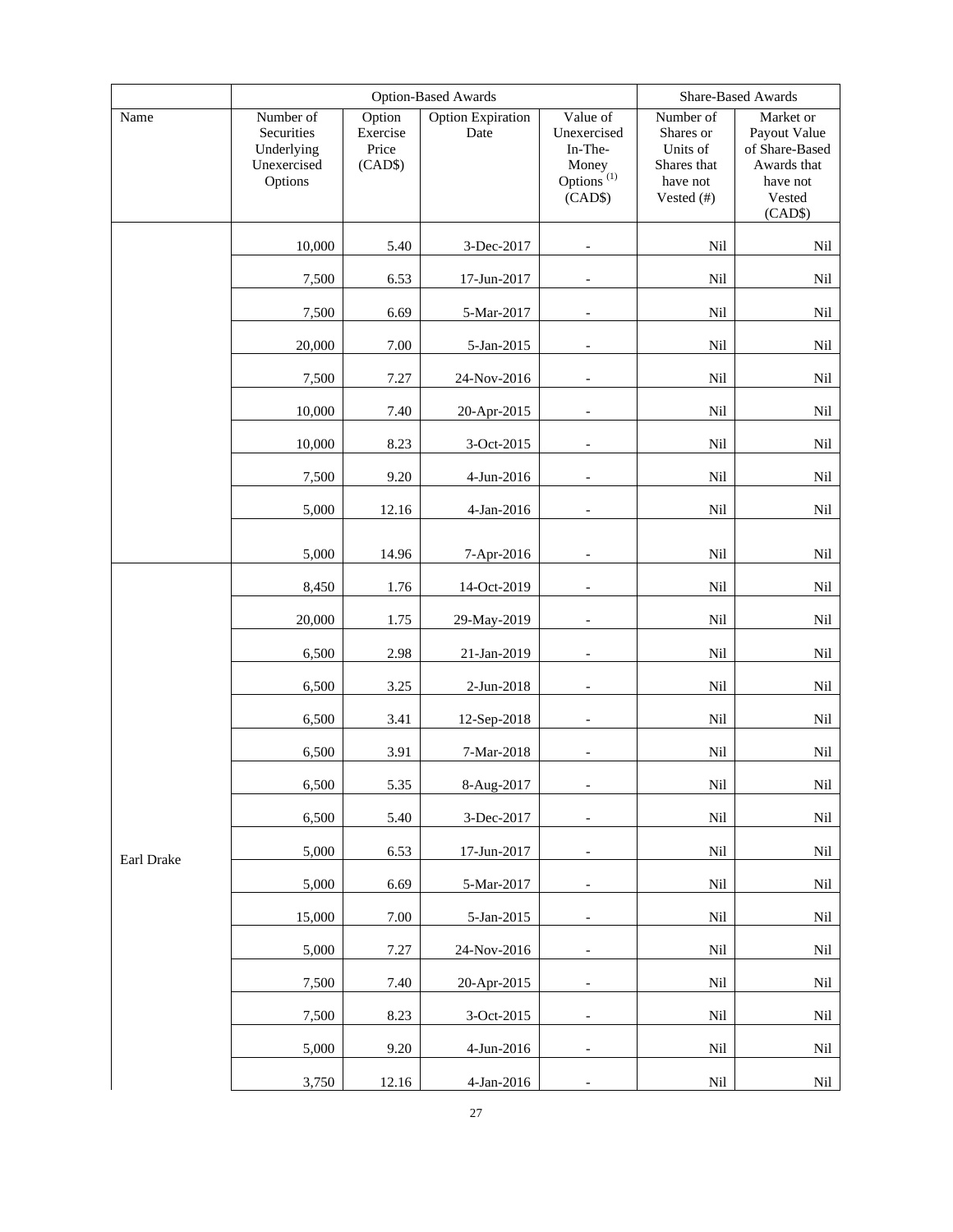|            |                                                                 | Option-Based Awards                    |                                  |                                                                                  | Share-Based Awards                                                          |                                                                                             |
|------------|-----------------------------------------------------------------|----------------------------------------|----------------------------------|----------------------------------------------------------------------------------|-----------------------------------------------------------------------------|---------------------------------------------------------------------------------------------|
| Name       | Number of<br>Securities<br>Underlying<br>Unexercised<br>Options | Option<br>Exercise<br>Price<br>(CAD\$) | <b>Option Expiration</b><br>Date | Value of<br>Unexercised<br>In-The-<br>Money<br>Options <sup>(1)</sup><br>(CAD\$) | Number of<br>Shares or<br>Units of<br>Shares that<br>have not<br>Vested (#) | Market or<br>Payout Value<br>of Share-Based<br>Awards that<br>have not<br>Vested<br>(CAD\$) |
|            | 3,750                                                           | 14.96                                  | 7-Apr-2016                       |                                                                                  | Nil                                                                         | Nil                                                                                         |
|            | 8,450                                                           | 1.76                                   | 14-Oct-2019                      |                                                                                  | Nil                                                                         | Nil                                                                                         |
|            | 20,000                                                          | 1.75                                   | 29-Mar-2019                      |                                                                                  | Nil                                                                         | Nil                                                                                         |
|            | 6,500                                                           | 2.98                                   | 21-Jan-2019                      |                                                                                  | Nil                                                                         | Nil                                                                                         |
|            | 6,500                                                           | 3.25                                   | 2-Jun-2018                       |                                                                                  | Nil                                                                         | Nil                                                                                         |
|            | 6,500                                                           | 3.41                                   | 12-Sep-2018                      |                                                                                  | Nil                                                                         | Nil                                                                                         |
|            | 6,500                                                           | 3.91                                   | 7-Mar-2018                       |                                                                                  | Nil                                                                         | Nil                                                                                         |
| Yikang Liu | 6,500                                                           | 5.35                                   | 8-Aug-2017                       |                                                                                  | Nil                                                                         | Nil                                                                                         |
|            | 6,500                                                           | 5.40                                   | 3-Dec-2017                       |                                                                                  | Nil                                                                         | Nil                                                                                         |
|            | 5,000                                                           | 6.53                                   | 17-Jun-2017                      |                                                                                  | Nil                                                                         | Nil                                                                                         |
|            | 5,000                                                           | 6.69                                   | 5-Mar-2017                       |                                                                                  | Nil                                                                         | Nil                                                                                         |
|            | 5,000                                                           | 7.27                                   | 03-July-2016                     | $\qquad \qquad -$                                                                | Nil                                                                         | Nil                                                                                         |
|            | 7,500                                                           | 7.40                                   | 20-Apr-2015                      |                                                                                  | Nil                                                                         | Nil                                                                                         |
|            | 7,500                                                           | 8.23                                   | 3-Oct-2015                       | $\qquad \qquad -$                                                                | Nil                                                                         | Nil                                                                                         |
|            | 5,000                                                           | 9.20                                   | 4-Jun-2016                       | $\overline{\phantom{a}}$                                                         | Nil                                                                         | Nil                                                                                         |
|            | 3,750                                                           | 12.16                                  | 4-Jan-2016                       |                                                                                  | Nil                                                                         | Nil                                                                                         |
|            | 3,750                                                           | 14.96                                  | 7-Apr-2016                       |                                                                                  | Nil                                                                         | Nil                                                                                         |
|            | 13,000                                                          | 1.76                                   | 14-Oct-2019                      |                                                                                  | Nil                                                                         | Nil                                                                                         |
|            | 30,000                                                          | 1.75                                   | 29-Mar-2019                      |                                                                                  | Nil                                                                         | Nil                                                                                         |
|            | 10,000                                                          | 2.98                                   | 21-Jan-2019                      |                                                                                  | Nil                                                                         | Nil                                                                                         |
|            | 10,000                                                          | 3.25                                   | 2-Jun-2018                       |                                                                                  | Nil                                                                         | Nil                                                                                         |
| David Kong | 10,000                                                          | 3.41                                   | 12-Sep-2018                      | $\overline{\phantom{a}}$                                                         | Nil                                                                         | Nil                                                                                         |
|            | 10,000                                                          | 3.91                                   | 7-Mar-2018                       |                                                                                  | Nil                                                                         | Nil                                                                                         |
|            | 10,000                                                          | 5.35                                   | 8-Aug-2017                       | $\overline{\phantom{a}}$                                                         | Nil                                                                         | Nil                                                                                         |
|            | 10,000                                                          | 5.40                                   | 3-Dec-2017                       |                                                                                  | Nil                                                                         | Nil                                                                                         |
|            | 7,500                                                           | 6.53                                   | 17-Jun-2017                      | $\overline{\phantom{a}}$                                                         | Nil                                                                         | Nil                                                                                         |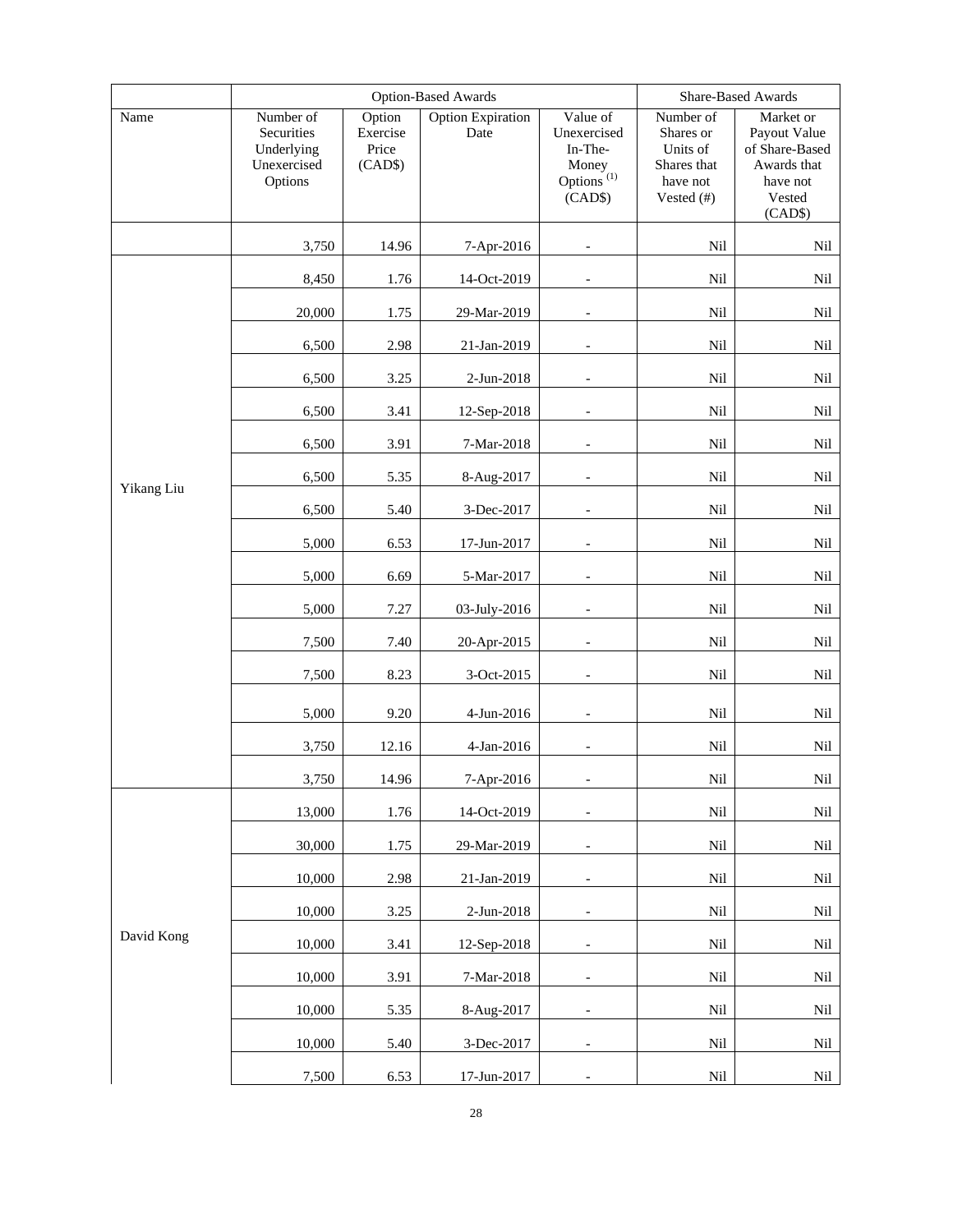|                    |                                | <b>Option-Based Awards</b> |                                  |                                                | <b>Share-Based Awards</b> |                               |
|--------------------|--------------------------------|----------------------------|----------------------------------|------------------------------------------------|---------------------------|-------------------------------|
| Name               | Number of<br><b>Securities</b> | Option<br>Exercise         | <b>Option Expiration</b><br>Date | Value of<br>Unexercised                        | Number of<br>Shares or    | Market or<br>Payout Value     |
|                    | Underlying                     | Price                      |                                  | In-The-                                        | Units of                  | of Share-Based                |
|                    | Unexercised                    | (CAD\$)                    |                                  | Money                                          | Shares that               | Awards that                   |
|                    | Options                        |                            |                                  | Options <sup><math>(1)</math></sup><br>(CAD\$) | have not<br>Vested $(\#)$ | have not<br>Vested<br>(CAD\$) |
|                    | 7,500                          | 6.69                       | 5-Mar-2017                       |                                                | Nil                       | Nil                           |
|                    | 30,000                         | 7.27                       | 24-Nov-2016                      |                                                | Nil                       | Nil                           |
|                    | 8.450                          | 1.76                       | 14-Oct-2019                      |                                                | Nil                       | Nil                           |
| Malcolm<br>Swallow | 20,000                         | 1.75                       | 29-Mar-2019                      |                                                | Nil                       | Nil                           |
|                    | 6.500                          | 2.98                       | 21-Jan-2019                      |                                                | Nil                       | Nil                           |

Notes:

(1) The closing price of the Company's Common Shares on the TSX on March 31, 2015 was CAD\$1.47.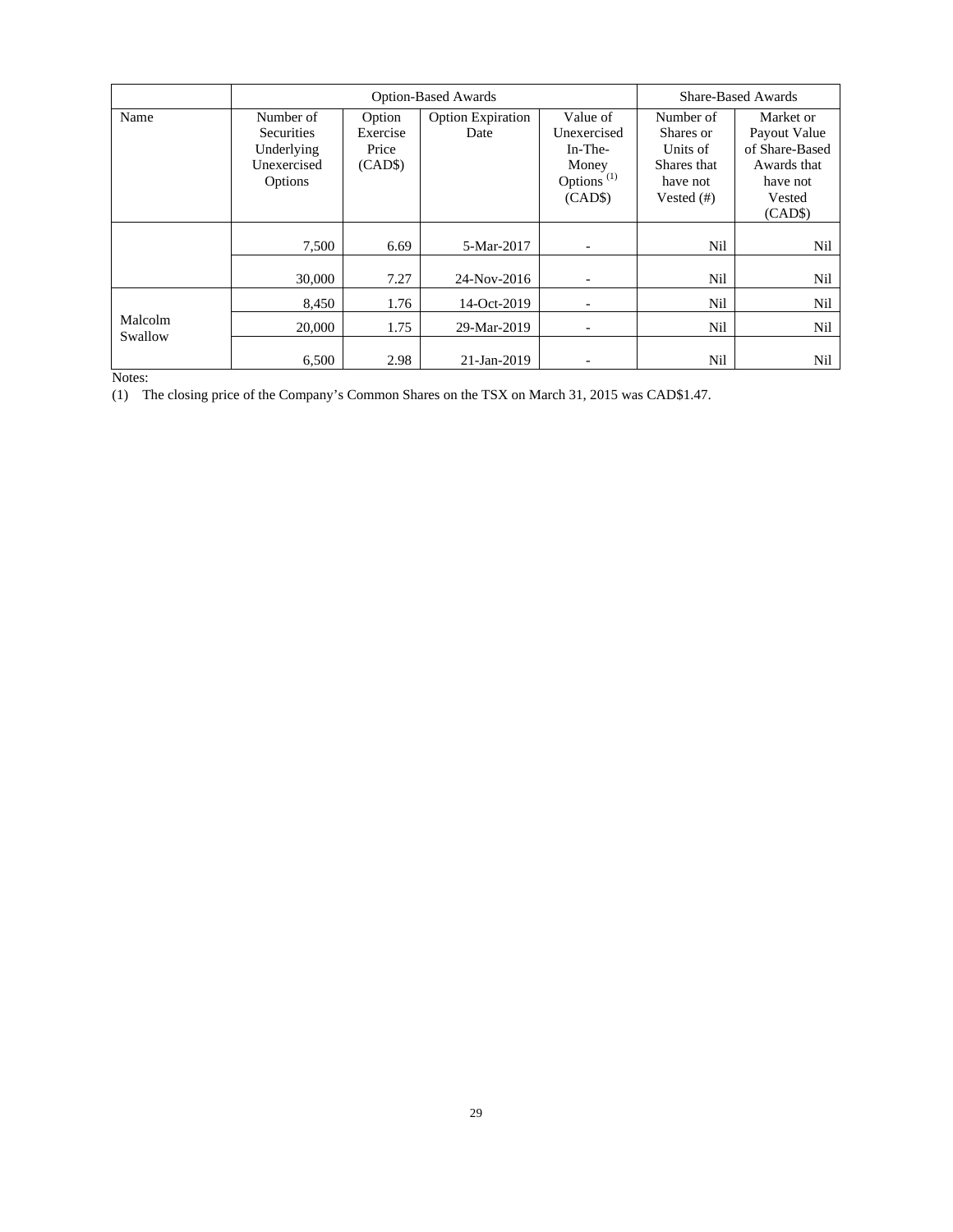## **Incentive Plan Awards – Value Vested or Earned during the 2015 Fiscal Year**

| <b>Name</b>            | Option-Based Awards -        | $Share-Based Awards -$       | Non-Equity Incentive Plan   |
|------------------------|------------------------------|------------------------------|-----------------------------|
|                        | Value vested during the year | Value vested during the year | Compensation - Value earned |
|                        | (CAD\$)                      | (CAD\$)                      | during the year             |
|                        |                              |                              | (CAD\$)                     |
| S. Paul Simpson        | 550                          | Nil                          | Nil                         |
| Earl Drake             | 365                          | Nil                          | Nil                         |
| Yikang Liu             | 365                          | Nil                          | Nil                         |
| David Kong             | 550                          | Nil                          | Nil                         |
| <b>Malcolm Swallow</b> | 365                          | Nil                          | Nil                         |

# **EQUITY COMPENSATION PLANS**

The only equity compensation plan which the Company has in place is the Stock Option Plan which was previously approved by the shareholders on November 14, 2002, and amended by shareholders on October 20, 2004, October 24, 2005, and August 24, 2006. At the 2009 annual general meeting, shareholders approved a new Amendment to the Stock Option Plan in order to, amongst other things; convert the Stock Option Plan into a "rolling 10% plan" from a "fixed number plan". At the 2012 annual general meeting, shareholders re-approved the Stock Option Plan. At March 31, 2015, there were 4,741,356 Options outstanding (representing 2.8% of the Company's issued and outstanding Common Shares) and 12,347,025 Options available for future issuance under the Stock Option Plan.

The Stock Option Plan has been established to attract and retain directors, officers, employees and consultants to the Company and to motivate them to advance the interests of the Company by affording them with the opportunity to acquire an equity interest in the Company. The Stock Option Plan is administered by the directors and the Compensation Committee of the Company.

The Board, or a committee appointed for such purposes, may from time to time designate, by resolution, to bona fide Employees, Consultants, Officers or Directors (collectively, the "**Eligible Persons**"), or corporations employing or wholly owned by such Eligible Persons options to acquire Common Shares in such numbers, for such terms and at such exercise prices as may be determined by the Board or such committee. The purpose of this Stock Option Plan is to attract and retain Eligible Persons and to motivate them to advance the interests of the Company by affording them with the opportunity to acquire an equity interest in the Company through Options granted under the Stock Option Plan to purchase Common Shares.

The maximum number of Common Shares that may be reserved for issuance for all purposes under the Stock Option Plan is 10% of the issued and outstanding Common Shares, from time to time. Any Common Shares reserved for issuance pursuant to an Option which for any reason is cancelled or terminated without having been exercised will again be available for grant under the Stock Option Plan. Additionally if any Option has been exercised, the number of Common Shares into which such Option was exercised will become available to be issued upon the exercise of Options subsequently granted under the Stock Option Plan. Thus upon exercise of an Option, the same number of Common Shares underlying those Options will become available for issuance under the Stock Option Plan.

The maximum number of Common Shares under the Stock Option Plan and any other share compensation arrangement of the Company (i) issued to Insiders within any one year period, and (ii) issuable to Insiders at any time, may not exceed 10% of the company's issued and outstanding Common Shares. The maximum number of Common Shares issued to each Eligible Person under the Stock Option Plan and under any other share compensation arrangement is limited to 5% of the Common Shares issued and outstanding at the time of the grant.

The Board may from time to time, subject to applicable law and to the prior approval, if required, of the TSX or any other regulatory body having authority over the Company or the Stock Option Plan or, if required by the rules and policies of the TSX, the approval of the shareholders of the Company, suspend, terminate or discontinue the Stock Option Plan at any time, or amend or revise the terms of the Stock Option Plan or of any Option granted under the Stock Option Plan.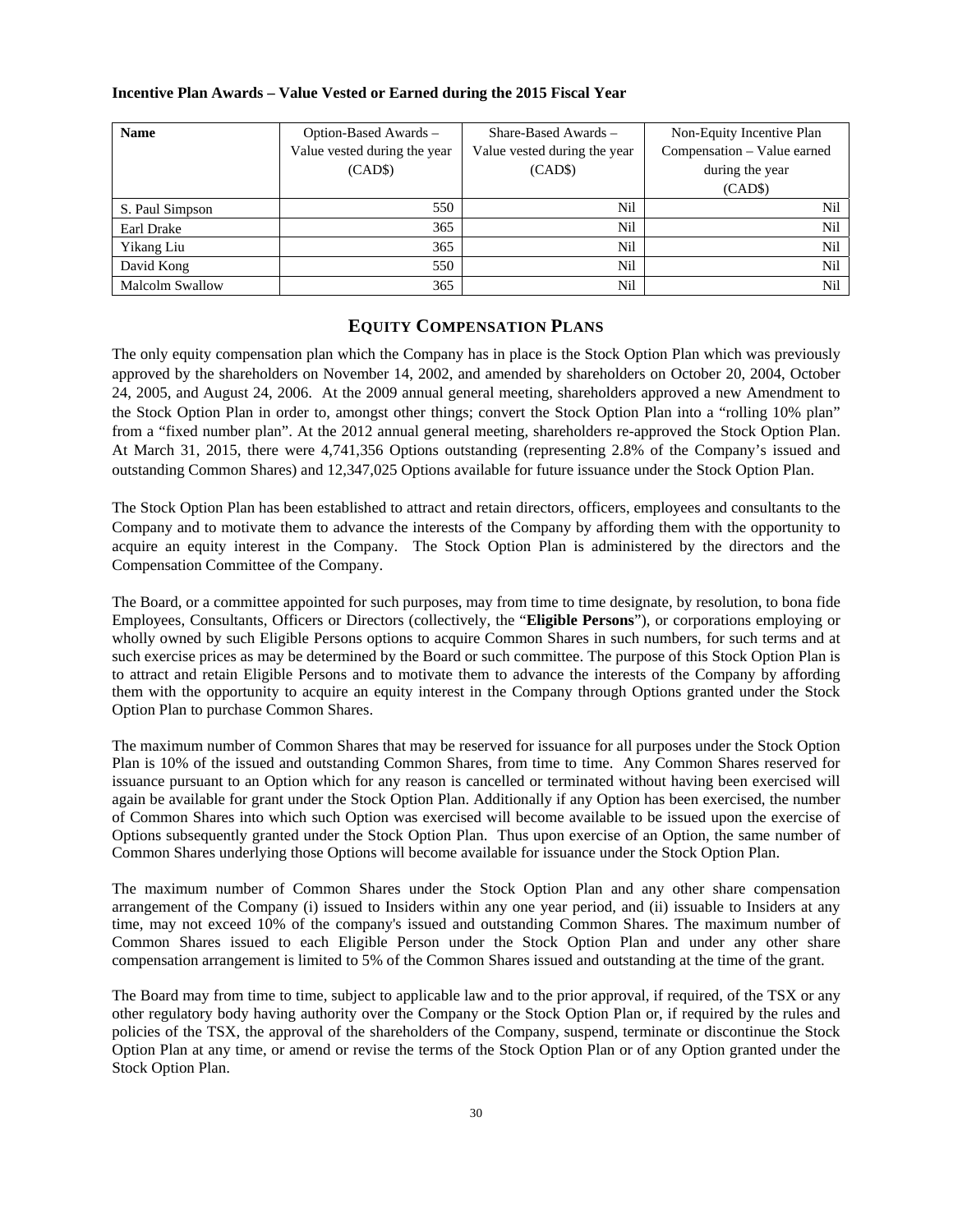The Board has the authority under the Stock Option Plan to establish the exercise price at the time each Option is granted. The exercise price of an Option may not be less than the closing market price for the Company's Shares on the TSX on the trading day prior to the date of grant of the Options. The Board, or a committee appointed for such purposes, also has the authority under the Stock Option Plan to determine other terms and conditions relating to the grant of the Options, including any applicable vesting provisions. The Stock Option Plan also includes a specific amending provision that details the amendments to the Stock Option Plan that may be made by the Board without shareholder approval and that detail certain amendments to the Stock Option Plan that specifically require shareholder approval.

The term of the Options granted under the Stock Option Plan shall expire on a date determined by the Board, which may not be later than 10 years from the date of grant of the Option. However, the Stock Option Plan provides that Options that would otherwise expire during "no trading" periods ("**Blackout Periods**") established by the Company will be extended for 10 business days after the Blackout Period expires.

All Options granted under the Stock Option Plan are not assignable or transferable other than by will or the laws of succession, except that, if permitted by the rules and policies of the TSX, an optionee shall have the right to assign any Option granted to a trust, RRSP, RESP or similar legal entity. If an optionee ceases to be an Eligible Person for any reason whatsoever other than death, each Option held by such optionee will cease to be exercisable 90 days following the termination date (being the date on which such optionee ceases to be an Eligible Person). If an optionee dies, the legal representative of the optionee may exercise the optionee's Options within one year after the date of the optionee's death but only up to and including the original Option expiry date.

The following table sets out equity compensation plan information as at the end of the financial year ended March 31, 2015:

| Plan Category                 | Number of Securities to be.          | Weighted-Average  | Number of Securities Remaining |
|-------------------------------|--------------------------------------|-------------------|--------------------------------|
|                               | Issued upon Exercise of              | Exercise Price of | Available for Future Issuance  |
|                               | <b>Outstanding Options, Warrants</b> | Outstanding       | under Equity Compensation      |
|                               | and Rights                           | Options, Warrants | Plans (excluding securities    |
|                               |                                      | and Rights        | reflected in column (a))       |
|                               | (a)                                  | (CAD\$)           | (c)                            |
|                               |                                      | (b)               |                                |
| Equity compensation plans     | 4,741,356 Common Shares              | \$5.15            | 12,347,025 Common Shares       |
| approved by security holders  |                                      |                   |                                |
| Equity compensation plans not | N/A                                  | N/A               | N/A                            |
| approved by security holders  |                                      |                   |                                |
| Total                         | 4,741,356 Common Shares              | \$5.15            | 12,347,025 Common Shares       |

# **INDEBTEDNESS OF DIRECTORS, EXECUTIVE OFFICERS, AND SENIOR OFFICERS**

No director or executive officer of the Company, no proposed nominee for election as a director of the Company, and no any associate of any of the foregoing persons is or at any time since the beginning of the Company's last financial year has been indebted to the Company or any of its subsidiaries or to any other entity which indebtedness is the subject of a guarantee, support agreement, letter of credit or other similar arrangement or understanding provided by the Company or any of its subsidiaries. There is no outstanding indebtedness owed by any current or form executive officers, directors or employees to the Company, or any of its subsidiaries, as at the date of the Information Circular.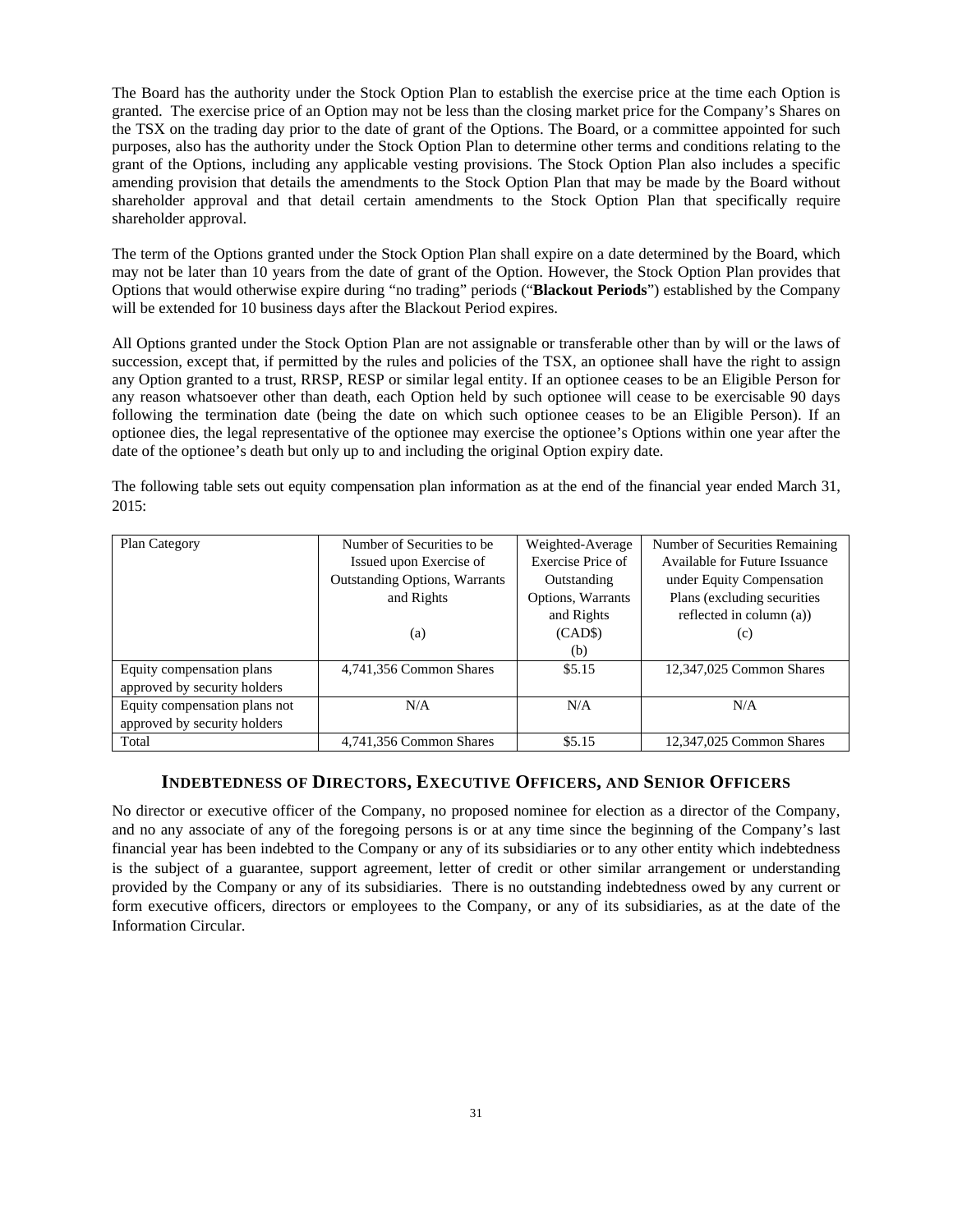# **MANAGEMENT CONTRACTS**

There are no management functions of the Company which are to any substantial degree performed by a person or company other than the directors or executive officers of the Company (or private companies controlled by them, either directly or indirectly).

#### **INTEREST OF INFORMED PERSONS IN MATERIAL TRANSACTIONS**

Except as disclosed in this Information Circular, no informed person of the Company, nominee for election as a director or any associate or affiliate of an informed person or nominee, had any material interest, direct or indirect, in any transaction since the commencement of the Company's most recently completed financial year or in any proposed transaction which has materially affected or would materially affect the Company or any of its subsidiaries. An "informed person" means: (a) a director or executive officer of the Company; (b) a director or executive officer of a person or company that is itself an informed person or subsidiary of the Company; (c) any person or company who beneficially owns, directly or indirectly, Common Shares of the Company or who exercises control or direction over Common Shares of the Company or a combination of both carrying more than 10% of the voting rights attached to the outstanding Common Shares other than Common Shares held by the person or company as underwriter in the course of a distribution; and (d) the Company itself, if and for so long as, it has purchased, redeemed or otherwise acquired any of its Common Shares.

#### **AUDITOR**

The Company's auditor is Deloitte LLP, Chartered Accountants of Vancouver, British Columbia. Deloitte LLP was appointed as auditor of the Company on November 26, 2012.

## **ADDITIONAL INFORMATION**

Additional information relating to the Company is available on the System for Electronic Document Analysis and Retrieval (SEDAR) (www.sedar.com).

Financial information regarding the Company and its affairs is provided in the Company's comparative financial statements and management discussion and analysis ("**MD&A**") for its financial year ended March 31, 2015. Shareholders may contact the Company at the address set out on the face page of this Information Circular to request free copies of the Company's financial statements and MD&A. Alternatively, they can be found at www.sedar.com and the Company's website at www.silvercorp.ca.

# **BOARD APPROVAL**

The contents of this Information Circular have been approved and its mailing has been authorized by the Directors of the Company.

Dated at Vancouver, British Columbia, this 5<sup>th</sup> day of August, 2015.

# **BY ORDER OF THE BOARD OF DIRECTORS**

 *"Rui Feng"*  **Dr. Rui Feng Chairman and Director**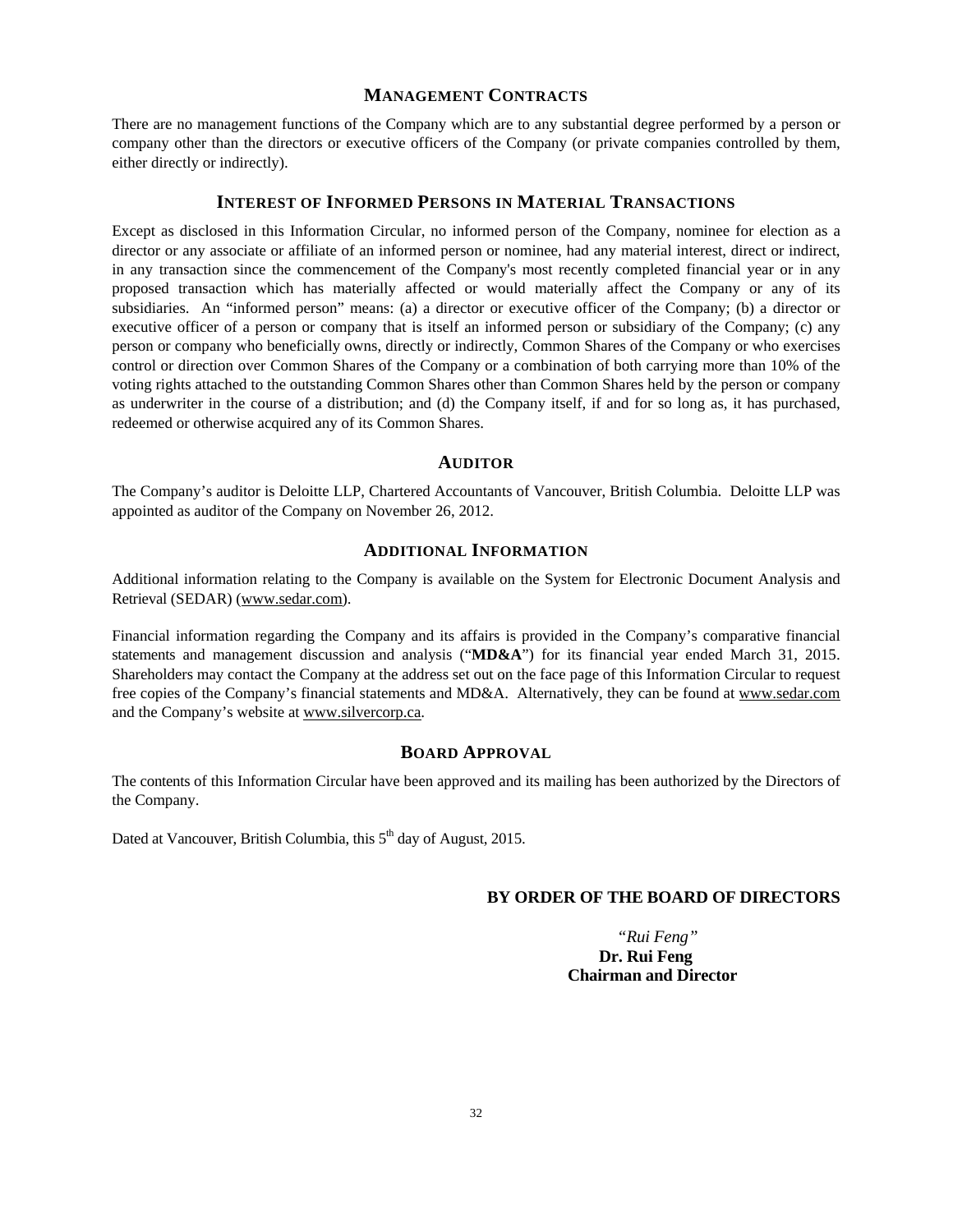### SCHEDULE "1"

## THE BOARD OF DIRECTORS CHARTER

The Board is responsible for the stewardship of the Company and for the oversight of its management and affairs.

Directors shall exercise their best business judgment in a manner consistent with their fiduciary duties. The Board's primary responsibilities, which are discharged directly and through delegation to its Committees, include the following:

- To act honestly and in good faith with a view to the best interests of the Company.
- To exercise due care, diligence and skill that reasonably prudent persons would exercise in comparable circumstances.
- Consistent with its responsibilities to the Company, to further the interests of the shareholders.
- To consider business opportunities and risks, and to adopt strategic plans from time to time.
- To identify the principal risks of the Company's business, and to implement an appropriate system to manage these risks.
- To develop an investor relations and shareholder communications policy for the Company.
- To oversee management's adoption of effective internal control and management information systems.
- To review and approve annual and quarterly financial statements and the publication thereof by management.
- To approve operating plans and any capital budget plans.
- To select and approve all key executive appointments, and to monitor executive development.
- To develop the Company's approach to corporate governance, including establishing a set of corporate governance principles and guidelines that are specifically applicable to the Company.
- To adopt a code of conduct to govern employees and management in their activities for and on behalf of the Company.
- To promote a culture of integrity throughout the Company consistent with the adopted code of conduct.
- To take action on issues that by law or practice require the independent action of a Board or one of its Committees.
- To oversee management in its implementation of effective programs to provide a safe work environment, to employ sound environmental practices, and to operate in accordance with applicable laws, regulations and permits.
- To oversee management in its implementation of an effective communications policy with regard to investors, employees, the communities in which it operates and the governments of those communities.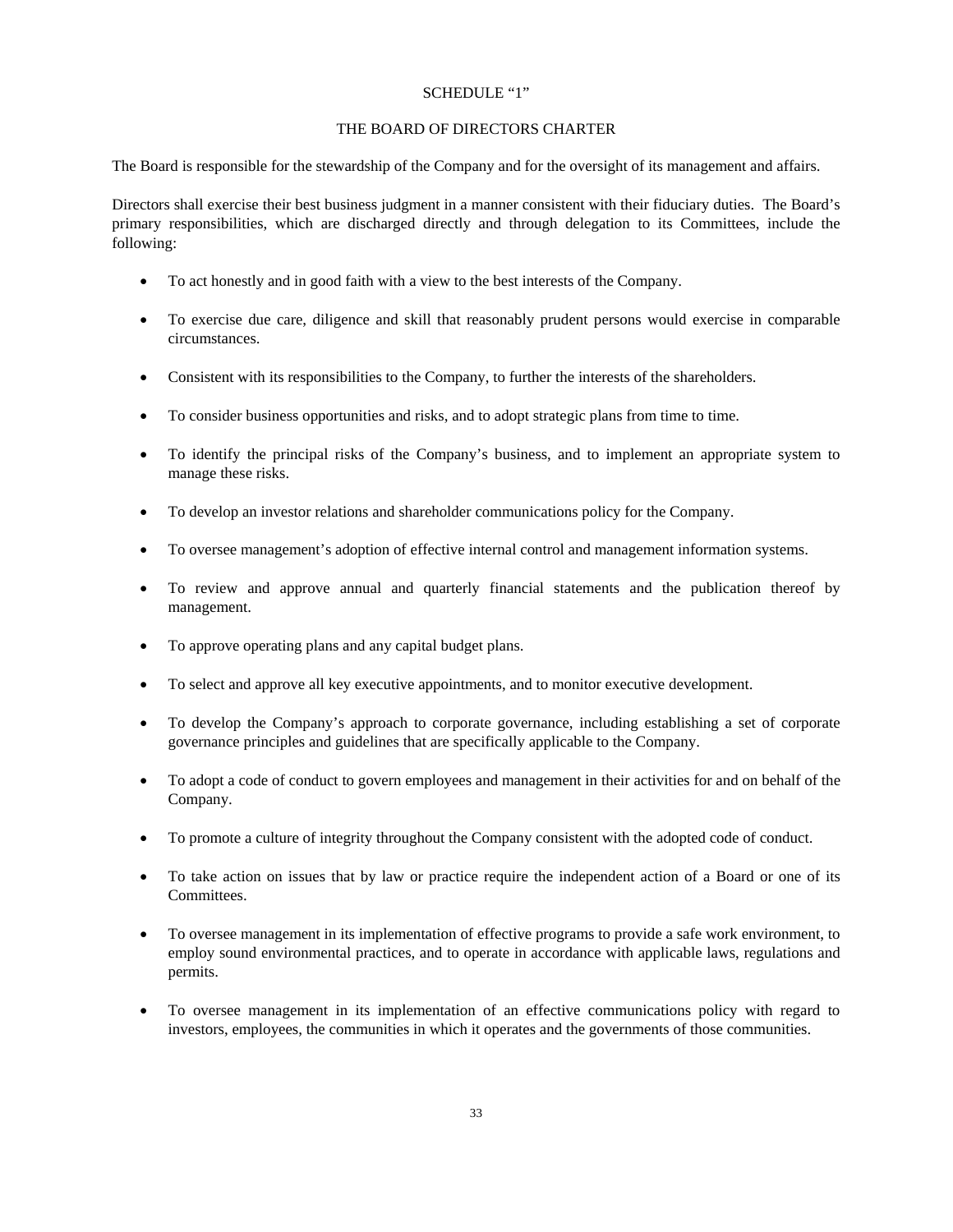## SCHEDULE "2"

## CORPORATE GOVERNANCE COMMITTEE CHARTER

The Company has established a Corporate Governance Committee of the Board of Directors which consists of three or more directors, a majority of whom shall be independent. The Committee meets at least annually, or more frequently as required.

The Committee's mandate is to assist the Board in establishing and maintaining a sound system of corporate governance through a process of continuing assessment and enhancement.

The Committee's duties and responsibilities are:

- To advise the Chairman of the Board and the Board on matters of corporate governance, including adherence to any governance guidelines or rules established by applicable regulatory authorities.
- To advise the Board on issues of conflict of interest for individual directors.
- To examine the effectiveness of the Company's corporate governance practices at least annually and to propose such procedures and policies as the Committee believes are appropriate to ensure that the Board functions independently of management, management is accountable to the Board and procedures are in place to monitor the effectiveness of performance of the Board, committees of the Board and individual directors.
- To develop and review, together with the Chairman, CEO and the President of the Board, annual Board goals or improvement priorities.
- To identify and to recommend to the Board suitable candidates for nomination as new directors, and to review the credentials of directors standing for re-election.
- With assistance of management, to organize and provide an orientation program for new directors where appropriate.
- To periodically review the mandates of the Board and committees of the Board and determine what additional committees of the Board, if any, are required or appropriate.
- To develop such codes of conduct and other policies as are appropriate to deal with the confidentiality of the Company's information, insider trading and the Company's timely disclosure and other public company obligations.
- To take such other steps as the Committee decides are appropriate, in consultation with the Board, to ensure that proper corporate governance practices are in place for the Company, with reference to the Toronto Stock Exchange guidelines or recommendations and other regulatory requirements on corporate governance.
- To review its charter and assess annually the adequacy of this mandate, the effectiveness of its performance and, when necessary, and to recommend changes to the Board of Directors for its approval.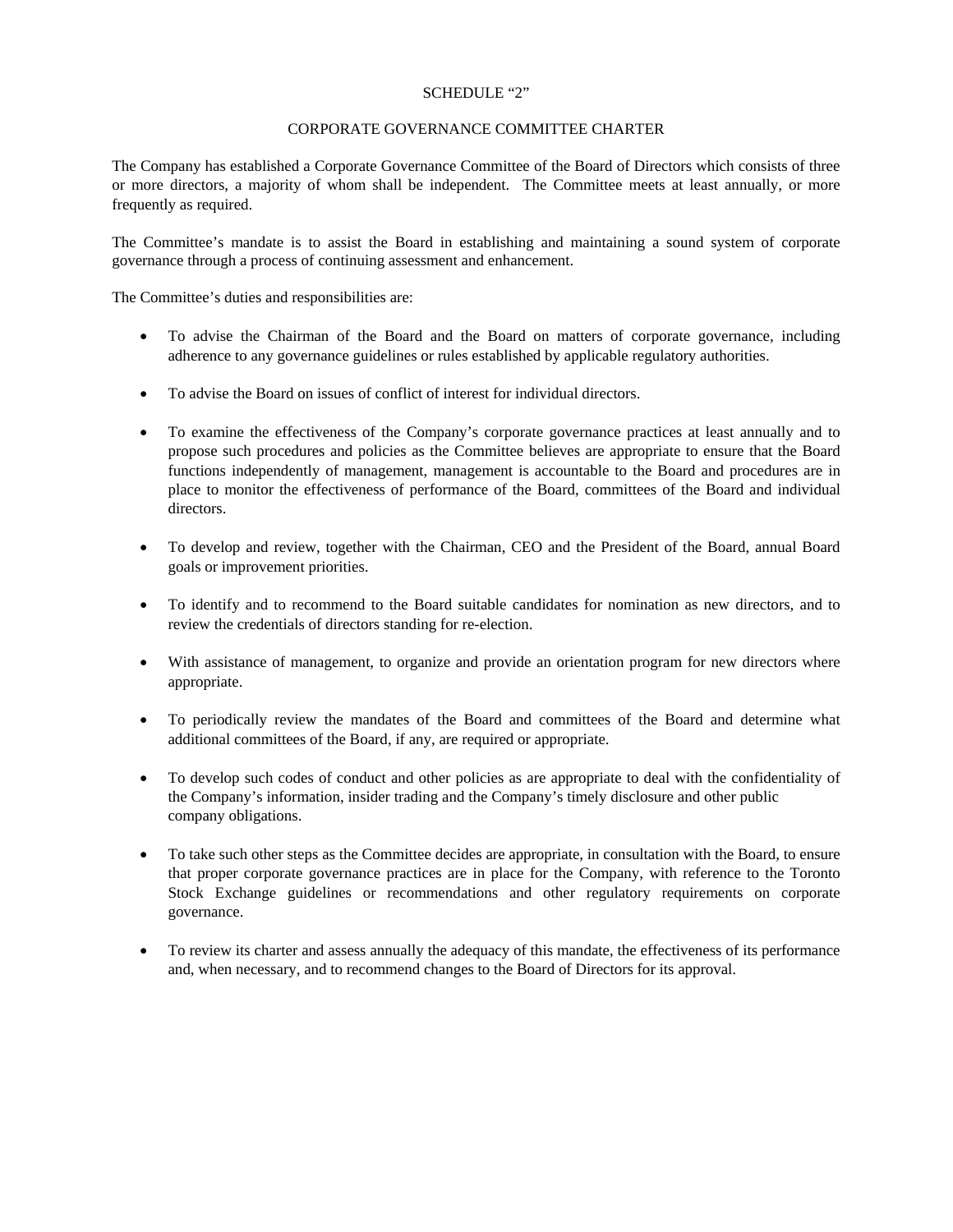## SCHEDULE "3"

## COMPENSATION COMMITTEE CHARTER

The Compensation Committee of the Board of Directors consists of at least three Directors, a majority of whom shall be independent. The Committee meets at least annually, or more frequently as required.

The purpose of the Compensation Committee is to assist the Board in discharging its duties relating to compensation of the executive officers of the Company. The goals are to enable the Company to attract, retain and motivate the most qualified talent who will contribute to the long term success of the Company by aligning compensation with the Company's business objectives and performance, and aligning incentives with the interests of shareholders to maximize shareholders' value.

The Committee's duties and responsibilities are:

- To make recommendations to the Board with respect to the compensation of senior management and executive officers of the Company.
- To review the compensation and benefits of the directors in their capacity as directors of the Company to ensure that such compensation reflects the responsibilities and risks involved in being a director.
- To review and make recommendations to the Board as to the general compensation and benefits policies and practices of the Company, including incentive stock options for all employees, consultants, directors and officers.
- To review the disclosure to be made of director and executive remuneration in the Management Information Circular.
- To ensure there are appropriate training, development and benefit programs in place for management and staff.
- To review and make recommendations to the Board for its approval on any special compensation and benefit arrangements.
- To review its compensation practices by comparing them to surveys of relevant competitors and to set objective compensation based on this review.
- To perform such other functions as the Board may from time to time assign to the Committee.
- To review its charter and assess annually the adequacy of this mandate, the effectiveness of its performance, and to recommend changes to the Board for its approval.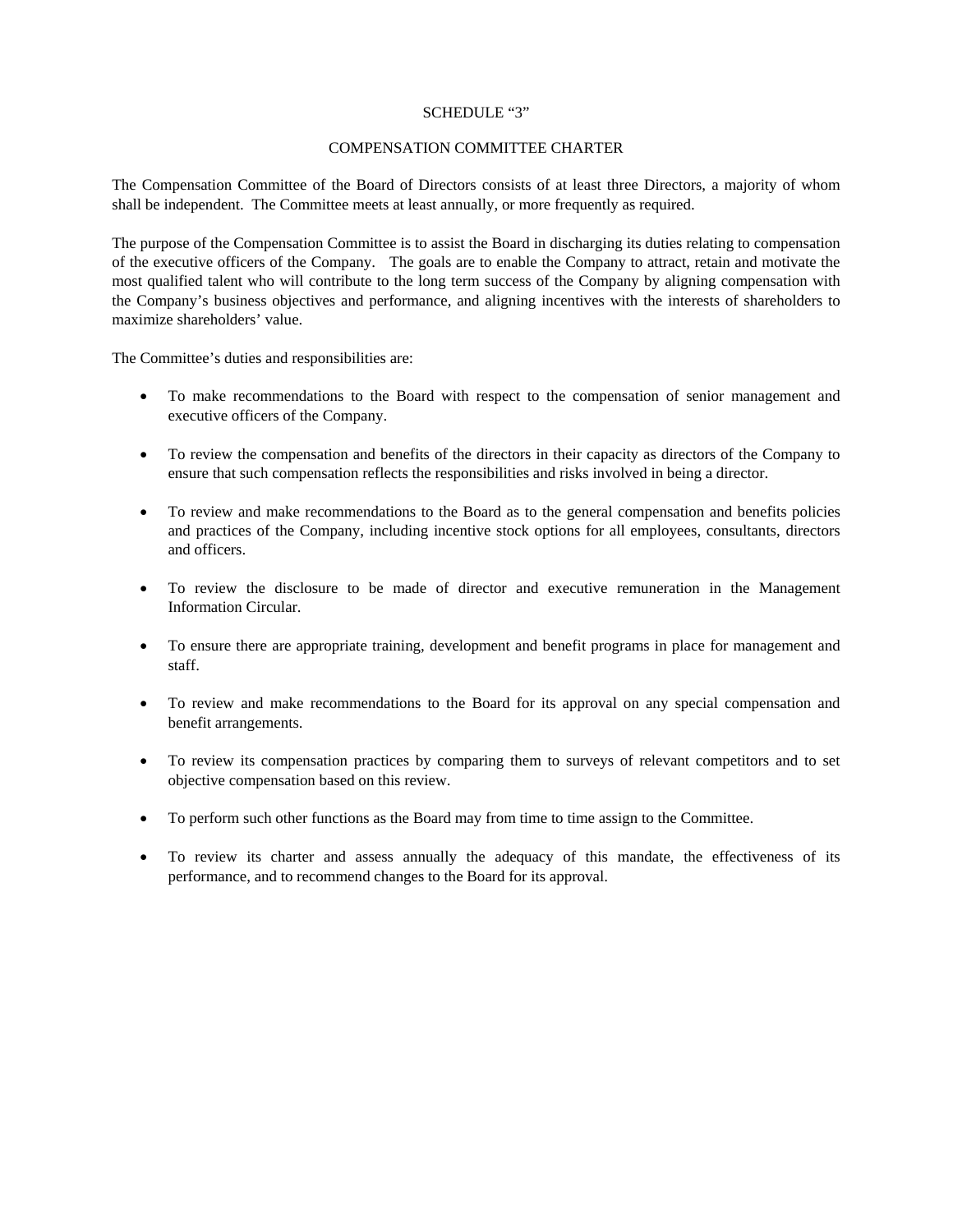### SCHEDULE "4"

### AUDIT COMMITTEE CHARTER

### **I. Purpose**

The main objective of the Audit Committee is to act as a liaison between the Board and the Company's independent auditors (the "Auditors") and to assist the Board in fulfilling its oversight responsibilities with respect to (a) the financial statements and other financial information provided by the Company to its shareholders, the public and others; (b) the Company's compliance with legal and regulatory requirements; (c) the qualification, independence and performance of the Auditors; and (d) the Company's risk management and internal financial and accounting controls, and management information systems.

Although the Committee has the powers and responsibilities set forth in this Charter, the role of the Committee is oversight. The members of the Committee are not full-time employees of the Company and may or may not be accountants or auditors by profession or experts in the fields of accounting or auditing and, in any event, do not serve in such capacity. Consequently, it is not the duty of the Committee to conduct audits or to determine that the Company's financial statements and disclosures are complete and accurate and are in accordance with generally accepted accounting principles and applicable rules and regulations.

## **II. Organization**

The Committee shall consist of three or more directors and shall satisfy the laws governing the Company and the independence, financial literacy, expertise and experience requirements under applicable securities law, stock exchange and any other regulatory requirements applicable to the Company.

The members of the Committee and the Chair of the Committee shall be appointed by the Board. A majority of the members of the Committee shall constitute a quorum. A majority of the members of the Committee shall be empowered to act on behalf of the Committee. Matters decided by the Committee shall be decided by majority votes.

Any member of the Committee may be removed or replaced at any time by the Board and shall cease to be a member of the Committee as soon as such member ceases to be a director.

The Committee may form and delegate authority to subcommittees when appropriate.

## **III. Meetings**

The Committee shall meet as frequently as circumstances require, but not less frequently than four times per year. The Committee shall meet at least quarterly.

The Committee may invite, from time to time, such persons as it may see fit to attend its meetings and to take part in discussion and consideration of the affairs of the Committee.

The Company's accounting and financial officer(s) and the Auditors shall attend any meeting when requested to do so by the Chair of the Committee.

#### **IV. Responsibilities**

- (1) The Committee shall recommend to the Board of directors:
	- (a) the external auditor to be nominated for the purpose of preparing or issuing an auditor's report or performing other audit, review or attest services for the Company; and
	- (b) the compensation of the external auditor.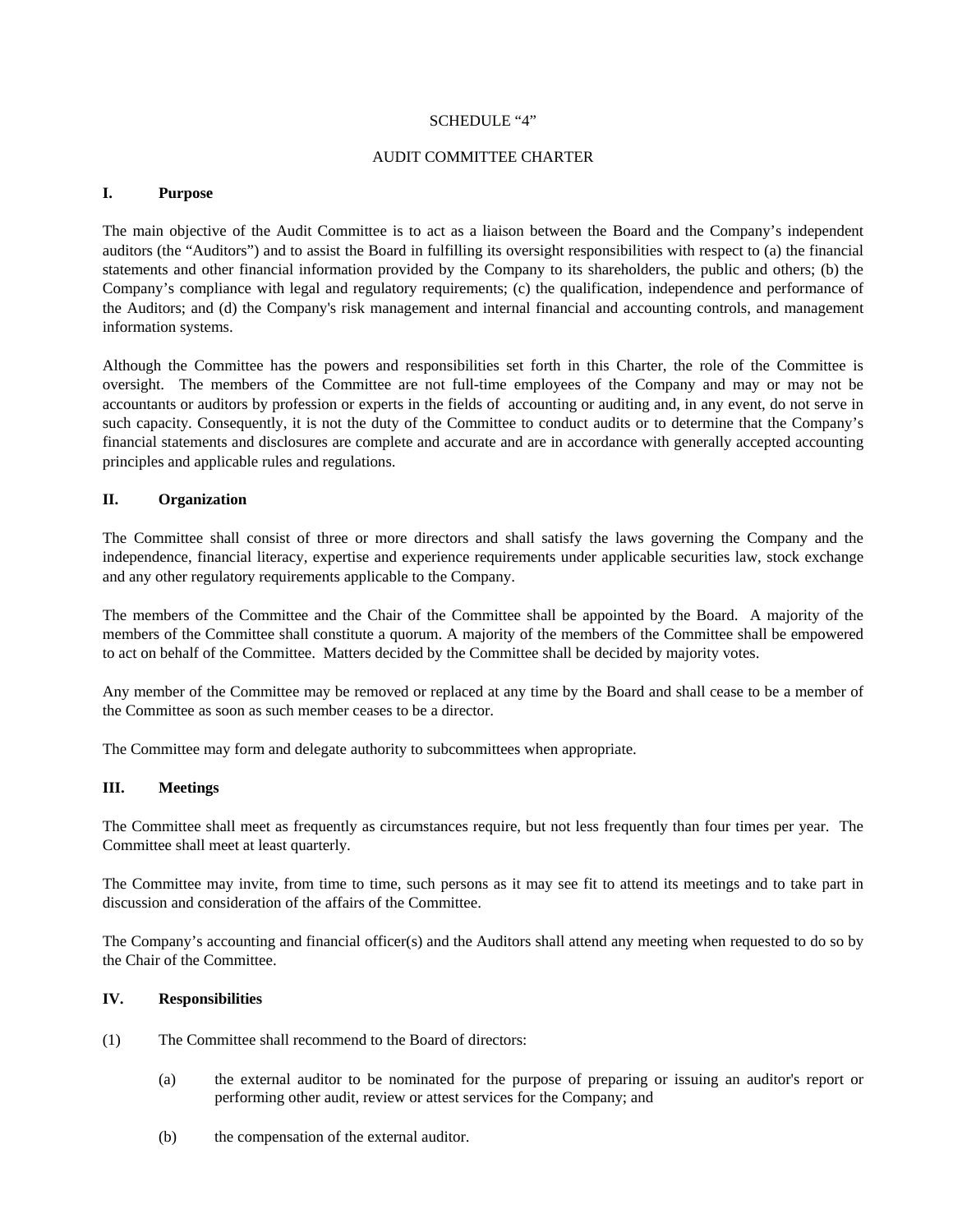- (2) The Committee shall be directly responsible for overseeing the work of the external auditor engaged for the purpose of preparing or issuing an auditor's report or performing other audit, review or attest services for the Company, including the resolution of disagreements between management and the external auditor regarding financial reporting.
- (3) The Committee must pre-approve all non-audit services to be provided to the Company or its subsidiary entities by the Company's external auditor.
- (4) The Committee must review the Company's financial statements, MD&A and annual and interim earnings press releases before the Company publicly discloses this information.
- (5) The Committee must be satisfied that adequate procedures are in place for the review of the Company's public disclosure of financial information extracted or derived from the Company's financial statements, other than the public disclosure referred to in subsection (4), and must periodically assess the adequacy of those procedures.
- (6) The Committee must establish procedures for:
	- (a) the receipt, retention and treatment of complaints received by the Company regarding accounting, internal accounting controls, or auditing matters; and
	- (b) the confidential, anonymous submission by employees of the Company of concerns regarding questionable accounting or auditing matters.
- (7) An audit committee must review and approve the Company's hiring policies regarding partners, employees and former partners and employees of the present and former external auditor of the issuer.

### **V. Authority**

The Committee shall have the following authority:

- (a) to engage independent counsel and other advisors as it determines necessary to carry out its duties,
- (b) to set and pay the compensation for any advisors employed by the Committee, and
- (c) to communicate directly with the internal and external auditors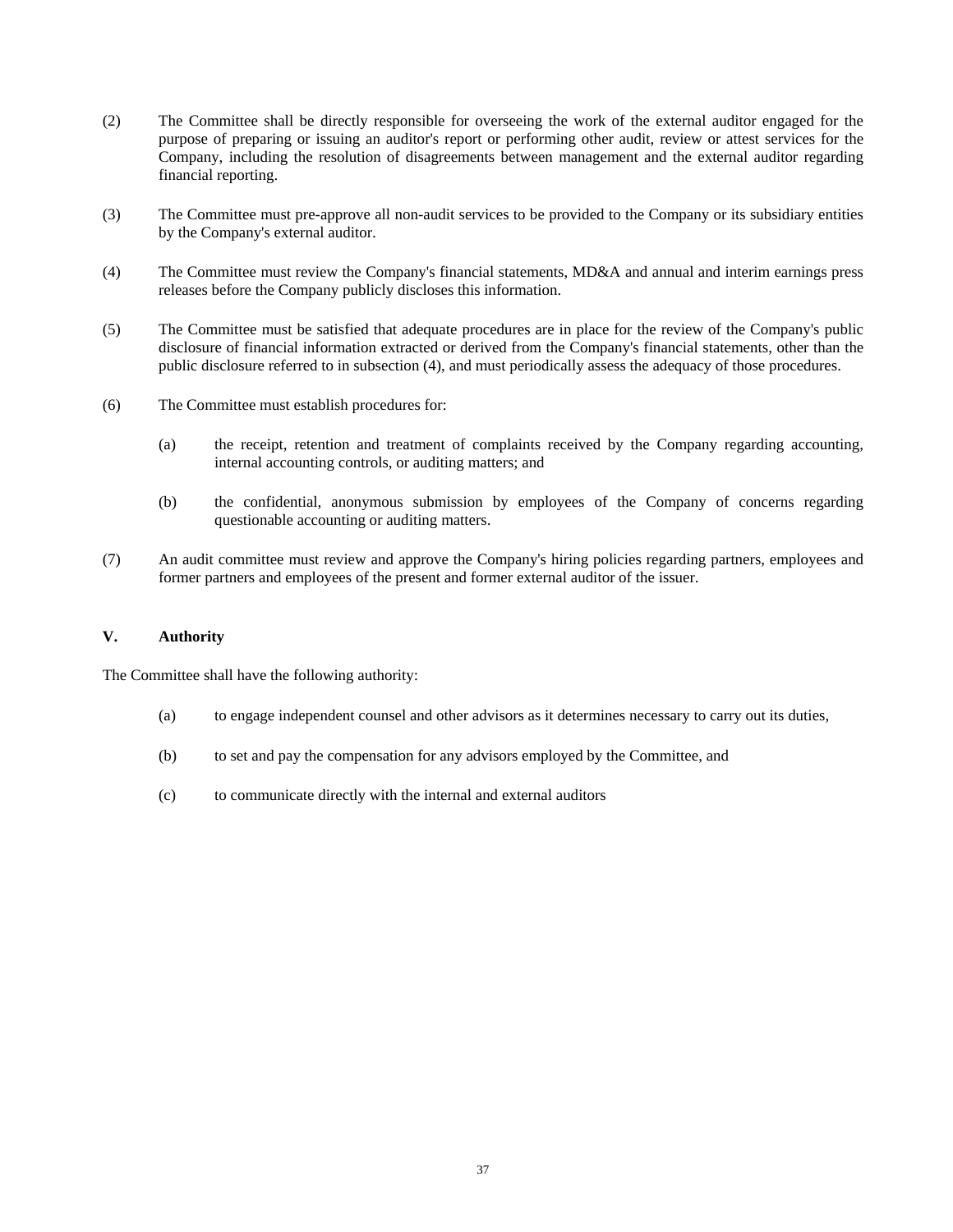# APPENDIX "A"

# CORPORATE GOVERNANCE DISCLOSURE OF

# SILVERCORP METALS INC. (the "Company")

|     | <b>Governance Disclosure Guidelines under</b><br>National Instrument 58-101 Disclosure of<br>Corporate Governance Practices("NI 58-101")                                                                                                                                                                                                                                                                                                                                                                                             | <b>Corporate Governance Practices of the Company</b>                                                                                                                                                                                                                                                                                                                                                                                                                                                                                                                 |
|-----|--------------------------------------------------------------------------------------------------------------------------------------------------------------------------------------------------------------------------------------------------------------------------------------------------------------------------------------------------------------------------------------------------------------------------------------------------------------------------------------------------------------------------------------|----------------------------------------------------------------------------------------------------------------------------------------------------------------------------------------------------------------------------------------------------------------------------------------------------------------------------------------------------------------------------------------------------------------------------------------------------------------------------------------------------------------------------------------------------------------------|
| 1.  | <b>Board of Directors</b>                                                                                                                                                                                                                                                                                                                                                                                                                                                                                                            |                                                                                                                                                                                                                                                                                                                                                                                                                                                                                                                                                                      |
| (a) | Disclose the identity of directors who are<br>independent.                                                                                                                                                                                                                                                                                                                                                                                                                                                                           | The following members of the board of directors of the Company<br>(the "Board") are considered to be "independent" within the<br>meaning of NI 58-101: S. Paul Simpson, Earl Drake, Malcolm<br>Swallow, David Kong, and Yikang Liu.                                                                                                                                                                                                                                                                                                                                  |
| (b) | Disclose the identity of directors who are not<br>independent, and describe the basis for that<br>determination.                                                                                                                                                                                                                                                                                                                                                                                                                     | The following directors are not independent for the reasons stated:<br>Dr. Rui Feng is currently Chief Executive Officer of the<br>Company.                                                                                                                                                                                                                                                                                                                                                                                                                          |
| (c) | Disclose whether or not a majority of directors are<br>independent. If a majority of directors are not<br>independent, describe what the Board does to<br>facilitate its exercise of independent judgment in<br>carrying out its responsibilities.                                                                                                                                                                                                                                                                                   | A majority of the Company's directors are independent. Four of<br>the five persons nominated as directors qualify as independent<br>directors for the purposes of NI 58-101.                                                                                                                                                                                                                                                                                                                                                                                         |
| (d) | If a director is presently a director of any other issuer<br>that is a reporting issuer (or the equivalent) in the<br>same jurisdiction or a foreign jurisdiction, identify<br>both the director and the other issuer.                                                                                                                                                                                                                                                                                                               | Dr. Rui Feng is a director of New Pacific Metals Corp.; \<br>Mr. Kong is a director of New Pacific Metals Corp., Uranium<br>Energy Corp., New Era Minerals Inc., and Brazil Resources Inc.                                                                                                                                                                                                                                                                                                                                                                           |
| (e) | Disclose whether or not the independent directors<br>hold regularly scheduled meetings at which non-<br>independent directors and members of management<br>are not in attendance. If the independent directors<br>hold such meetings, disclose the number of meetings<br>held since the beginning of the issuer's most recently<br>completed financial year. If the independent directors<br>do not hold such meetings, describe what the Board<br>does to facilitate open and candid discussion among<br>its independent directors. | The independent directors hold meetings at which non-<br>independent directors and members of management are not in<br>attendance at the end of every regularly scheduled board meeting.<br>Four such meetings have been held since March 31, 2014.                                                                                                                                                                                                                                                                                                                  |
| (f) | Disclose whether or not the chair of the Board is an<br>independent director. If the Board has a chair or lead<br>director who is an independent director, disclose the<br>identity of the independent chair or lead director, and<br>describe his or her role and responsibilities. If the<br>Board has neither a chair that is independent nor a<br>lead director that is independent, describe what the<br>Board does to provide leadership for its independent<br>directors.                                                     | Dr. Rui Feng, Chair of the Board, is not an independent director.<br>The Board does have an independent lead director, Mr. Paul<br>Simpson. The role of the lead director is to act as the Chair for all<br>meetings referred to in 1.(e).<br>The Board adopted a formal written mandate which defines its<br>stewardship responsibilities to which all Board members strictly<br>adhere are attached to this Information Circular as Schedule "1".<br>The Board also adopted position descriptions for the Chair, the<br>Chair of each Board Committee and the CEO. |
| (g) | Disclose the attendance record of each director for all<br>Board meetings held since the beginning of the<br>issuer's most recently completed financial year.                                                                                                                                                                                                                                                                                                                                                                        | The disclosure of the attendance record of each of the directors'<br>is disclosed in the Information Circular under the heading<br>"Corporate Governance - Summary of Attendance of Directors"                                                                                                                                                                                                                                                                                                                                                                       |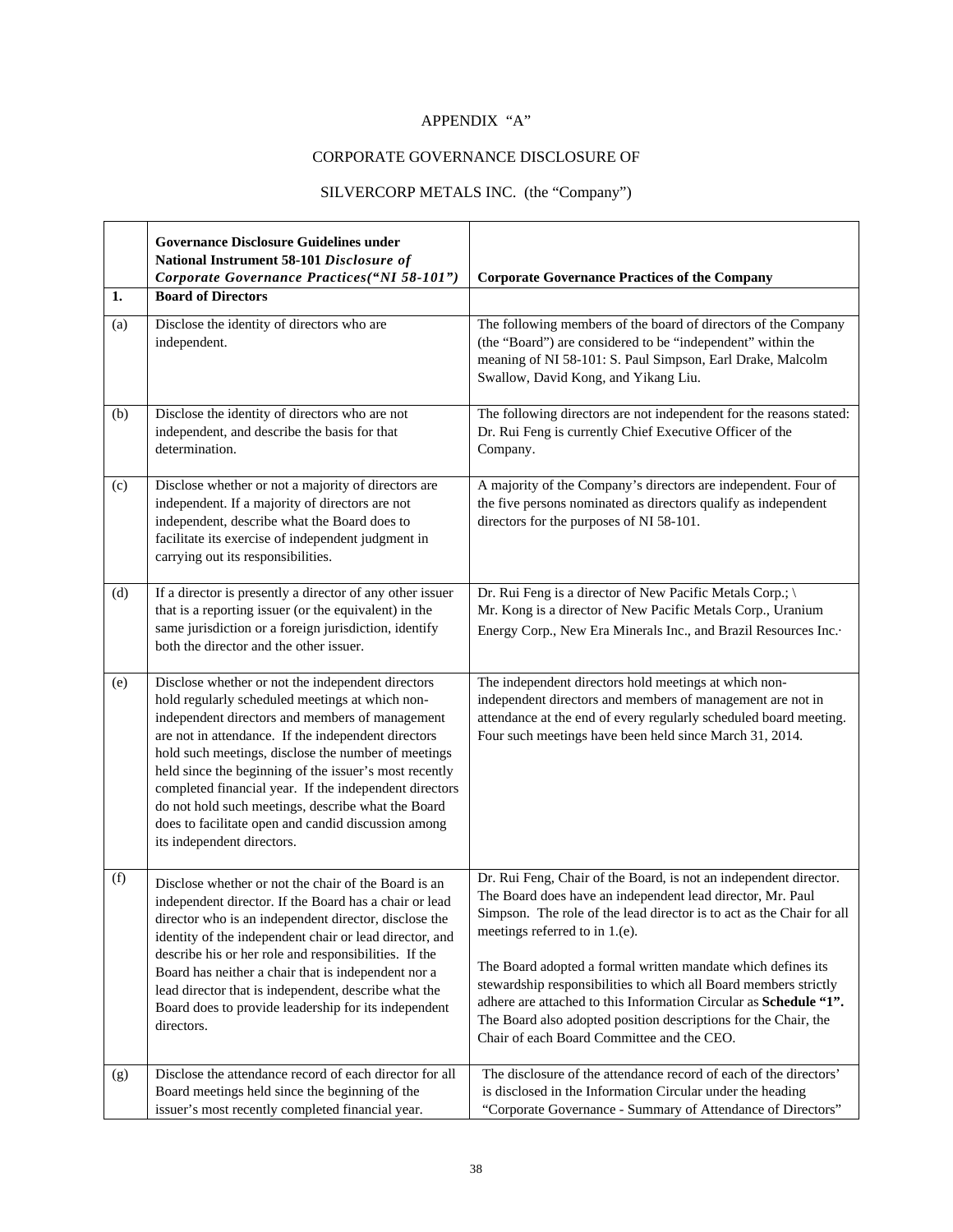|     | <b>Governance Disclosure Guidelines under</b><br>National Instrument 58-101 Disclosure of<br>Corporate Governance Practices("NI 58-101")                                                                                                                                                                                                                                 | <b>Corporate Governance Practices of the Company</b>                                                                                                                                                                                                                                                                                                                                                                                                                                                                                                                                                                                                                                                                                                                                                                                                                                                                                                                                                                                                                                                          |
|-----|--------------------------------------------------------------------------------------------------------------------------------------------------------------------------------------------------------------------------------------------------------------------------------------------------------------------------------------------------------------------------|---------------------------------------------------------------------------------------------------------------------------------------------------------------------------------------------------------------------------------------------------------------------------------------------------------------------------------------------------------------------------------------------------------------------------------------------------------------------------------------------------------------------------------------------------------------------------------------------------------------------------------------------------------------------------------------------------------------------------------------------------------------------------------------------------------------------------------------------------------------------------------------------------------------------------------------------------------------------------------------------------------------------------------------------------------------------------------------------------------------|
| 2.  | <b>Board Mandate</b>                                                                                                                                                                                                                                                                                                                                                     |                                                                                                                                                                                                                                                                                                                                                                                                                                                                                                                                                                                                                                                                                                                                                                                                                                                                                                                                                                                                                                                                                                               |
|     | Disclose the text of the Board's written mandate. If<br>the Board does not have a written mandate, describe<br>how the Board delineates its role and responsibilities.                                                                                                                                                                                                   | The Board has adopted a formal written mandate which defines its<br>stewardship responsibilities, which is attached to the Information<br>Circular as Schedule "1".<br>In addition, the committees of the Board have adopted formal<br>written mandates that define their roles and responsibilities. The<br>mandates are attached to the Information Circular as: Schedule<br>"2" Corporate Governance Committee Charter; Schedule "3"<br>Compensation Committee Charter; and Schedule "4" Audit<br>Committee Charter.                                                                                                                                                                                                                                                                                                                                                                                                                                                                                                                                                                                       |
| 3.  | <b>Position Descriptions</b>                                                                                                                                                                                                                                                                                                                                             |                                                                                                                                                                                                                                                                                                                                                                                                                                                                                                                                                                                                                                                                                                                                                                                                                                                                                                                                                                                                                                                                                                               |
| (a) | Disclose whether or not the Board has developed<br>written position descriptions for the Chair and the<br>Chair of each Board committee. If the Board has not<br>developed written position descriptions for the Chair<br>and/or the Chair of each Board committee, briefly<br>describe how the Board delineates the role and<br>responsibilities of each such position. | The Board has developed written position descriptions for the<br>Chair and the Chair of each Board Committee.                                                                                                                                                                                                                                                                                                                                                                                                                                                                                                                                                                                                                                                                                                                                                                                                                                                                                                                                                                                                 |
| (b) | Disclose whether or not the Board and CEO have<br>developed a written position description for the CEO.<br>If the Board and CEO have not developed such a<br>position description, briefly describe how the Board<br>delineates the role and responsibilities of the CEO.                                                                                                | The Board and CEO have adopted a written position description<br>for the CEO.                                                                                                                                                                                                                                                                                                                                                                                                                                                                                                                                                                                                                                                                                                                                                                                                                                                                                                                                                                                                                                 |
| 4.  | <b>Orientation and Continuing Education</b>                                                                                                                                                                                                                                                                                                                              |                                                                                                                                                                                                                                                                                                                                                                                                                                                                                                                                                                                                                                                                                                                                                                                                                                                                                                                                                                                                                                                                                                               |
| (a) | Briefly describe what measures the Board takes to<br>orient new directors regarding (i) the role of the<br>Board, its committees and its directors, and (ii) the<br>nature and operation of the issuer's business.                                                                                                                                                       | Each new director, on joining the Board, is given an outline of the<br>nature of the Company's business, its corporate strategy, current<br>issues within the Company, the expectations of the Company<br>concerning input from directors and the general responsibilities of<br>the Company's directors.<br>The Company provides new directors with an orientation program<br>upon joining the Company that includes copies of relevant<br>financial, technical, geological and other information regarding its<br>properties, as well as meetings with management.<br>Board members are encouraged to communicate with<br>management and auditors, to keep themselves current with<br>industry trends and developments, and to attend related industry<br>seminars. The Company may also request that Board members be<br>advised by counsel to the Company of their legal obligations as<br>directors of the Company. Directors have been and will continue<br>to be given tours of the Company's mines and development sites<br>to give such directors additional insight into the Company's<br>business. |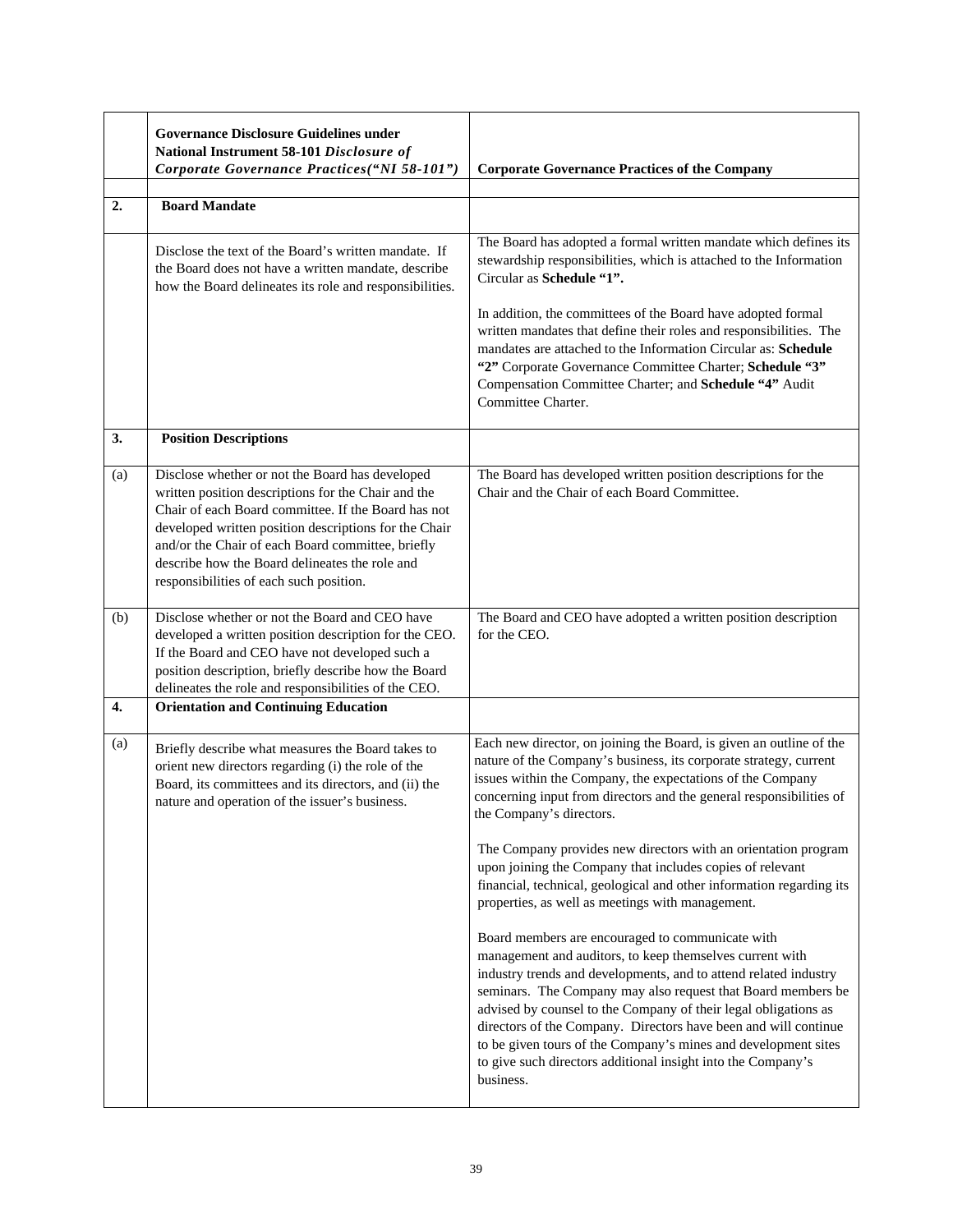|     | <b>Governance Disclosure Guidelines under</b><br>National Instrument 58-101 Disclosure of<br>Corporate Governance Practices("NI 58-101")                                                                                                                                                                                                                                                                                                                                                                                                                                                                                                                                                                                   | <b>Corporate Governance Practices of the Company</b>                                                                                                                                                                                                                                                                                                                                                                                                                                                                                                                                                                                                                                                                                                                                                                                                                                                                                                                                                                                                                                                                                                                                                                                                                                                                                                                                                                                                                                                                                                                                                                                                                                                                                                                                                                                                                  |
|-----|----------------------------------------------------------------------------------------------------------------------------------------------------------------------------------------------------------------------------------------------------------------------------------------------------------------------------------------------------------------------------------------------------------------------------------------------------------------------------------------------------------------------------------------------------------------------------------------------------------------------------------------------------------------------------------------------------------------------------|-----------------------------------------------------------------------------------------------------------------------------------------------------------------------------------------------------------------------------------------------------------------------------------------------------------------------------------------------------------------------------------------------------------------------------------------------------------------------------------------------------------------------------------------------------------------------------------------------------------------------------------------------------------------------------------------------------------------------------------------------------------------------------------------------------------------------------------------------------------------------------------------------------------------------------------------------------------------------------------------------------------------------------------------------------------------------------------------------------------------------------------------------------------------------------------------------------------------------------------------------------------------------------------------------------------------------------------------------------------------------------------------------------------------------------------------------------------------------------------------------------------------------------------------------------------------------------------------------------------------------------------------------------------------------------------------------------------------------------------------------------------------------------------------------------------------------------------------------------------------------|
| (b) | Briefly describe what measures, if any, the Board<br>takes to provide continuing education for its directors.<br>If the Board does not provide continuing education,<br>describe how the Board ensures that its directors<br>maintain the skill and knowledge necessary to meet<br>their obligations as directors.                                                                                                                                                                                                                                                                                                                                                                                                         | Directors have been and will continue to inspect the Company's<br>sites of mining operations, mine development, and exploration<br>sites to give the directors an updated view of the Company's<br>business.<br>In addition, from time to time the Company instructs its general<br>counsel and its Corporate Secretary to circulate to the Board<br>members a memorandum summarizing new and evolving<br>precedents applicable to directors of public companies with<br>respect to their conduct, duties and responsibilities. Individual<br>board members, the Corporate Secretary, and In-house Counsel<br>from time to time attend continuing education courses to stay<br>abreast of latest developments in corporate governance and<br>regulatory compliance issues. The Company circulates feedback<br>and commentary from proxy advisory firms to the directors.                                                                                                                                                                                                                                                                                                                                                                                                                                                                                                                                                                                                                                                                                                                                                                                                                                                                                                                                                                                              |
| 5.  | <b>Ethical Business Conduct</b>                                                                                                                                                                                                                                                                                                                                                                                                                                                                                                                                                                                                                                                                                            |                                                                                                                                                                                                                                                                                                                                                                                                                                                                                                                                                                                                                                                                                                                                                                                                                                                                                                                                                                                                                                                                                                                                                                                                                                                                                                                                                                                                                                                                                                                                                                                                                                                                                                                                                                                                                                                                       |
| (a) | Disclose whether or not the Board has adopted a<br>written code for the directors, officers and employees.<br>If the Board has adopted a written code: (i) disclose<br>how a person or company may obtain a copy of the<br>code; (ii) describe how the Board monitors<br>compliance with its code, or if the Board does not<br>monitor compliance, explain whether and how the<br>Board satisfies itself regarding compliance with its<br>code; and (iii) provide a cross-reference to any<br>material change report filed since the beginning of the<br>issuer's most recently completed financial year that<br>pertains to any conduct of a director or executive<br>officer that constitutes a departure from the code. | As part of its stewardship responsibilities, the Board approved a<br>formal "Code of Business Conduct and Ethics" (the "Code") that<br>is designed to deter wrong-doing and to promote honest and<br>ethical conduct and full, accurate and timely disclosure. A copy<br>of the Code is available on the Company's website,<br>www.silvercorp.ca, and may be obtained by contacting the<br>Company at the address on the cover of this Information Circular<br>or at www.sedar.com.<br>The Company's Corporate Governance Committee is responsible<br>for setting the standards of business conduct contained in the<br>Code and for overseeing and monitoring compliance with the<br>Code. The Code also sets out mechanisms for the reporting of<br>unethical conduct.<br>The Code is applicable to all employees, consultants, officers and<br>directors, regardless of their position with the Company, at all<br>times and everywhere the Company does business. The Code<br>provides that the Company's employees, consultants, officers and<br>directors will uphold its commitment to a culture of honesty,<br>integrity and accountability.<br>The Board has not granted any waiver of the Code in favor of a<br>director or executive officer, and no material change report has<br>been required or filed in connection with the Code.<br>When proposed transactions or agreements in which directors or<br>officers may have an interest, material or not, are presented to the<br>Board, the directors are required to disclose any such interest and<br>the persons who have such an interest are excluded from all<br>discussion on the matter and are not permitted to vote on the<br>proposal. All such interests in transactions or agreements<br>involving senior management are dealt with by the Board,<br>regardless of apparent immateriality. |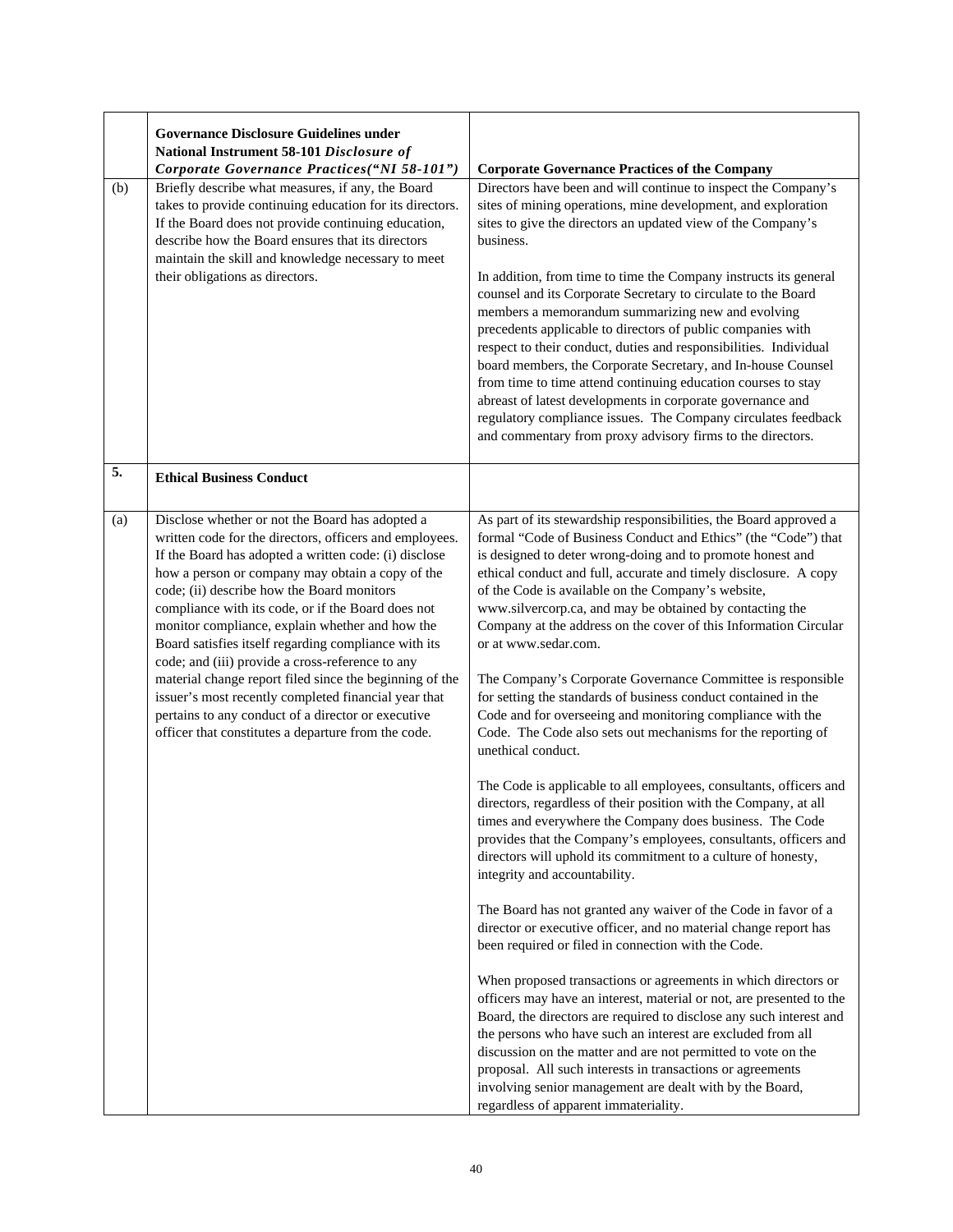|     | <b>Governance Disclosure Guidelines under</b>                                                                                                                                                                         |                                                                                                                                                                                                                                                                                                                                                                                                                                                                                               |
|-----|-----------------------------------------------------------------------------------------------------------------------------------------------------------------------------------------------------------------------|-----------------------------------------------------------------------------------------------------------------------------------------------------------------------------------------------------------------------------------------------------------------------------------------------------------------------------------------------------------------------------------------------------------------------------------------------------------------------------------------------|
|     | National Instrument 58-101 Disclosure of<br>Corporate Governance Practices("NI 58-101")                                                                                                                               | <b>Corporate Governance Practices of the Company</b>                                                                                                                                                                                                                                                                                                                                                                                                                                          |
|     |                                                                                                                                                                                                                       |                                                                                                                                                                                                                                                                                                                                                                                                                                                                                               |
|     |                                                                                                                                                                                                                       | The Board also adopted a formal "Code of Ethical Conduct for<br>Financial Managers" that is applicable to all Financial Managers<br>of the Company, being the Company's Chief Executive Officer,<br>Chief Financial Officer, principal accounting officer, controller<br>and persons performing similar functions.                                                                                                                                                                            |
|     |                                                                                                                                                                                                                       | Further, the Board approved and implemented a "Whistle Blower"<br>process available to all directors, officers, employees, and any<br>other party. The Chair of the Audit Committee monitors and<br>reports any wrong doing to the Audit Committee.                                                                                                                                                                                                                                           |
|     |                                                                                                                                                                                                                       | The Board approved and implemented a Corporate Disclosure<br>Policy to ensure that communications to the investing public<br>about the Company and its subsidiaries are timely, factual and<br>accurate; and broadly disseminated in accordance with all<br>applicable legal and regulatory requirements.                                                                                                                                                                                     |
| (b) | Describe any steps the Board takes to ensure directors<br>exercise independent judgment in considering<br>transactions and agreements in respect of which a<br>director or executive officer has a material interest. | Directors must disclose to the Company's general counsel any<br>instances in which they perceive they have a material interest in<br>any matter being considered by the Board; and if it is determined<br>there is a conflict of interest, or that a material interest is held, the<br>conflict must be disclosed to the Board. In addition, the interested<br>Board member must refrain from voting and exit the meeting<br>while the transaction at issue is being considered by the Board. |
| (c) | Describe any other steps the Board takes to encourage<br>and promote a culture of ethical business conduct.                                                                                                           | The Company's Corporate Governance Committee is responsible<br>for setting the standards of business conduct contained in the<br>Code and for overseeing and monitoring compliance with the<br>Code.                                                                                                                                                                                                                                                                                          |
|     |                                                                                                                                                                                                                       | The Board sets the tone for ethical conduct throughout the<br>Company by considering and discussing ethical considerations<br>when reviewing the corporate transactions of the Company.                                                                                                                                                                                                                                                                                                       |
| 6.  | <b>Nomination of Directors</b>                                                                                                                                                                                        |                                                                                                                                                                                                                                                                                                                                                                                                                                                                                               |
| (a) | Describe the process by which the Board identifies<br>new candidates for Board nomination.                                                                                                                            | The Board is responsible for recommending candidates for<br>nomination to the Board and its committees. The Corporate<br>Governance Committee, which is composed entirely of<br>independent directors, assists the Board by identifying and<br>recommending to the Board suitable candidates for nomination as<br>new directors.                                                                                                                                                              |
|     |                                                                                                                                                                                                                       | The Board of Directors has adopted a majority voting policy as<br>advocated by the Canadian Coalition for Good Governance. Each<br>director nominee has agreed to tender their resignation from the<br>board if they obtain less than a majority of votes in favour of their<br>election in uncontested elections.                                                                                                                                                                            |
| (b) | Disclose whether or not the Board has a nominating                                                                                                                                                                    | The Company's Corporate Governance Committee is composed<br>entirely of independent directors. New nominees must have one                                                                                                                                                                                                                                                                                                                                                                     |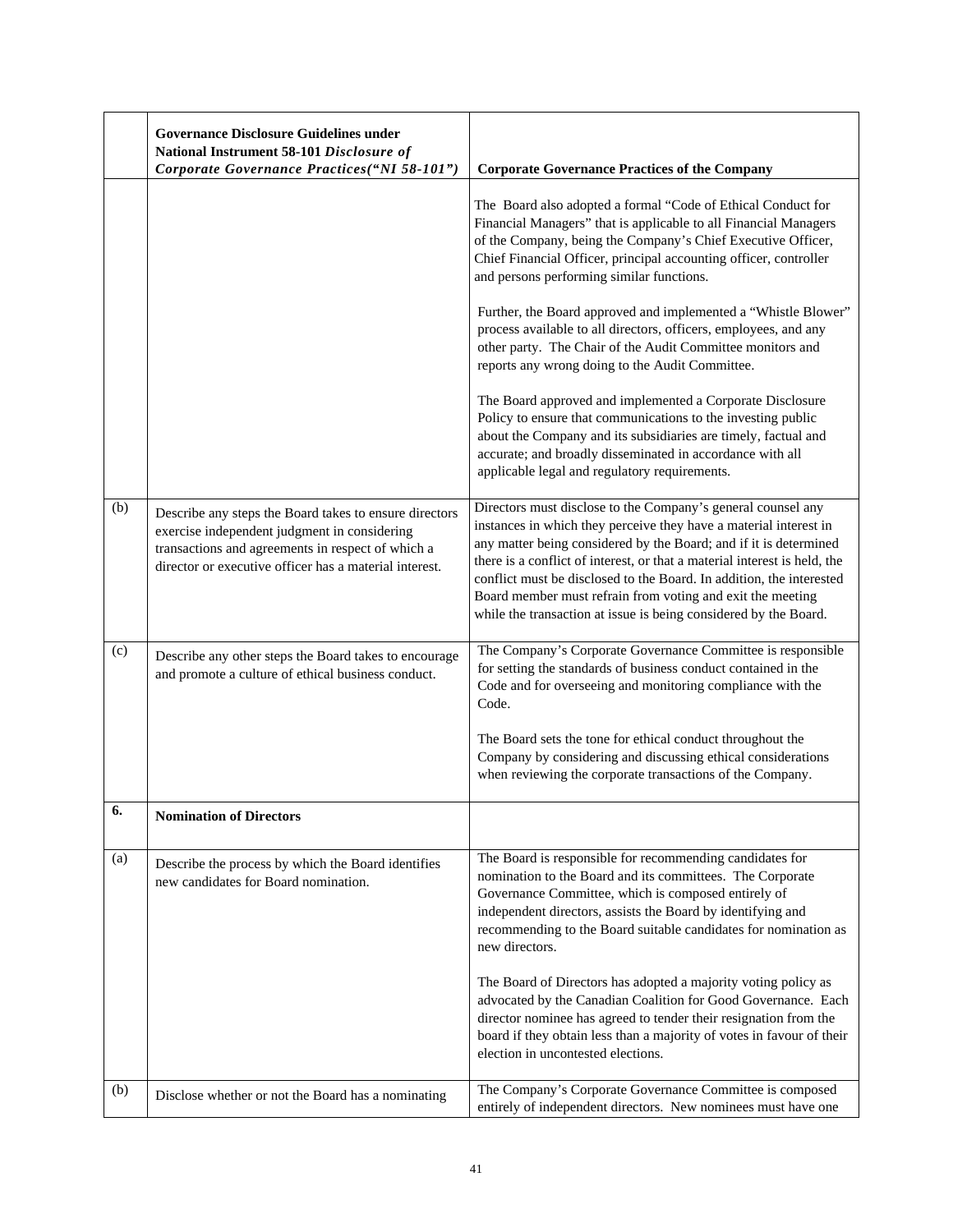|     | <b>Governance Disclosure Guidelines under</b><br>National Instrument 58-101 Disclosure of                                                                                                                                                                                                                                                                                                                                                        |                                                                                                                                                                                                                                                                                                                                                                                                                                                                                                             |
|-----|--------------------------------------------------------------------------------------------------------------------------------------------------------------------------------------------------------------------------------------------------------------------------------------------------------------------------------------------------------------------------------------------------------------------------------------------------|-------------------------------------------------------------------------------------------------------------------------------------------------------------------------------------------------------------------------------------------------------------------------------------------------------------------------------------------------------------------------------------------------------------------------------------------------------------------------------------------------------------|
|     | Corporate Governance Practices("NI 58-101")                                                                                                                                                                                                                                                                                                                                                                                                      | <b>Corporate Governance Practices of the Company</b>                                                                                                                                                                                                                                                                                                                                                                                                                                                        |
|     | committee composed entirely of independent<br>directors. If the Board does not have a nominating<br>committee composed entirely of independent<br>directors, describe what steps the Board takes to<br>encourage an objective nomination process.                                                                                                                                                                                                | or more of the following attributes: a track record in general<br>business management, particularly with public companies; special<br>expertise in an area of strategic interest to the Company; and<br>financial literacy. Nominees must also have the ability to devote<br>the required time to the Company, show support for the<br>Company's mission and objectives, and have a willingness to<br>serve the Company and its shareholders.                                                               |
| (c) | If the Board has a nominating committee, describe the<br>responsibilities, powers and operation of the<br>nominating committee.                                                                                                                                                                                                                                                                                                                  | The Board is composed of individuals who will best serve the<br>interest of the Company and assist management in achieving the<br>Company's goals. Members of the Board and representatives of<br>the mining industry are often consulted for potential candidates.                                                                                                                                                                                                                                         |
| 7.  | Compensation                                                                                                                                                                                                                                                                                                                                                                                                                                     |                                                                                                                                                                                                                                                                                                                                                                                                                                                                                                             |
| (a) | Describe the process by which the Board determines<br>the compensation for the issuer's directors and officers.                                                                                                                                                                                                                                                                                                                                  | The Company's Chairman and Compensation Committee review<br>overall compensation policies and make recommendations to the<br>Board on the compensation of the Company's CEO and directors.<br>The Compensation Committee has delegated to the Chief Executive<br>Officer authority to set compensation for other officers however<br>reviews such compensation.                                                                                                                                             |
| (b) | Disclose whether or not the Board has a Compensation<br>Committee composed entirely of independent directors.<br>If the Board does not have a Compensation Committee<br>composed entirely of independent directors, describe<br>what steps the Board takes to ensure an objective<br>process for determining such compensation.                                                                                                                  | The Corporate Compensation Committee is comprised of three<br>Directors who are independent.                                                                                                                                                                                                                                                                                                                                                                                                                |
| (c) | If the Board has a Compensation Committee, describe<br>the responsibilities, powers and operation of the<br>Compensation Committee.                                                                                                                                                                                                                                                                                                              | Disclosure about the responsibilities, powers and operation of the<br>Compensation Committee is included in the Information Circular<br>under the heading "Compensation Committee".                                                                                                                                                                                                                                                                                                                         |
| 8.  | <b>Other Board Committees</b>                                                                                                                                                                                                                                                                                                                                                                                                                    |                                                                                                                                                                                                                                                                                                                                                                                                                                                                                                             |
|     | If the Board has standing committees other than the<br>audit, compensation and nominating committees,<br>identify the committees and describe their function.                                                                                                                                                                                                                                                                                    | The Board has no other committees other than as noted above.<br>From time to time the Board will establish special independent<br>committees as required for good corporate governance.                                                                                                                                                                                                                                                                                                                     |
| 9.  | <b>Assessments</b>                                                                                                                                                                                                                                                                                                                                                                                                                               |                                                                                                                                                                                                                                                                                                                                                                                                                                                                                                             |
|     | Disclose whether or not the board, its committees and<br>individual directors are regularly assessed with<br>respect to their effectiveness and contribution. If<br>assessments are regularly conducted, describe the<br>process used for the assessments. If assessments are<br>not regularly conducted, describe how the board<br>satisfies itself that the board, its committees, and its<br>individual directors are performing effectively. | The Corporate Governance Committee, Compensation<br>Committee, Audit Committee and the Board annually, and at such<br>other times as they deem fit, monitor the adequacy of information<br>given to directors, communications between the Board and<br>management and the strategic direction and processes of the<br>Board and its committees.<br>As part of the assessments, the Board and/or the committees<br>review their respective charters and conduct reviews of applicable<br>corporate policies. |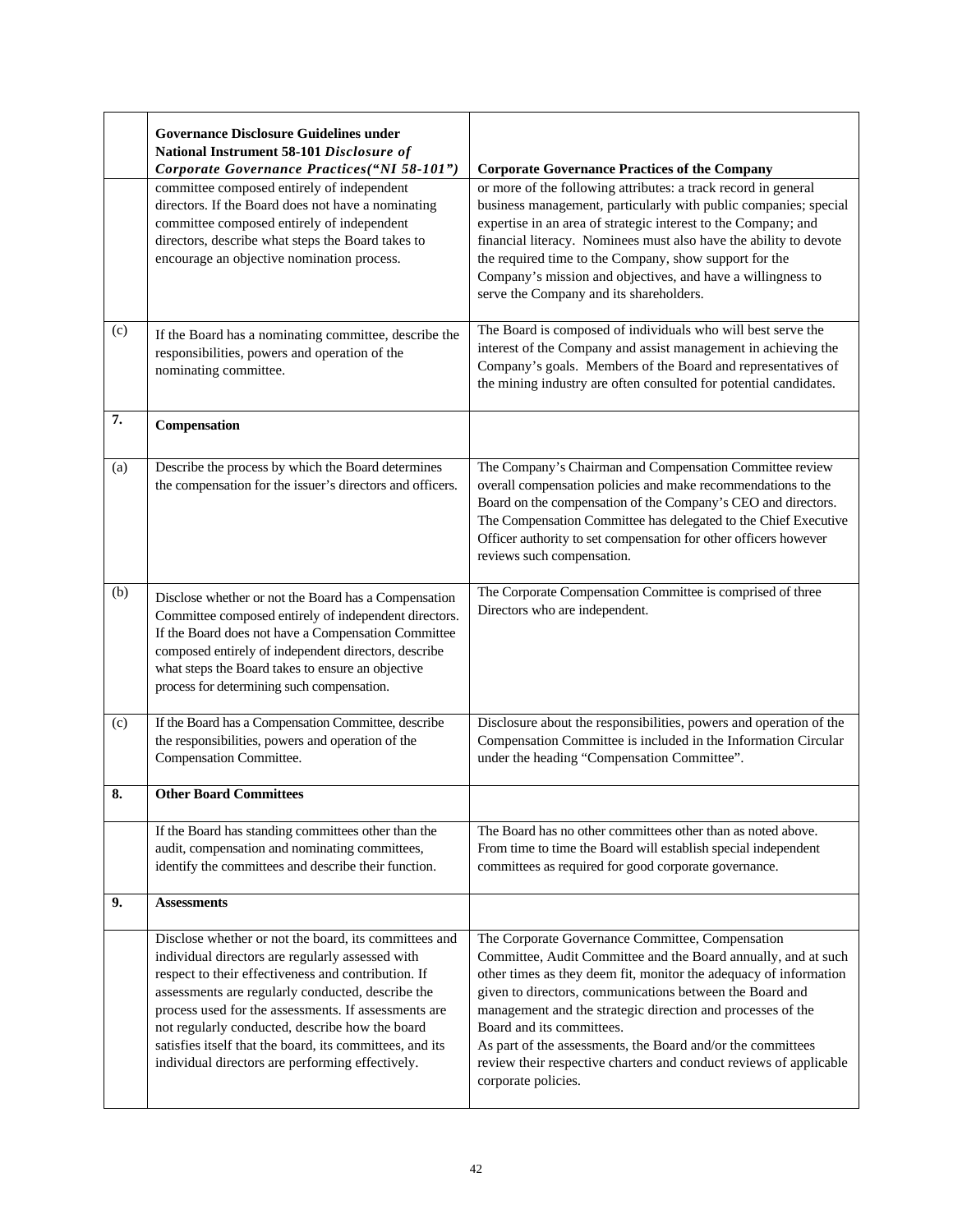|     | <b>Governance Disclosure Guidelines under</b><br>National Instrument 58-101 Disclosure of<br>Corporate Governance Practices("NI 58-101")                                                                                                                                                                                                                                                                                                                       | <b>Corporate Governance Practices of the Company</b>                                                                                                                                                                                                                                                                                                                                                                                                                                                                                                                                                                                                                                                                                                                                                                                                                                                                                                                                                                                                                                                                                                                               |
|-----|----------------------------------------------------------------------------------------------------------------------------------------------------------------------------------------------------------------------------------------------------------------------------------------------------------------------------------------------------------------------------------------------------------------------------------------------------------------|------------------------------------------------------------------------------------------------------------------------------------------------------------------------------------------------------------------------------------------------------------------------------------------------------------------------------------------------------------------------------------------------------------------------------------------------------------------------------------------------------------------------------------------------------------------------------------------------------------------------------------------------------------------------------------------------------------------------------------------------------------------------------------------------------------------------------------------------------------------------------------------------------------------------------------------------------------------------------------------------------------------------------------------------------------------------------------------------------------------------------------------------------------------------------------|
| 10. | <b>Director Term Limits</b><br>Disclose whether or not the issuer has adopted term<br>limits for the directors on its board or other                                                                                                                                                                                                                                                                                                                           | The Company has not adopted term limits. The nominating<br>committee however will consider the issue of board renewal on a                                                                                                                                                                                                                                                                                                                                                                                                                                                                                                                                                                                                                                                                                                                                                                                                                                                                                                                                                                                                                                                         |
|     | mechanisms of board renewal and, if so, include a<br>description of those director term limits or other<br>mechanisms of board renewal. If the issuer has not<br>adopted director term limits or other mechanisms of<br>board renewal, disclose why it has not done so.                                                                                                                                                                                        | yearly basis when considering the slate of director nominees.                                                                                                                                                                                                                                                                                                                                                                                                                                                                                                                                                                                                                                                                                                                                                                                                                                                                                                                                                                                                                                                                                                                      |
| 11. | Policies Regarding the Representation of Women<br>on the Board                                                                                                                                                                                                                                                                                                                                                                                                 |                                                                                                                                                                                                                                                                                                                                                                                                                                                                                                                                                                                                                                                                                                                                                                                                                                                                                                                                                                                                                                                                                                                                                                                    |
|     | Disclose whether the issuer has adopted a written<br>policy relating to the identification and nomination of<br>women directors. If the issuer has not adopted such a<br>policy, disclose why it has not done so.                                                                                                                                                                                                                                              | Even though the Board has not yet adopted a written policy<br>relating to the identification and nomination of female directors or<br>a formal diversity policy, the Board, through its direction to<br>management, continues to generally promote diversity in the<br>workplace. The Company respects and values differences in<br>gender, age, ethnic origin, religion, education, sexual orientation,<br>political belief or disability. The Company recognizes the benefits<br>arising from Board, management and employee diversity,<br>including broadening the Company's skill sets and experience,<br>accessing different outlooks and perspectives and benefiting from<br>all available talent.                                                                                                                                                                                                                                                                                                                                                                                                                                                                           |
| 12  | <b>Consideration of the Representation of Women in</b><br>the Director Identification and Selection Process                                                                                                                                                                                                                                                                                                                                                    |                                                                                                                                                                                                                                                                                                                                                                                                                                                                                                                                                                                                                                                                                                                                                                                                                                                                                                                                                                                                                                                                                                                                                                                    |
|     | Disclose whether and, if so, how the board or<br>nominating committee considers the level of<br>representation of women on the board in identifying<br>and nominating candidates for election or re-election<br>to the board. If the issuer does not consider the level<br>of representation of women on the board in<br>identifying and nominating candidates for election or<br>re-election to the board, disclose the issuer's reasons<br>for not doing so. | The Board is committed to fostering a diverse workplace<br>environment where: (i) individual differences and opinions are<br>heard and respected; (ii) employment opportunities are based on<br>the qualifications required for a particular position at a particular<br>time, including training, experience, performance, skill and merit;<br>(iii) and inappropriate attitudes, behaviors, actions and stereotypes<br>are not tolerated and will be addressed and eliminated.<br>While the Board informally monitors the Company's adherence to<br>these principles, it continues to work towards formalizing its<br>policy on diversity and establishing a formal process for the<br>evaluation of compliance with the policy. While directors will be<br>recruited and promoted based upon their qualifications, abilities<br>and contributions, the Corporate Governance and Nominating<br>Committee has decided that it will take into account the benefits<br>of gender diversity when making suggestions to the board of<br>directors for nominations of new directors. It will also add gender<br>diversity as a criteria on which to annually assess its effectiveness. |
| 13  | <b>Consideration Given to the Representation of</b><br><b>Women in Executive Officer Appointments</b>                                                                                                                                                                                                                                                                                                                                                          |                                                                                                                                                                                                                                                                                                                                                                                                                                                                                                                                                                                                                                                                                                                                                                                                                                                                                                                                                                                                                                                                                                                                                                                    |
|     | Disclose whether and, if so, how the issuer considers<br>the level of representation of women in executive<br>officer positions when making executive officer<br>appointments. If the issuer does not consider the level<br>of representation of women in executive officer<br>positions when making executive officer                                                                                                                                         | Though the Company does not have any female directors, the<br>Company has benefited from the distinguished service of a<br>number of women in senior executive positions. From 2008 to<br>2015 Silvercorp's Chief Financial Officer was female.<br>While, executive officers will continue to be recruited and<br>promoted based upon their qualifications, abilities and                                                                                                                                                                                                                                                                                                                                                                                                                                                                                                                                                                                                                                                                                                                                                                                                          |